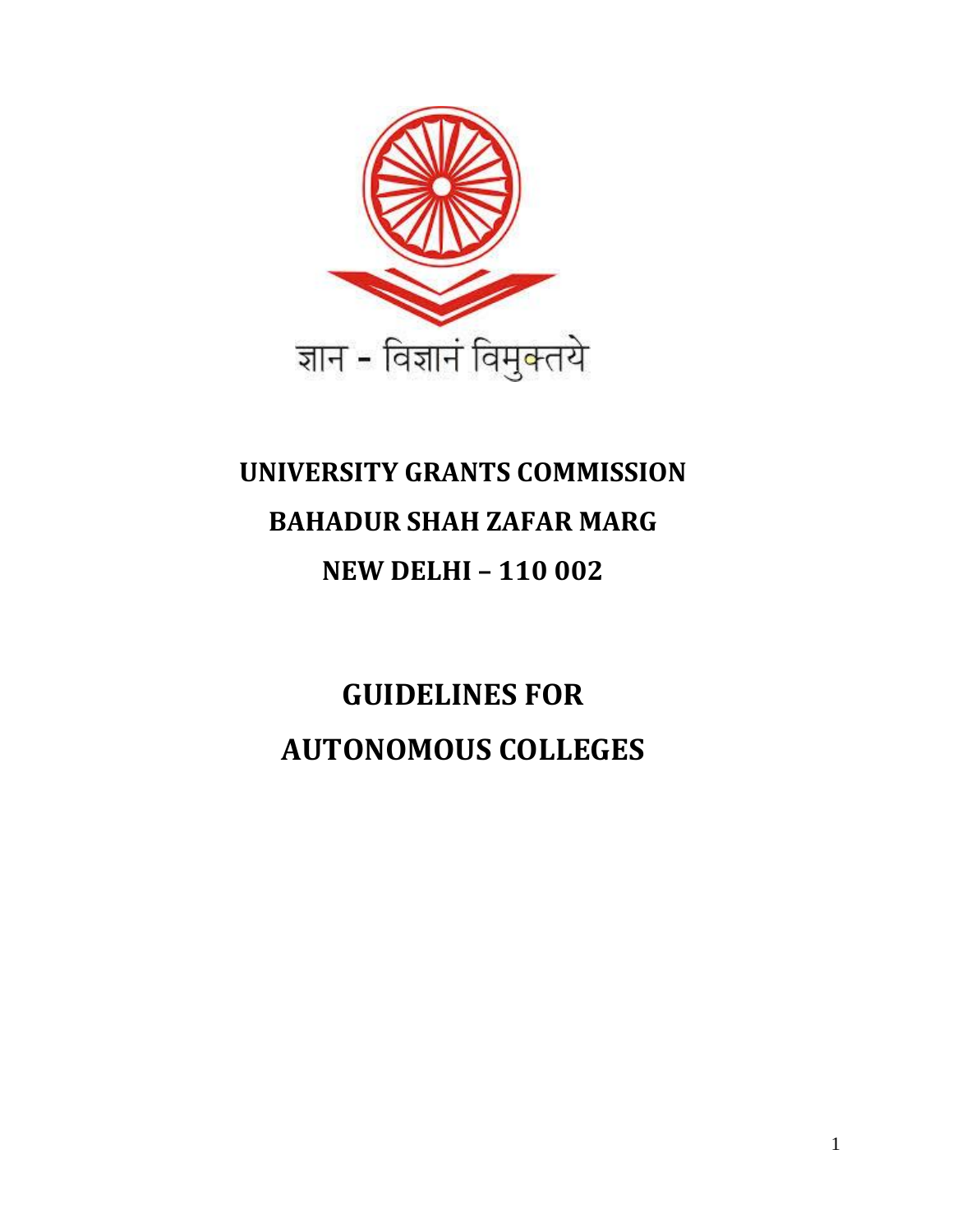#### **1. PRELUDE**

- $\triangleright$  Highlighting the importance of autonomous colleges, the UGC document on the profile of higher education in India clearly states that: "The only safe and better way to improve the quality of undergraduate education is to the delink most of the colleges from the affiliating structure. Colleges with academic and operative freedom are doing better and have more credibility. The financial support to such colleges boosts the concept of autonomy."
- $\triangleright$  The affiliating system of colleges was originally designed when their number in a university was small. The university could then effectively oversee the working of the colleges, act as an examining body and award degrees on their behalf. The system has now become unwieldy and it is becoming increasingly difficult for a university to attend to the varied needs of individual colleges. The colleges do not have the freedom to modernize their curricula or make them globally competent, locally relevant and skill oriented to promote employability. The regulations of the university and its common system, governing all colleges alike, irrespective of their characteristic strengths, weaknesses and locations, have affected the academic development of individual colleges. Colleges that have the potential for offering programmes of a higher standard do not have the freedom to offer them. The 1964-66 Education Commission pointed out that the exercise of academic freedom by teachers is a crucial requirement for development of the intellectual climate of our country. Unless such a climate prevails, it is difficult to achieve excellence in our higher education system. With students, teachers and management being copartners in raising the quality of higher education, it is imperative that they share a major responsibility. Hence, the Education Commission (1964-66) recommended college autonomy, which, in essence, is the instrument for promoting academic excellence.

#### **2. ROLE/TERMS AND CONDITIONS OF AN AUTONOMOUS COLLEGE**

- Review existing courses/programmes and, restructure, redesign and prescribe its own courses/programmes of study and syllabi
- $\triangleright$  To formulate new courses/programmes within the nomenclature specified by UGC as per the Specification of Degrees 2014 and amended from time to time
- $\triangleright$  Evolve methods of assessment of students performance, conduct of examinations and notification of results
- $\triangleright$  To announce results, issue mark sheets, migration and other certificates; however, the degree shall be awarded by the University with the name of the college on the degree certificate
- $\triangleright$  Autonomous colleges need not pay affiliation fee to the parent university every year. Onetime fee can be paid at the time of conferment of autonomous status. Such fees can be decided by the Executive council of the parent university
- $\triangleright$  Prescribe rules for admission in consonance with the reservation policy of the state government/national policy
- $\triangleright$  May fix fees of the courses at their own level
- $\triangleright$  Constitute their own Governing Body, Academic Council, Board of Studies and Finance Committee
- $\triangleright$  They shall have complete administrative autonomy and have the privilege of appointing their own administrative staff and teaching faculty including Principal. However, the staff will be appointed as per the UGC (Minimum Qualifications for Appointment of Teachers and other Academic Staff in Universities and Colleges and Measures for the Maintenance of Standards in Higher Education) Regulations 2010 as amended from time to time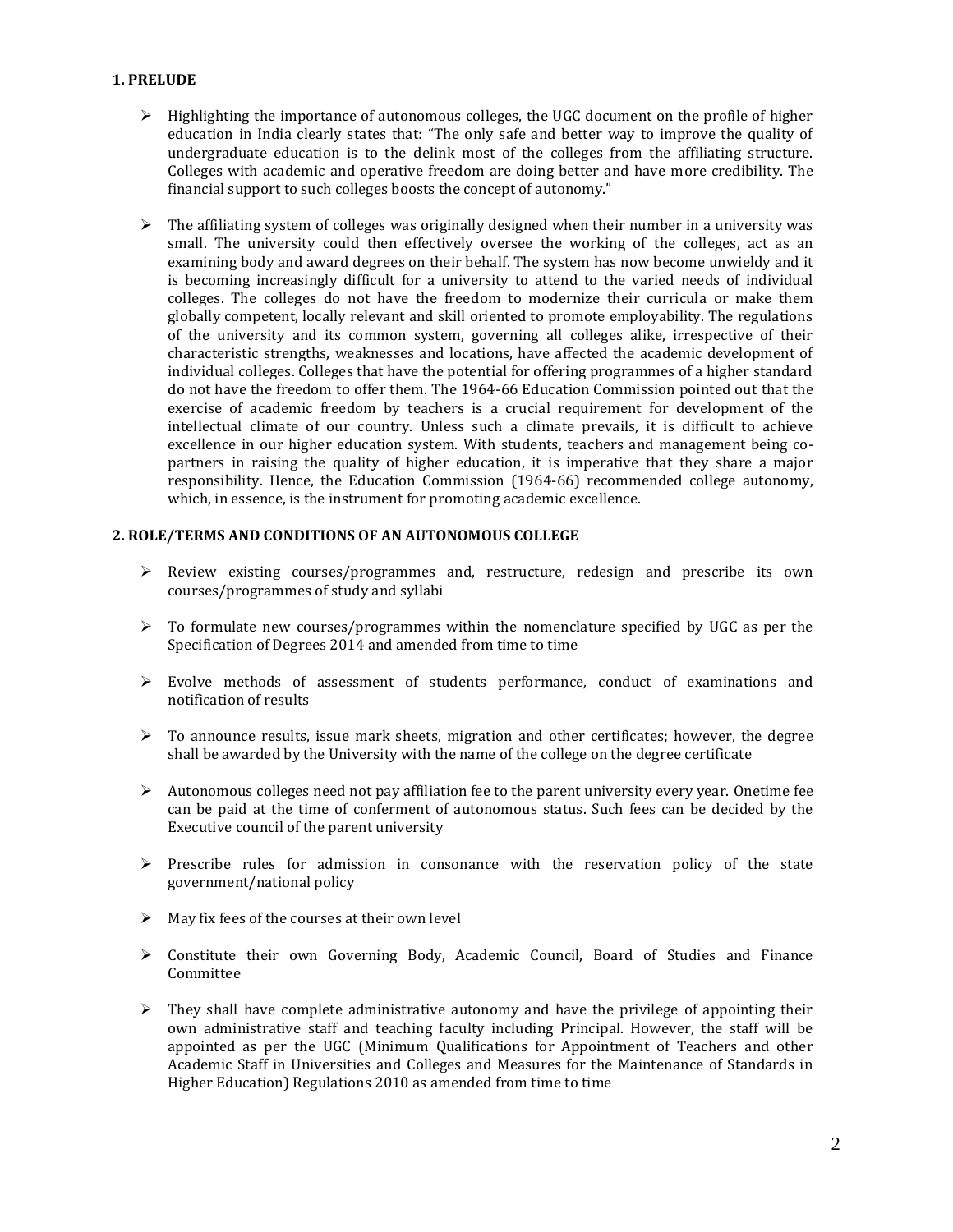- $\triangleright$  The autonomous colleges shall continue to receive funds as being done before the grant of autonomous status, if any
- $\triangleright$  Autonomy granted to the college is at the institutional level and is not partial, and shall cover the programmes at all levels such as U.G., P.G. and Ph.D offered by the college. The courses introduced by the college after the conferment of autonomous status shall automatically come under the purview of autonomy
- $\triangleright$  The students enrolled at the time of granting autonomy to the College shall also be covered under autonomy
- $\triangleright$  Autonomous status shall be granted initially for a period of ten years; further extension shall be for five years at a time except those covered under clause 5.5

#### **3. ROLE OF THE PARENT UNIVERSITY**

- $\triangleright$  To forward the application of the college for autonomous status/provide nominee on the Expert Committee/various Statutory Bodies and issue notification within 30 days for a college to function as an autonomous entity once autonomous status is conferred on the college
- $\triangleright$  If the University does not forward the proposal/provide nominee within 30 days, it shall be presumed that the University has no objection to the processing of the proposal by the UGC for conferment of autonomous status
- $\triangleright$  The college on attaining autonomous status will continue to be affiliated to the affiliating University but will enjoy the privileges of autonomy

#### **4. ROLE OF THE STATE GOVERNMENT**

- $\triangleright$  To provide nominee on the Expert Committee/various Statutory Bodies within 30 days
- $\triangleright$  The State Govt. will continue to provide the same funds to Government/Aided colleges as they had been providing before the conferment of autonomous status
- $\triangleright$  To ensure that all sanctioned faculty positions are filled on regular and ongoing basis and that a minimum of 85% posts remain filled at all time

# **5**. **ELIGIBILITY**

- 5.1 Colleges (of any discipline) whether aided, partially aided and unaided/self financing are eligible provided they are under Section 2(f) of the UGC Act
- 5.2 The college should have at least 10 years of existence
- 5.3 The colleges must be accredited by either NAAC with minimum 'A' Grade or by NBA for at least three programme(s) with a minimum score of 675 individually or a corresponding accreditation Grade/score from a UGC empanelled accreditation agency. However, if the number of programme(s) being run by the Institution is less than three, then each of the programmes should secure 675 or more marks. Accreditation status must be valid at the time of application.

Provided further, the existing autonomous colleges will be required to comply with this eligibility condition within a maximum period of five years from the date of notification of these Regulations.

The constituent colleges shall also undergo separate accreditation by NAAC/NBA/UGC empanelled accreditation agency to be considered eligible.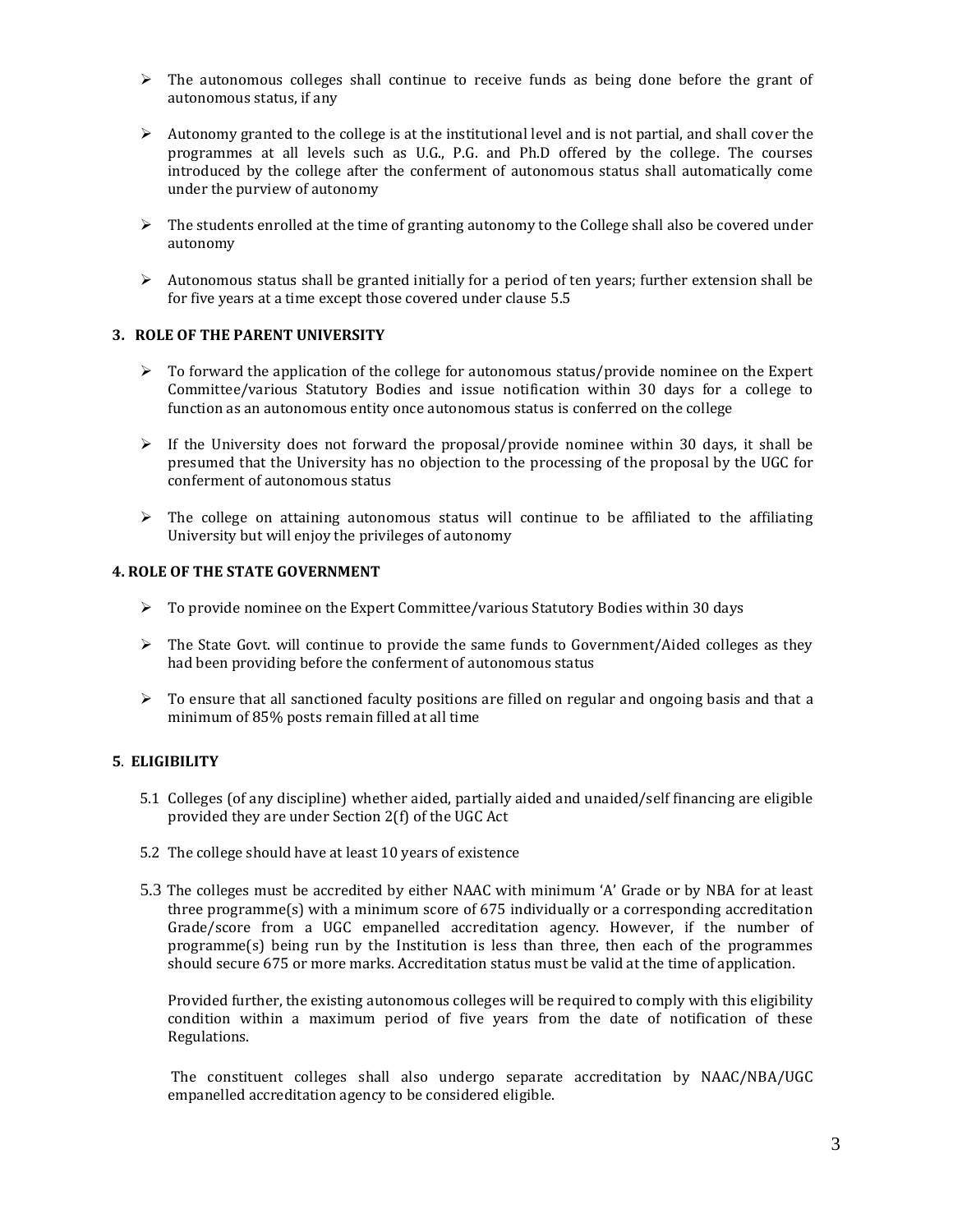- 5.4 (i) Colleges accredited with a score of 3.0 and above, upto 3.25 on a 4 point scale of NAAC/corresponding NBA score / corresponding accreditation score from a UGC empanelled accreditation agency at the time of application shall be considered for grant of autonomous status with an on-site visit of the duly constituted Expert Committee.
	- (ii) Colleges which have a NAAC score of 3.26 and above, up to 3.50 or a corresponding NBA score or a corresponding accreditation Grade/score from a UGC empanelled accreditation agency for one complete cycle and also accredited accordingly in the second cycle, shall be considered for grant of autonomous status without onsite visit by the Expert Committee.
	- (iii) Colleges with 3.51 and above in a 4 point scale of NAAC or a minimum of three programmes have been accredited by NBA with a minimum score of 750 individually or a corresponding accreditation Grade/score from a UGC empanelled accreditation agency at the time of application shall be considered for grant of autonomous status without onsite visit by the Expert Committee.

However, the colleges are required to adhere to University Grants Commission's Regulations like (a) curbing the menace of ragging in Higher Education Institutions Regulations 2012; (b) UGC (Promotion of Equity in Higher Educational Institutions) Regulations 2012; (c) UGC (Grievance Redressal) Regulations 2012, etc. in letter and spirit.

The application of colleges covered under 5.4 (ii) and (iii) above shall be considered as the report of the Expert Committee for consideration of the Commission and its approval thereof.

5.5 If an autonomous college has obtained the score of 3.51 and above on a 4-Point scale from NAAC or a minimum of three programmes have been accredited by NBA with a minimum score of 750 individually or a corresponding accreditation Grade/score from a UGC empanelled accreditation agency, the college shall be granted extension of autonomous status for further ten years without on-site visit

*(Colleges which apply for reaccreditation within the stipulated six months before the end of the cycle of accreditation as per the guidelines of National Assessment and Accreditation Council, the gap period between two consecutive accreditations shall be condoned. In case of other institutions which have not applied as per the guidelines mentioned above, the maximum period for condonation would be one year between the two accreditation cycles)*

#### 6. CONFERMENT/EXTENSION OF AUTONOMOUS STATUS

- > A College intending to become autonomous shall make an application in the format specified by the Commission any time during the year
- > The college shall forward an advance copy of the proposal to University Grants Commission indicating the date of receipt of the proposal by the parent university for the record of the UGC
- > The College shall submit the proposal to the Parent/Affiliating University which may forward the same to UGC within 30 days of the receipt of proposal. In case the proposal is rejected by the University, the decision shall be communicated to the college and University Grants Commission through a "Speaking Order"
- > If the University and State Govt. fail to provide the nominees for the UGC Expert Committee, the UGC may proceed with the on-spot visit and take decision on the proposal of the College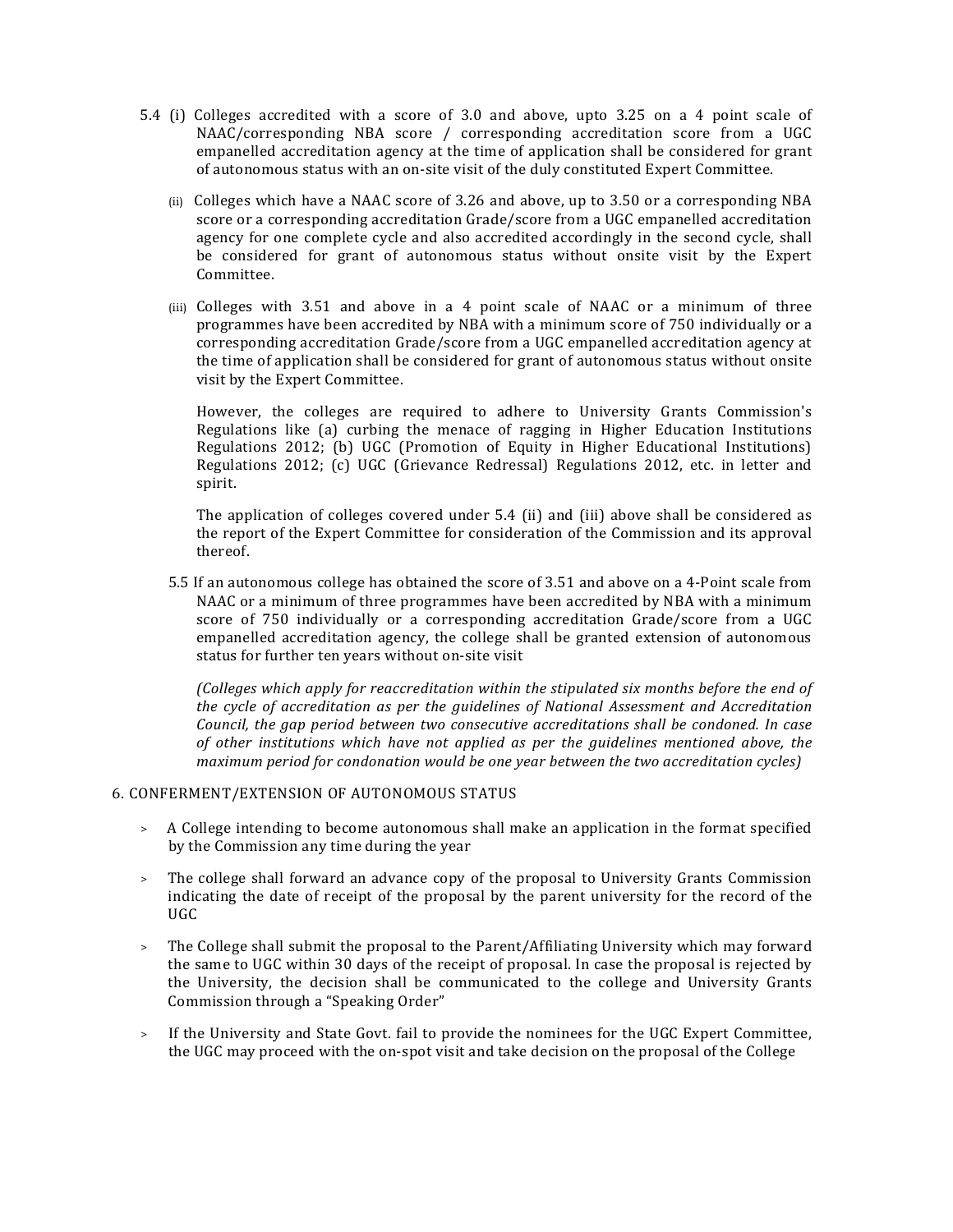- $\triangleright$  If the College is found eligible as per the guidelines, the Commission shall examine the proposal for conferment/extension of autonomous status with the help of an Expert Committee constituted by the Chairman of the Commission consisting of three expert members (preferably at the level of Professor/Principal of an autonomous college) out of which one shall be the Chairperson, nominees from the Parent/Affiliating University and the State Government. A UGC official may be nominated to coordinate the visit
- $\triangleright$  The decision for conferment /extension of autonomous status shall be taken by the Standing Committee (comprising of three Commission members) on autonomous colleges after due consideration of the recommendations of the Expert Committee. The approval letters may be issued on the basis of the decision of the standing committee. The decisions may be ratified by the Commission subsequently
- $\triangleright$  If the proposal of a College for the conferment of autonomous status is rejected for any reason whatsoever, the college shall be eligible to reapply, but not before one year from the date of rejection of its earlier proposal
- $\triangleright$  The autonomous College shall apply in the prescribed format to University Grants Commission for extension of autonomous status six months prior to expiry of the autonomy cycle
- $\triangleright$  In case of expiry of accreditation cycle, the College seeking extension of autonomous status must submit a proof of having applied for accreditation by NAAC/NBA to be eligible for extension
- $\triangleright$  Till the extension of autonomous status is awarded by the UGC, the College shall continue to avail the autonomous status. The UGC shall also consider the interim period while granting extension of autonomous status to the College
- $\triangleright$  If an Autonomous College wishes to surrender the autonomous status, it shall follow due process of forwarding the resolution by the Governing Body through the University concerned to UGC for consideration. However, such withdrawal shall take effect only after the last batch of students then enrolled under autonomy passes out

# **7. CRITERIA FOR GRANTING AUTONOMY TO COLLEGES**

- $\triangleright$  Academic reputation and previous performance in university examinations and its academic/cocurricular/extension activities in the past
- $\triangleright$  Academic/extension / research achievements of the faculty
- $\triangleright$  Quality and merit in the selection of students and teachers, subject to statutory requirements in this regard
- $\triangleright$  Adequacy of infrastructure in terms of class rooms, library books and e-resources, laboratories and equipments, sports facilities, facilities for recreation activities, residential accommodation for faculty and students, transport facilities etc.
- $\geq$  0uality of institutional management
- $\triangleright$  Financial strength of the institution
- $\triangleright$  Responsiveness of administrative structure
- $\triangleright$  Motivation and involvement of faculty in the promotion of innovative reforms

#### **8. MONITORING OF AUTONOMOUS COLLEGES**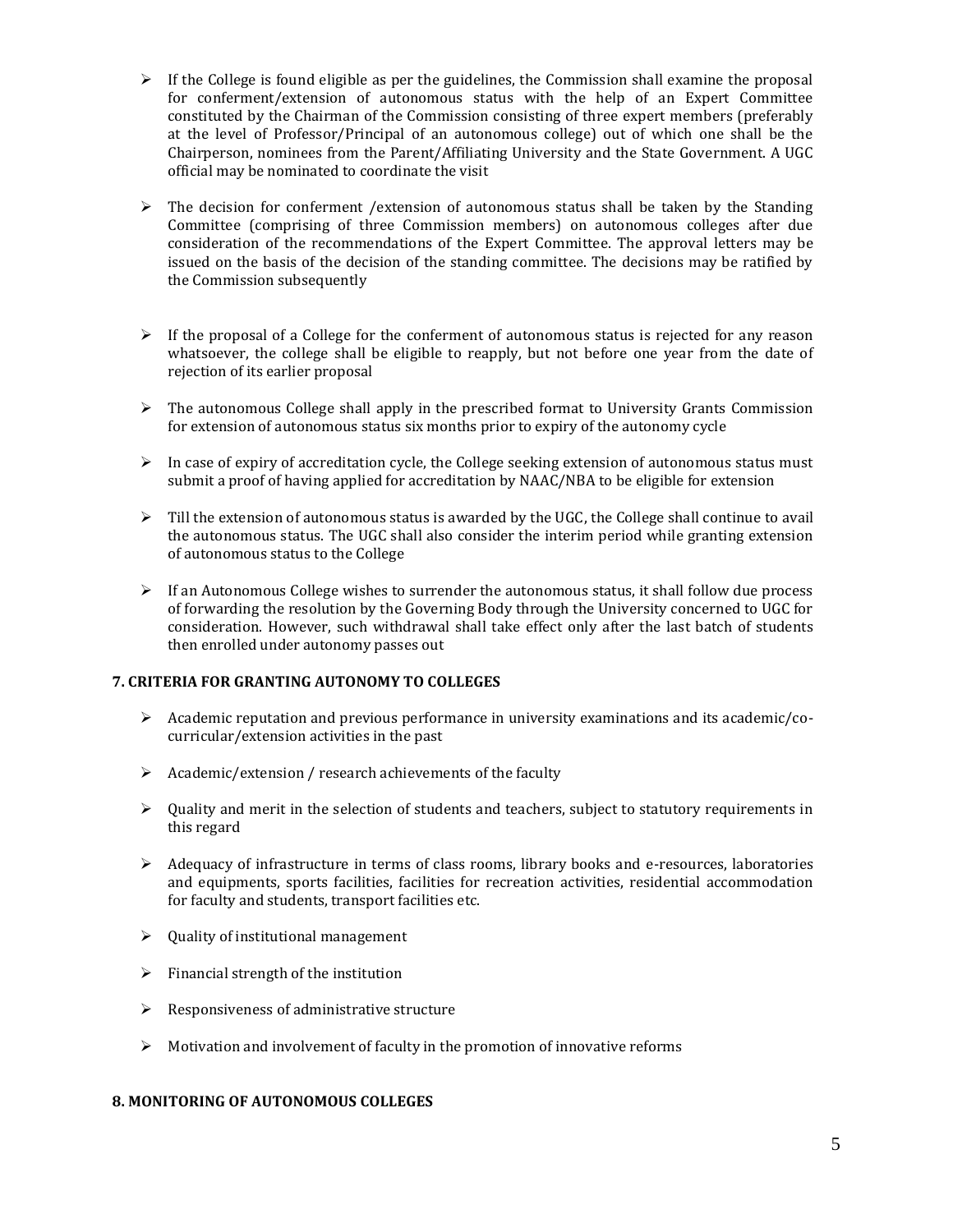- $\geq$  IQAC cell shall be established in the college for regular monitoring of the college under intimation to UGC. The Cell shall have an external Peer Team comprising of academicians of repute and will send report to UGC regarding the performance of the College. The report shall also be put on public domain on the website of the College. The external peer review shall be conducted at least once in a year.
- $\triangleright$  On receipt of adverse report by the external peer team of IQAC or in case of complaint, UGC has the power to constitute its own Expert Committee for careful scrutiny of the report and may revoke the autonomous status of the college after giving due opportunity to the management by way of notification and by passing a speaking order.
- $\triangleright$  The autonomous college shall, without fail, upload on its website information regarding the courses offered by it, the fees for the courses, the details of the faculty along with qualification and unique ID, the admission procedure, the details of relevant infrastructures, research activities of the college along with the details of Ph.D. students enrolled, if any, with the date of enrolment, topics and supervisor.
- The college shall also put on its website the creation of various Committees/Cells as mandated in the various UGC Regulations notified from time to time. The college shall conduct the meetings of the statutory bodies regularly and upload the minutes of the meetings on the college website.
- $\triangleright$  The college shall upload on its website all the information about the college in the prescribed format and the same shall be sent to UGC while applying for fresh/extension of autonomous status. The college shall also submit progress report and utilization certificate annually as per the prescribed formats.
- $\triangleright$  All the Regulations notified by the UGC shall be followed in letter and spirit by all the Autonomous Colleges and an undertaking to this effect shall be uploaded on the College website.
- $\triangleright$  The number of contractual faculty in an autonomous college should not be more than 10% of the total number of sanctioned faculty positions in the college.

# **9. MATTERS REGARDING STARTING OF NEW COURSES**

- $\triangleright$  An autonomous college is free to start diploma (undergraduate and postgraduate) or certificate courses without prior approval of the University. However, approval of the concerned statutory bodies of the college may be obtained, wherever required. Diplomas and certificates shall be issued under the seal of the college. The University should, however, be informed about such introduction of new courses.
- $\triangleright$  An autonomous college is free to start a new degree or postgraduate course/Ph.D. with the approval of the Academic Council of the college and concerned Statutory Council(s), wherever required, provided the nomenclature of the degree is in consonance with UGC Notification on Specification of Degrees, 2014 as amended from time to time. Such courses shall fulfill the minimum standards prescribed by the university/UGC in terms of number of hours, curricular content and standards, and the university shall be duly informed of such courses.
- $\triangleright$  An autonomous college may rename an existing course as per the UGC Notification on Specification of Degrees, 2014 as amended from time to time after restructuring/ redesigning it with the approval of the college Academic Council as per UGC norms. The university should be duly informed of such proceedings.

#### **10. EXAMINATION CELL & SYSTEM**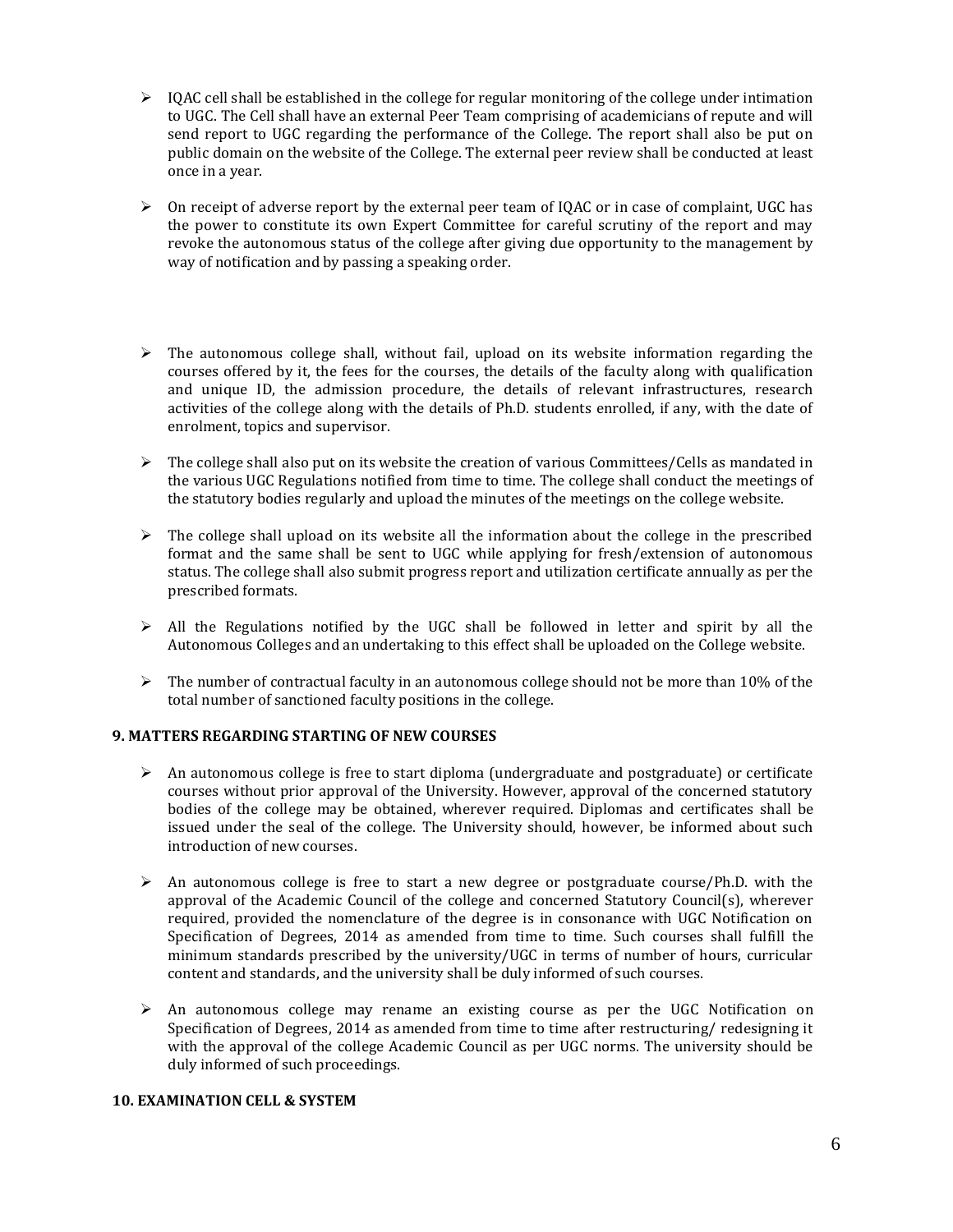- $\triangleright$  Autonomous College shall have an Examination Cell headed by Controller of Examinations. The Principal of the college shall be the Chief Controller, Examinations.
- $\triangleright$  The Controller of Examinations shall be assisted by the Deputy Controller of Examinations along with other office support.

#### **11. NATURE OF FINANCIAL ASSISTANCE AND OTHER RELATED PROVISIONS**

- $\triangleright$  The Commission will provide assistance under this scheme to autonomous colleges to meet their additional and special needs such as:
- Up-gradation of syllabus on regular basis making it skill oriented with quantifiable outcomes.
- Orientation and re-training of teachers.
- Re-designing courses and development of teaching/learning material
- **Workshop and seminars**
- **Examination reforms**
- Furniture for office, classrooms, library and laboratories, Library equipment, books/journals
- Renovation and repairs not leading to construction of a new building
- **Extension Activities**
- **•** Office equipment, teaching aids and laboratory equipment
- Guest/visiting faculty
- Capacity building for teachers
- Development of Area Study Programmes.

However, Self-Financing Colleges will not be provided autonomy grant.

- **FOLLOWING SHALL BE THE GUIDING PRINCIPLES FOR UTILIZATION OF AUTONOMY GRANT**:
- The grant under the scheme cannot be used for creation of posts, payment of salary to any of the college staff.
- Examination fee should be fixed so that income from fee can meet the expenditure on examinations and other staff appointed in examination cell.
- The ceiling of financial assistance (per year) under this scheme will be as follows:

| $\mathsf{S}$ . No. | Nature of Institution | <b>Amount of Assistance</b><br>Rs. (In Lakhs) |
|--------------------|-----------------------|-----------------------------------------------|
|                    | Only Under Graduate:  |                                               |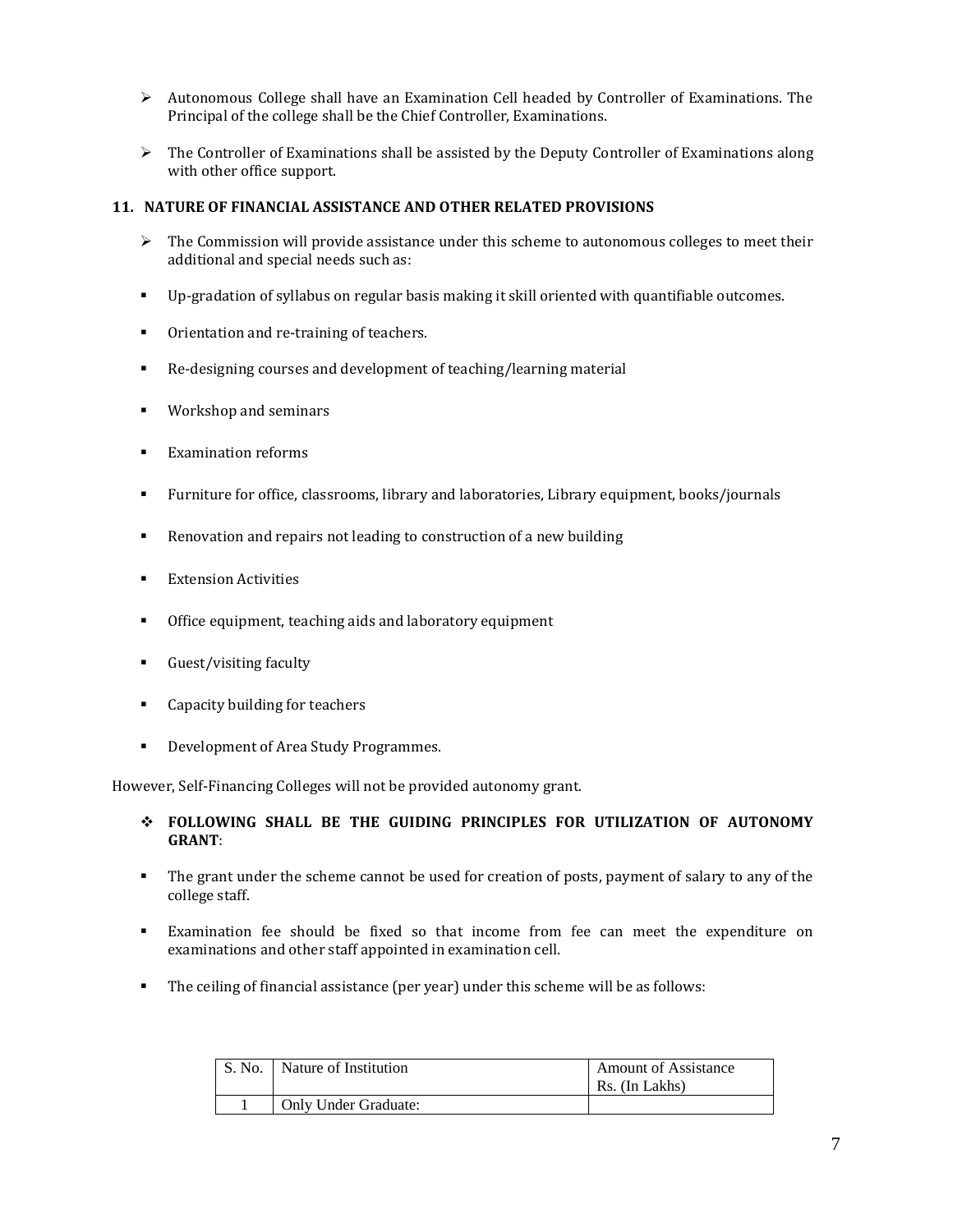|   | Arts/Science/Commerce – One faculty<br>(i)<br>only | $9,00,000/$ -  |
|---|----------------------------------------------------|----------------|
|   |                                                    | $15,00,000/$ - |
|   | Arts/Science/Commerce – More than<br>(ii)          |                |
|   | one faculty                                        |                |
| 2 | <b>Both Under Graduate and Post Graduate</b>       |                |
|   | Levels:                                            |                |
|   | Single faculty<br>(i)                              | $10,00,000/$ - |
|   | Multi faculty<br>(ii)                              | $20,00,000/$ - |

 Enhancement of Financial Support to Autonomous Colleges for introduction of NCC as an elective subject with credit points from the academic year 2013-2014.

| Sl.<br>No. | Nature of Institution                                                | Amount of grant<br>(Rs. in lakhs) | Additional<br>grant<br>(Rs. in lakhs) for<br>introduction<br>of<br>NCC as an elective<br>subject<br>with<br>credit points | Total<br>for<br>grant<br>Colleges<br>Autonomous<br>with NCC as an elective<br>subject (Rs. in lakhs per<br>year) |  |  |  |
|------------|----------------------------------------------------------------------|-----------------------------------|---------------------------------------------------------------------------------------------------------------------------|------------------------------------------------------------------------------------------------------------------|--|--|--|
| A          | Only Under Graduate:<br>1.Arts/Science/Commerce-<br>one faculty only | 9.00                              | 1.00                                                                                                                      | 10.00                                                                                                            |  |  |  |
|            | 2.Arts/Science/Commerce<br>and more than one faculty                 | 15.00                             | 1.00                                                                                                                      | 16.00                                                                                                            |  |  |  |
| <b>B.</b>  | and<br>Undergraduate<br>Both<br>Postgraduate levels:                 |                                   |                                                                                                                           |                                                                                                                  |  |  |  |
|            | 1. Single-faculty                                                    | 10.00                             | 1.00                                                                                                                      | 11.00                                                                                                            |  |  |  |
|            | 2. Multi-faculty                                                     | 20.00                             | 2.00                                                                                                                      | 22.00                                                                                                            |  |  |  |

#### **12. GOVERNANCE OF AN AUTONOMOUS COLLEGE**

The college will have the following committees to ensure proper management of academic, financial and general administrative affairs:

The following are statutory bodies in the Autonomous College:

- **Governing Body**
- Academic Council
- Board of Studies
- **Finance Committee**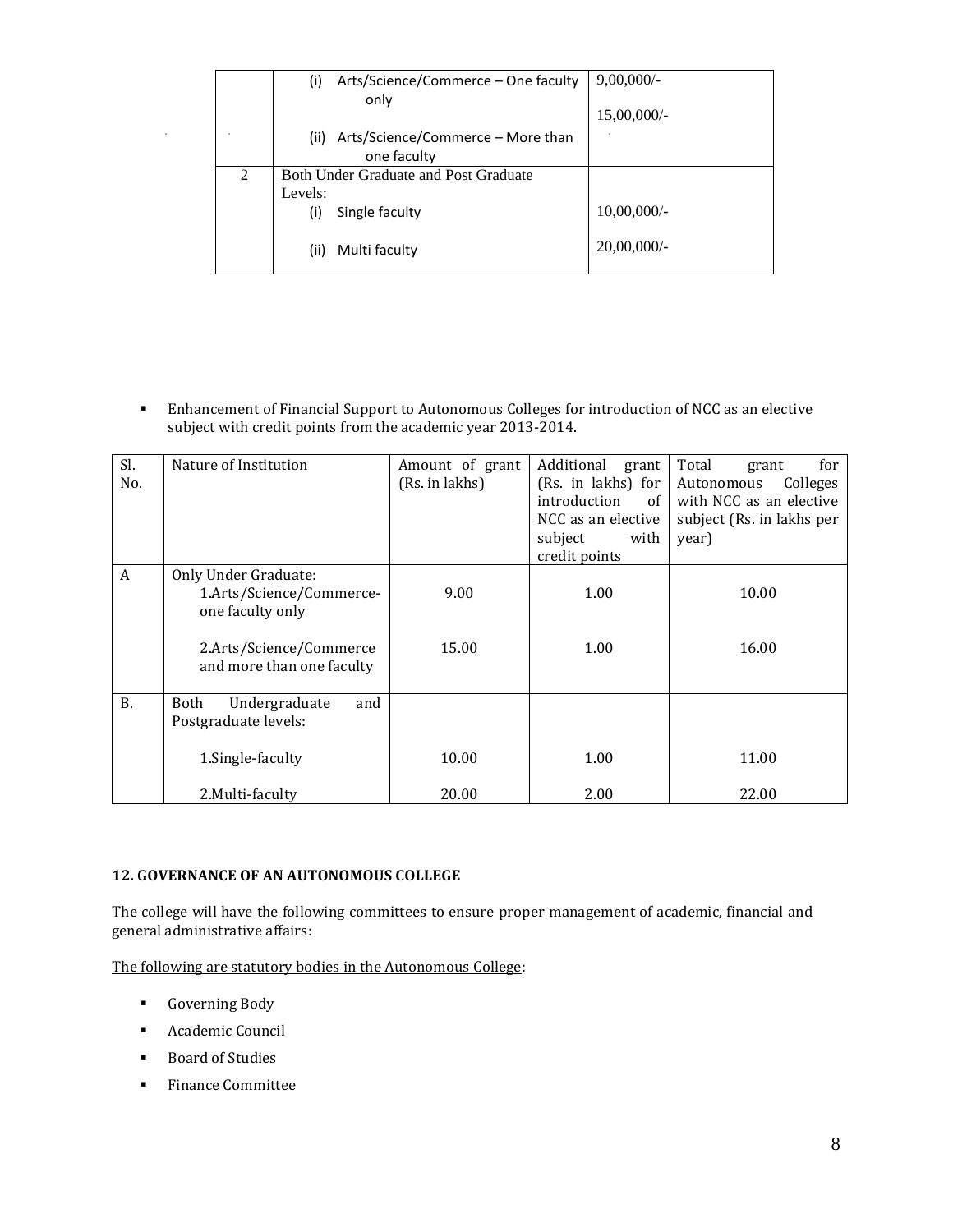(The Governing Body is different from Trust Board/Board of Management/ Executive Committee/Management Committee).

The college will, in addition, have other non statutory committees such as the Planning and Evaluation Committee, Grievance Redressal Committee, Examination Committee, Admission Committee, Library Committee, Student Welfare Committee, Sexual Harassment Committee, Extra-Curricular Activities Committee and Academic Audit Committee.

#### **GOVERNING BODY:**

| Number    | Category           | Nature                                             |  |  |  |  |  |
|-----------|--------------------|----------------------------------------------------|--|--|--|--|--|
|           |                    |                                                    |  |  |  |  |  |
| 5 Members | Management         | Trust or management as per the constitution or     |  |  |  |  |  |
|           |                    | byelaws, with the Chairman or President/Director   |  |  |  |  |  |
|           |                    | as the chairperson                                 |  |  |  |  |  |
| 2 Members | Teachers of the    | Nominated by the Principal based on seniority by   |  |  |  |  |  |
|           | College            | rotation                                           |  |  |  |  |  |
| 1 Member  | Educationist or    | Nominated by the management                        |  |  |  |  |  |
|           | industrialist      |                                                    |  |  |  |  |  |
| 1 Member  | <b>UGC Nominee</b> | Nominated by the UGC                               |  |  |  |  |  |
| 1 Member  | State              | Academician not below the rank of professor or     |  |  |  |  |  |
|           | Government         | State Government official of Directorate of Higher |  |  |  |  |  |
|           | nominee            | Education/State Council of Higher Education        |  |  |  |  |  |
| 1 Member  | University         | Nominated by the University                        |  |  |  |  |  |
|           | Nominee            |                                                    |  |  |  |  |  |
| 1 Member  | Principal of       | Ex-Officio                                         |  |  |  |  |  |
|           | College            |                                                    |  |  |  |  |  |

A.Constitution of Governing Body of Private /Self Financing College/Constituent College run by Trust/Society

B. Constitution of Governing Body of Government Colleges

| Number      | Category                    | Nature                                          |
|-------------|-----------------------------|-------------------------------------------------|
| 3 Members   | Educationist,               | Nominated by the State Government, persons of   |
| one of them | Industrialist.              | proven academic interest with at least PG level |
| to be       | Professional                | qualification                                   |
| Chairperson |                             |                                                 |
| 2 Members   | Teachers of the             | Nominated by the Principal on seniority by      |
|             | College                     | rotation.                                       |
| 1 Member    | Educationist or             | Nominated by the Principal for two years        |
|             | industrialist               |                                                 |
| 1 Member    | UGC Nominee                 | Nominated by UGC                                |
| 1 Member    | <b>State Government</b>     | Nominated by the State Government               |
|             | nominee                     |                                                 |
| 1 Member    | <b>University Professor</b> | Nominated by the University                     |
| 1 Member    | Principal of College        | Ex-Officio                                      |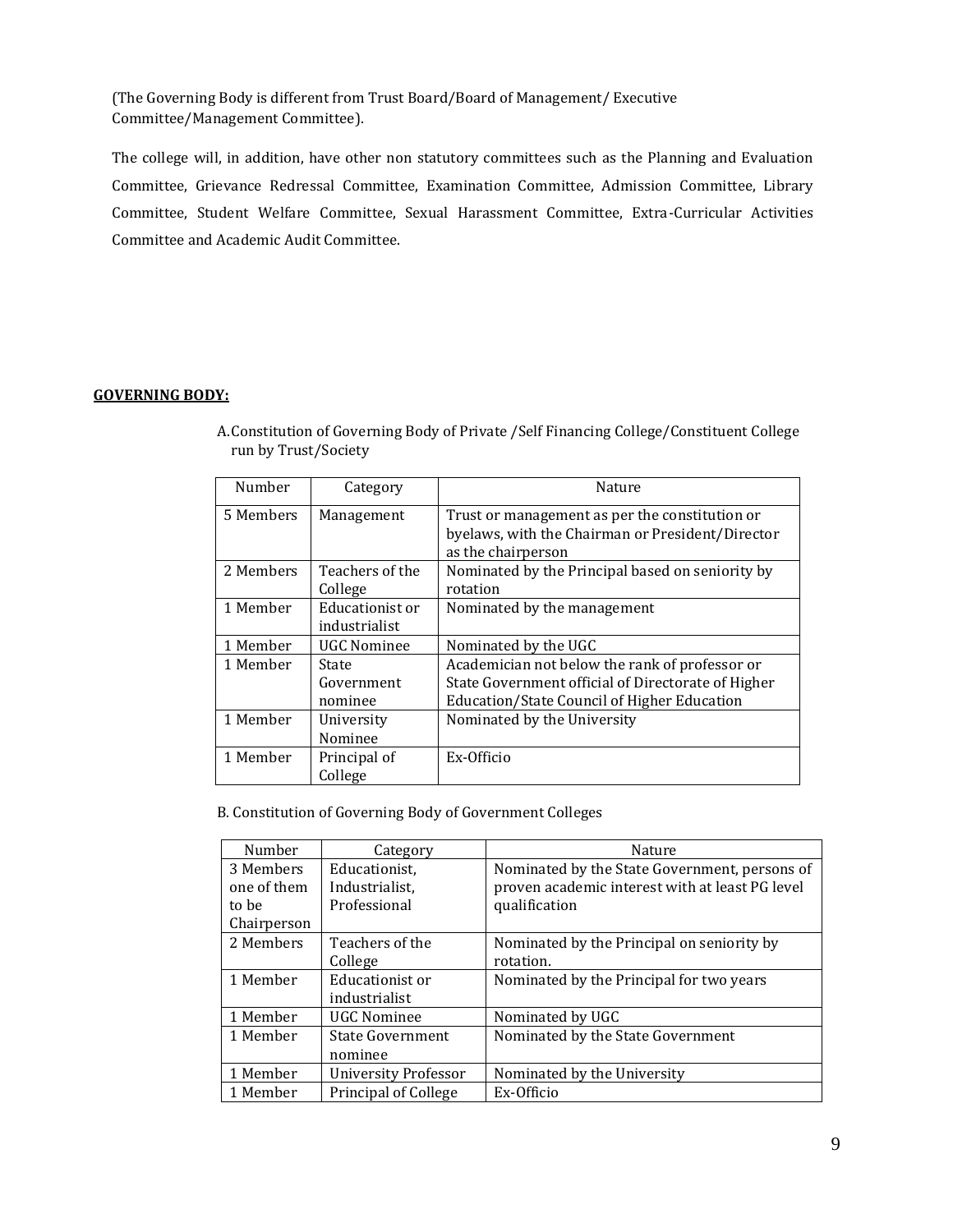C. Constitution of Governing Body of Constituent Colleges run by University

| Number      | Category                    | <b>Nature</b>                                  |
|-------------|-----------------------------|------------------------------------------------|
| 3 Members   | Educationist,               | Nominated by the University, persons of proven |
| one of them | Industrialist,              | academic interest with at least PG level       |
| to be       | Professional                | qualification                                  |
| Chairperson |                             |                                                |
| 2 Members   | Teachers of the             | Nominated by the Principal on seniority by     |
|             | College                     | rotation.                                      |
| 1 Member    | <b>State Government</b>     | Nominated by the State Government              |
|             | nominee                     |                                                |
| 1 Member    | <b>University Professor</b> | Nominated by the University                    |
| 1 Member    | <b>UGC Nominee</b>          | Nominated by UGC                               |
| 1 Member    | Principal of College        | Ex-Officio                                     |

**Term**: The Governing Body shall be reconstituted every three years except in the case of UGC nominee who shall have a term of five years.

**Meetings** : Meetings of the Governing Body shall be held at least twice a year.

#### **Functions of the Governing Body:**

Subject to the existing provision in the bye-laws of respective college and rules laid down by the state government/parent university, the Governing Body shall:

- Guide the college while fulfilling the objectives for which the college has been granted autonomous status.
- Institute scholarships, fellowships, studentships, medals, prizes and certificates on the recommendations of the Academic Council
- Approve new programmes of study leading to degrees and/or diplomas.
- All recruitments of Teaching Faculty/Principal shall be made by the Governing Body/state government as applicable in accordance with the policies laid down by the UGC and State Government from time to time.
- To approve annual budget of the college before submitting the same at the UGC.
- Perform such other functions and institute committees, as may be necessary and deemed fit for the proper development of the college

# **ACADEMIC COUNCIL:**

# **COMPOSITON OF ACADEMIC COUNCIL:**

- 1. The Principal (Chairman)
- 2. All the Heads of Departments in the college
- 3. Four teachers of the college representing different categories of teaching staff by rotation on the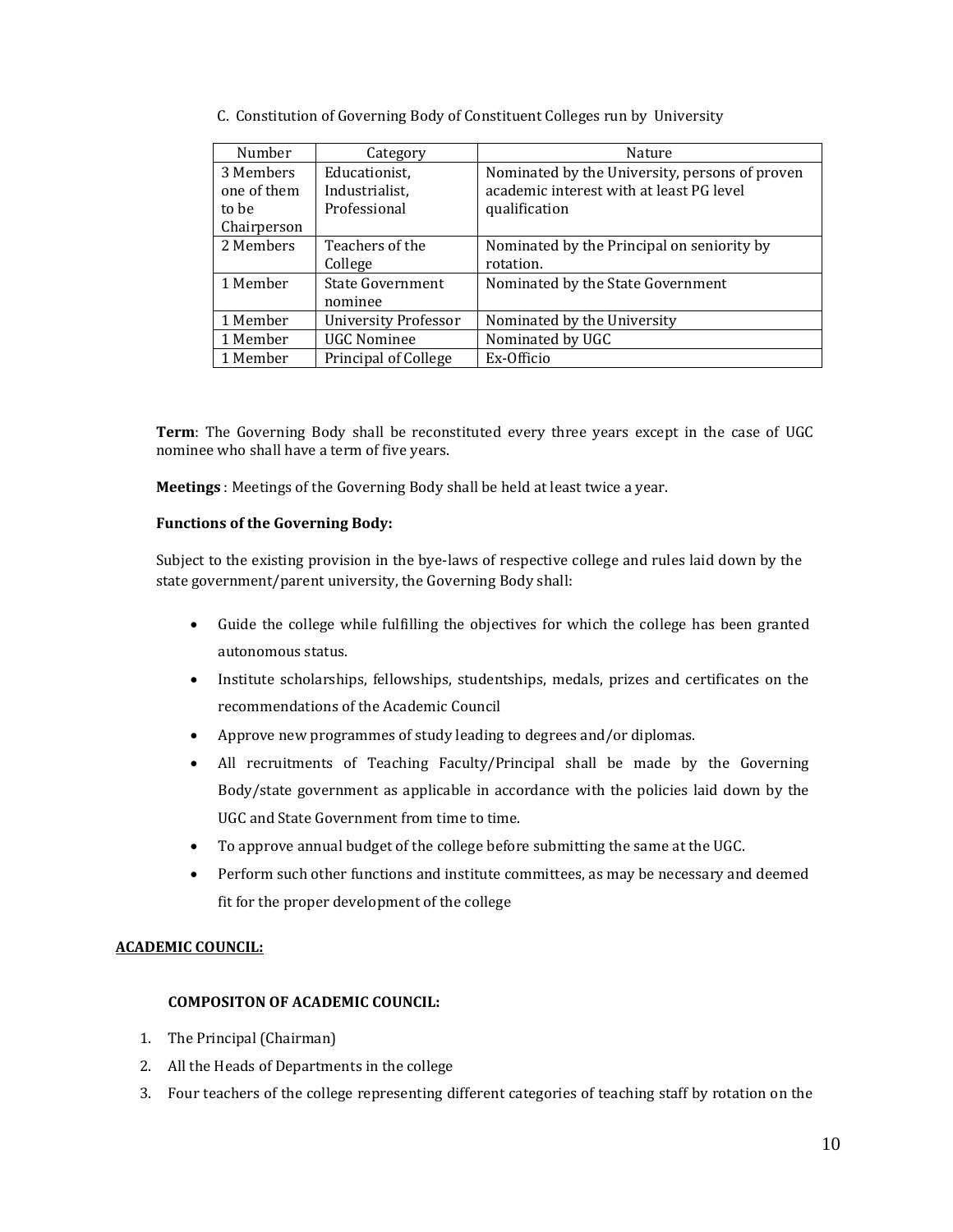basis of seniority of service in the college.

- 4. Not less than four experts/academicians from outside the college representing such areas as Industry, Commerce, Law, Education, Medicine, Engineering, Sciences etc., to be nominated by the Governing Body.
- 5. Three nominees of the university not less than Professors.
- 6. A faculty member nominated by the Principal (Member Secretary).

**Term** : The term of the nominated members shall be three years.

**Meetings** : Academic Council shall meet at least twice a year.

#### **Functions of the Academic Council:**

The Academic Council shall have powers to:

- (a) Scrutinize and approve the proposals with or without modification of the Boards of Studies with regard to courses of study, academic regulations, curricula, syllabi and modifications thereof, instructional and evaluation arrangements, methods, procedures relevant thereto etc., provided that where the Academic Council differs on any proposal, it shall have the right to return the matter for reconsideration to the Board of Studies concerned or reject it, after giving reasons to do so.
- (b) Make regulations regarding the admission of students to different programmes of study in the college keeping in view the policy of the Government.
- (c) Make regulations for sports, extra-curricular activities, and proper maintenance and functioning of the playgrounds and hostels.
- (d) Recommend to the Governing Body proposals for institution of new programmes of study.
- (e) Recommend to the Governing Body institution of scholarships, studentships, fellowships, prizes and medals, and to frame regulations for the award of the same.
- (f) Advise the Governing Body on suggestions(s) pertaining to academic affairs made by it.
- (g) Perform such other functions as may be assigned by the Governing Body.

#### **BOARD OF STUDIES:**

#### **Composition of Board of Studies:**

- 1. Head of the Department concerned (Chairman).
- 2. The entire faculty of each specialization.
- 3. Two subject experts from outside the Parent University to be nominated by the Academic Council.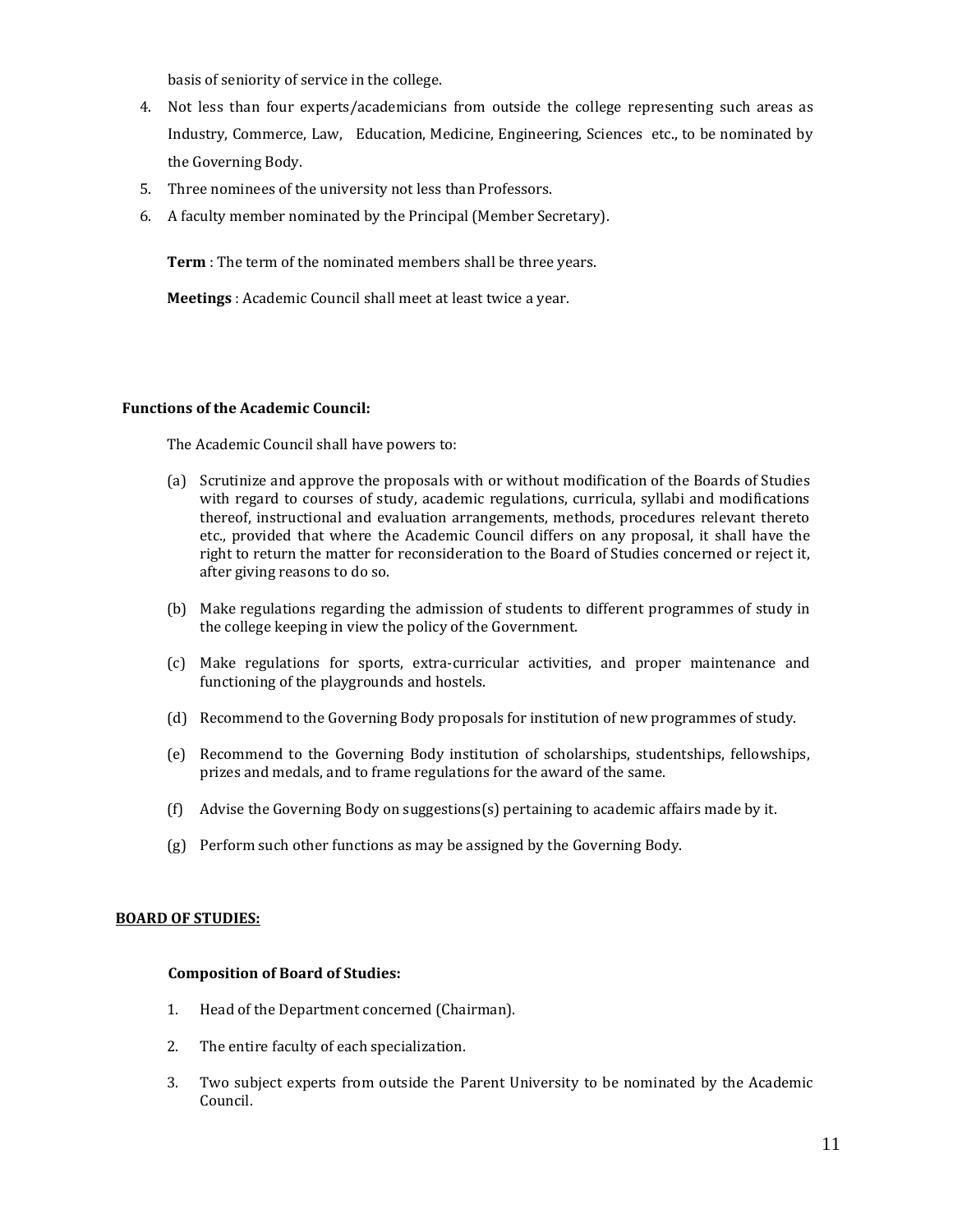- 4. One expert to be nominated by the Vice-Chancellor from a panel of six recommended by the college principal.
- 5. One representative from industry/corporate sector/allied area relating to placement.
- 6. One postgraduate meritorious alumnus to be nominated by the principal. The Chairman, Board of Studies, may with the approval of the principal of the college, co-opt:
	- (a) Experts from outside the college whenever special courses of studies are to be formulated.
	- (b) Other members of staff of the same faculty.

**Term :** The term of the nominated members shall be three years.

**Meetings :** The Board of Studies shall meet at least twice a year.

#### **Functions:**

The Board of Studies of a Department in the college shall:

- (a) prepare syllabi for various courses keeping in view the objectives of the college, interest of the stakeholders and national requirement for consideration and approval of the Academic Council;
- (b) suggest methodologies for innovative teaching and evaluation techniques;
- (c) suggest panel of names to the Academic Council for appointment of examiners; and
- (d) coordinate research, teaching, extension and other academic activities in the department/college.

#### **FINANCE COMMITTEE:**

#### **Composition of Finance Committee:**

- (a) The Principal (Chairman).
- (b) One person to be nominated by the Governing Body of the college for a period of two years.
- (c) Finance Officer of the affiliating University
- (d) One senior-most teacher of the college to be nominated in rotation by the principal for two years.

**Term** : Term of the Finance Committee shall be three years.

**Meetings** : The Finance Committee shall meet at least twice a year

#### **Functions of the Finance Committee:**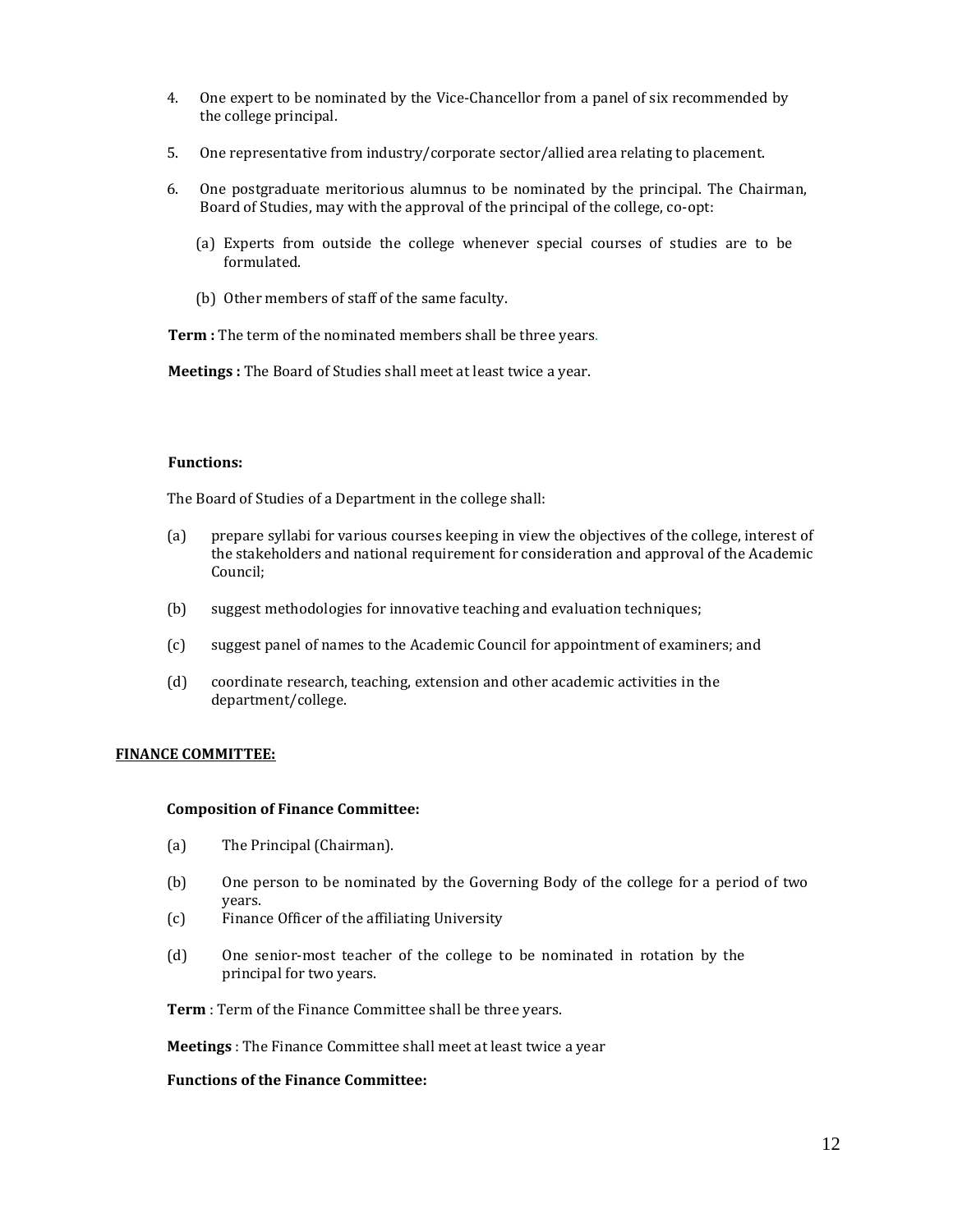The Finance Committee shall act as an advisory body to the Governing Body, to consider:

- (a) Budget estimates relating to the grant received/receivable from UGC, and income from fees, etc. collected for the activities to undertake the scheme of autonomy; and
- (b) Audited accounts for the above.

#### **13. CONSEQUENCES OF VOILATION OF PROVISIONS OF GUIDELINES**

All UGC directives shall be strictly followed, failing which UGC may take appropriate actions, as it deems fit, against the defaulting Autonomous College.

#### **ANNEXURE-I**

#### **FORMAT FOR SUBMISSION OF PROPOSAL FOR AUTONOMOUS STATUS**

#### **Part – I: Summary Sheet for Fresh Autonomous Status**

| 1.               | Name and address of College      |                        |    |
|------------------|----------------------------------|------------------------|----|
| 2.               | Contact details                  |                        |    |
| 2.               | <b>Affiliating University</b>    |                        |    |
| 3.               | Included in Section 2(f)         |                        | No |
|                  | (enclose copy)                   |                        |    |
| 4.               | Included under12 (B)             | $Yes$                  | No |
| 4.               | Year of establishment of college |                        |    |
| $\overline{5}$ . | NAAC accreditation               | Yes                    | No |
|                  | (enclose copy)                   | Period of Validity<br> |    |
|                  |                                  | Grade                  |    |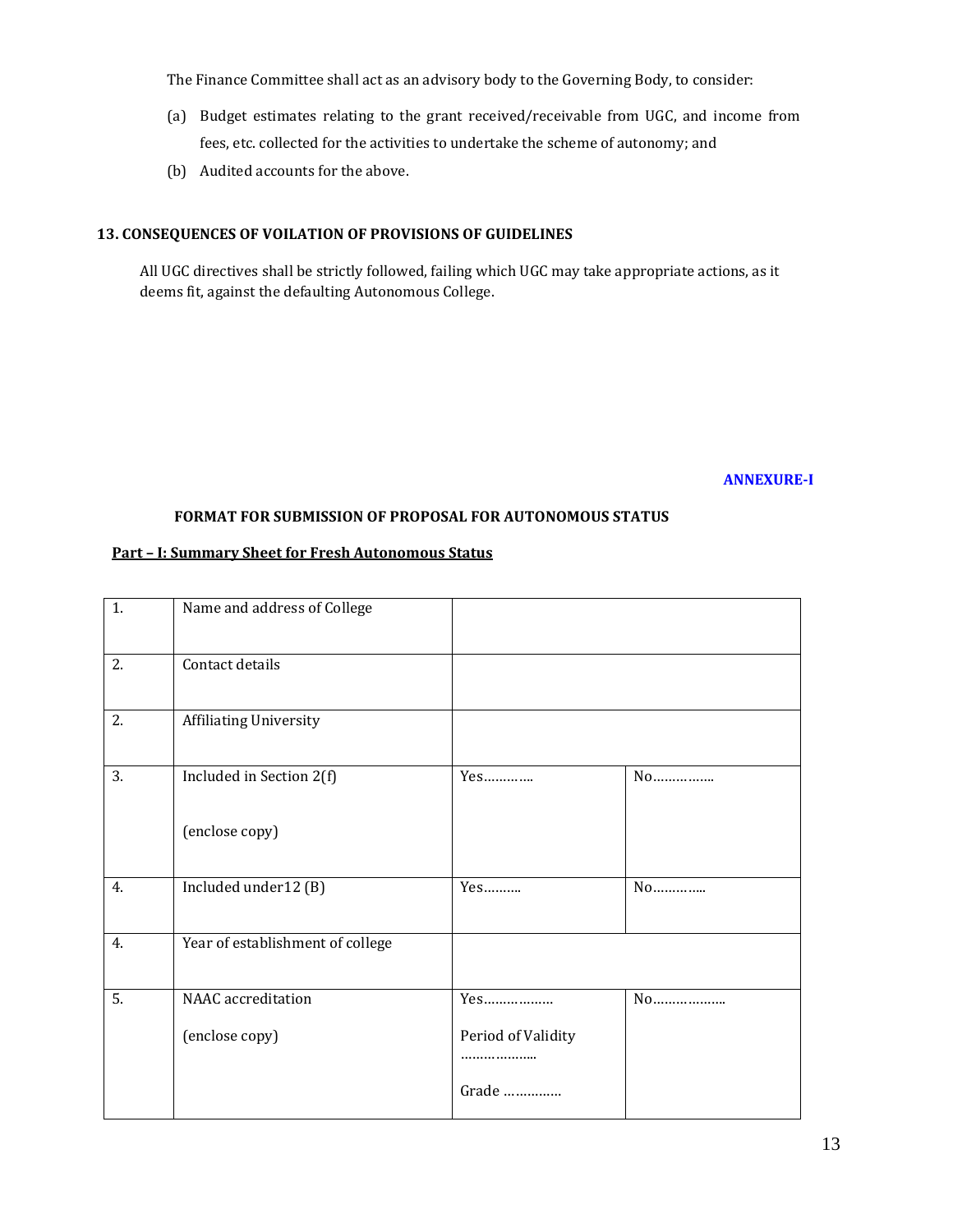|     |                                                                                                     | If accreditation<br>expired, proof of<br>application to NAAC    |
|-----|-----------------------------------------------------------------------------------------------------|-----------------------------------------------------------------|
| 6.  | <b>NBA</b> Accreditation                                                                            | $No$<br>Yes                                                     |
|     | (enclose copy)                                                                                      | Courses accredited                                              |
|     |                                                                                                     | Period of Validity                                              |
|     |                                                                                                     | Grade                                                           |
|     |                                                                                                     | If accreditation expired, proof of application to<br><b>NBA</b> |
| 7.  | Type of Institution/College                                                                         |                                                                 |
|     | (Govt./Private/Aided etc.)                                                                          |                                                                 |
| 8.  | Whether College is self financed                                                                    | Yes                                                             |
| 9.  | Whether proposal forwarded by<br>affiliating university                                             | No                                                              |
| 10. | Type of courses being run by college<br>(Science/Technical/Arts/Commerce<br>/Management/Engineering |                                                                 |

Principal (Sign & Seal) Registrar/Dean of the University (Sign & Seal)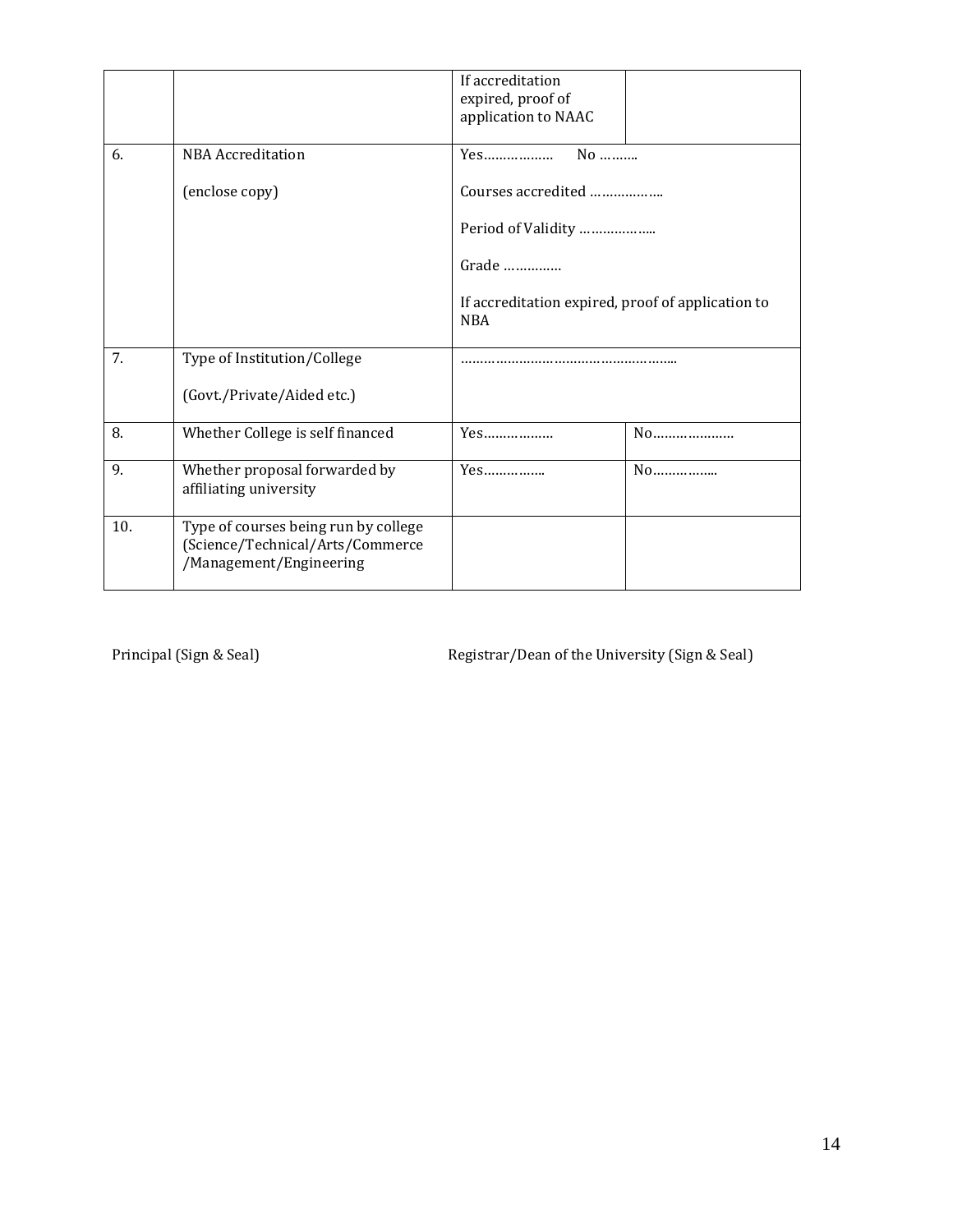# **PART II: BACKGROUND OF THE INSTITUTION WITH VISION, MISSION AND OBJECTIVES**

# **Part-III : BASIC INFORMATION**

| 1. |            | Name of the Principal                                                                                                    |  |
|----|------------|--------------------------------------------------------------------------------------------------------------------------|--|
|    |            | (phone, fax, e-mail)                                                                                                     |  |
| 2. | a.         | Year in Which the College<br>was Started<br>(supporting documents to be placed as<br>Annexure regarding establishment of |  |
|    | b.         | College)<br>Date when the College was declared fit                                                                       |  |
|    |            | under section $2(f)$ and 12 (B) of UGC Act<br>1956<br>(copy of UGC Letter to be placed as                                |  |
|    |            | Annexure)                                                                                                                |  |
| 3. |            | Period of autonomous status applied for                                                                                  |  |
| 4. | guidelines | Category under which the College falls as per UGC                                                                        |  |
|    | a.         | Men                                                                                                                      |  |
|    | b.         | Women                                                                                                                    |  |
|    | c.         | Co-Education                                                                                                             |  |
|    | d.         | UG/PG/Both/                                                                                                              |  |
|    | e.         | Single Faculty/ Multi faculty                                                                                            |  |
|    | f.         | Whether Government/ Self Financing /<br>Aided/partially aided                                                            |  |
|    |            | In case of aided/partially aided, purpose<br>and % of grants received from the<br>Government                             |  |
| 5. |            | Type of College                                                                                                          |  |
|    | a.         | Arts / Science / Commerce                                                                                                |  |
|    | b.         | Engineering                                                                                                              |  |
|    | c.         | Education                                                                                                                |  |
|    | d.         | Others (Law, Physical Education, etc.)                                                                                   |  |
|    | e.         | Multi-faculty (give details)                                                                                             |  |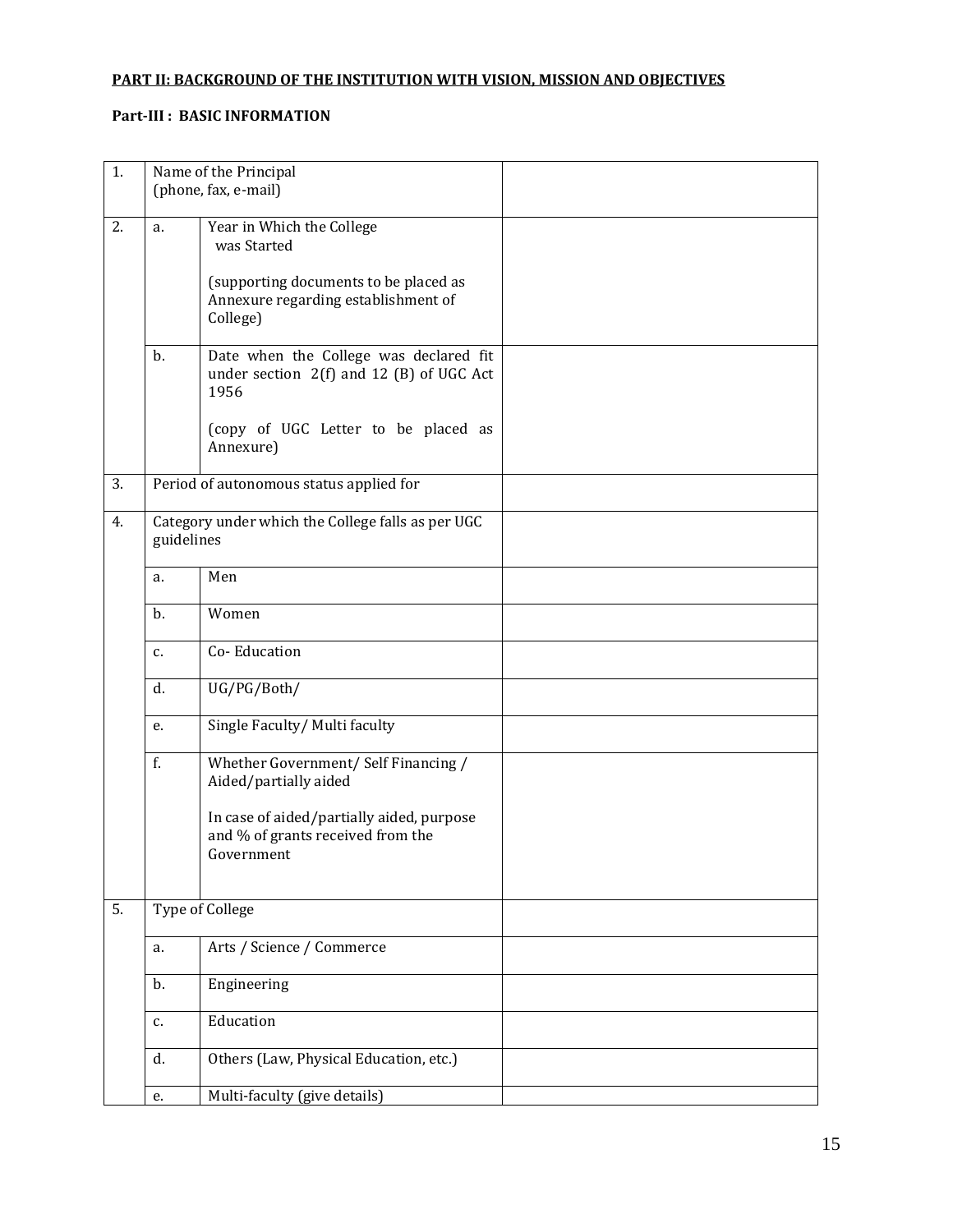# **Infrastructure facilities**

| 1.  | Total land available (in acres)                    |  |
|-----|----------------------------------------------------|--|
|     | (copy of land documents to be placed as            |  |
|     | annexure)                                          |  |
|     |                                                    |  |
| 2.  | Whether land is registered in the name of the      |  |
|     | College?                                           |  |
|     |                                                    |  |
| 3.  | Class Rooms (No. of class rooms and covered area   |  |
|     | in sq. Ft.)                                        |  |
|     |                                                    |  |
| 4.  | Laboratories (No. of labs rooms and covered area   |  |
|     | in sq. Ft.)                                        |  |
|     | (list of labs alongwith equipments to be placed as |  |
|     | annexure)                                          |  |
| 5.  | Central Library                                    |  |
|     |                                                    |  |
|     | Total Area<br>(i)                                  |  |
|     | (ii) Whether reading room available?               |  |
|     | (iii) Details about books, titles, Journals        |  |
|     | (National/International), CDs, e-                  |  |
|     | resources, e-journals, Theses, etc.)               |  |
| 6.  | Whether Departmental Libraries available? If yes,  |  |
|     | please give details.                               |  |
| 7.  | Hostels (No. of rooms with students                |  |
|     | accommodated)                                      |  |
|     | (i) Men                                            |  |
|     | (ii) Women                                         |  |
|     |                                                    |  |
| 8.  | Information about                                  |  |
|     |                                                    |  |
|     | <b>Administrative Block</b><br>(i)                 |  |
|     | (ii) Principal Office                              |  |
|     | (iii) Staff Room                                   |  |
|     | (iv) Common Room                                   |  |
|     | (v) Canteen<br>(vi) Auditorium                     |  |
|     | Internet facilities<br>(vii)                       |  |
|     | Medical facilities<br>(viii)                       |  |
|     | (ix) Transport                                     |  |
|     | (x) Other                                          |  |
| 9.  | Sports Facilities in the College Campus            |  |
|     | (indoor/outdoor), Play grounds, Fitness            |  |
|     | equipment, sports coaches, etc.                    |  |
|     |                                                    |  |
| 10. | Total Buildings (covered area in sq. Ft.)          |  |
|     |                                                    |  |
| 11. | Whether College website is available and updated   |  |
|     | regularly?                                         |  |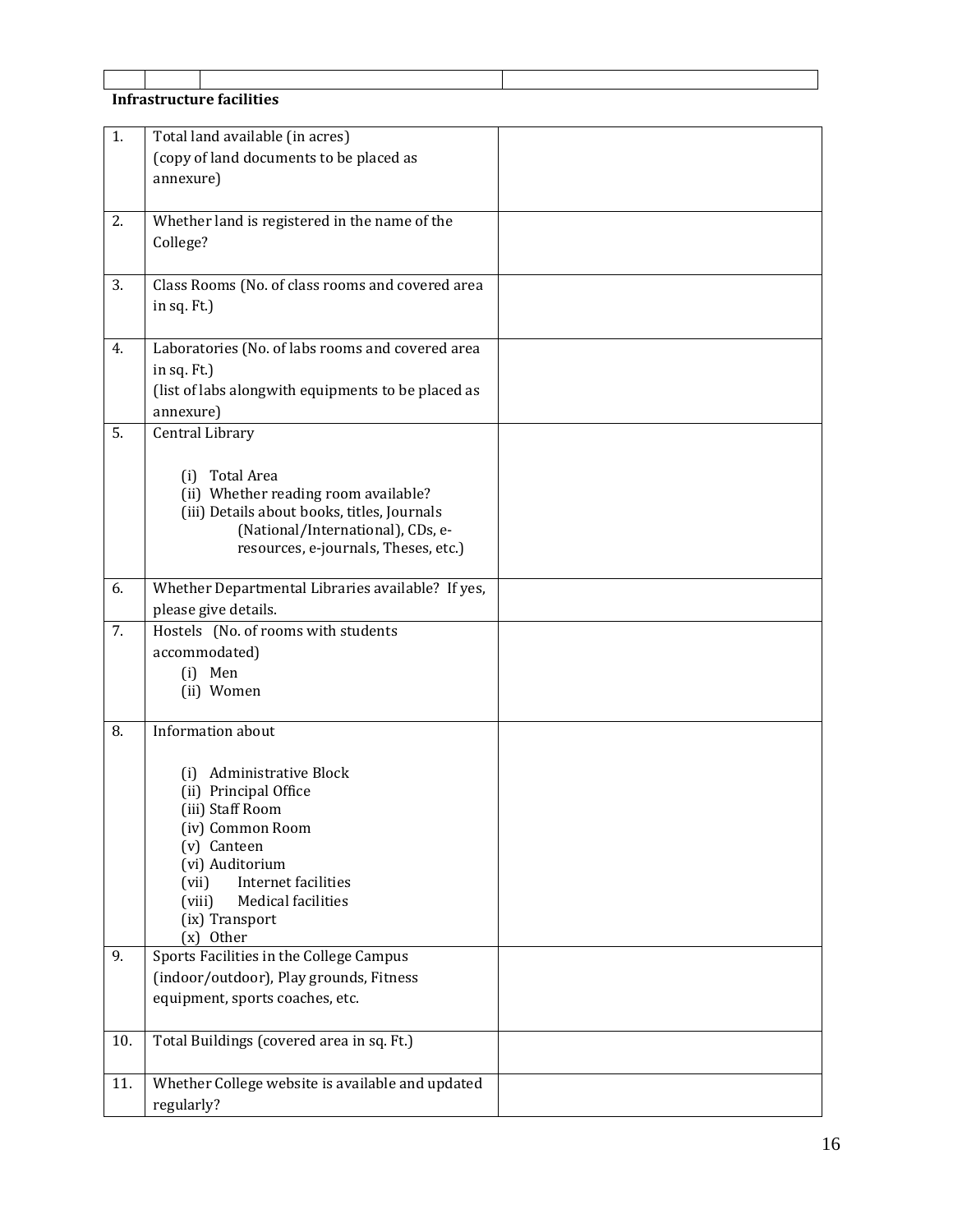| <b>Courses</b> |       |        |        |                                                 |  |
|----------------|-------|--------|--------|-------------------------------------------------|--|
| 1.             |       |        |        | Courses offered (including diploma/certificate) |  |
|                | S.No. | Course | Intake | Actual enrolment at<br>present                  |  |
|                |       |        |        |                                                 |  |

# **Faculty strength**

| 1. |                                                                    | No. of teachers available (Professor, Associate Professor, |                      |        |  |       |        |        |        |       |        |        |  |       |
|----|--------------------------------------------------------------------|------------------------------------------------------------|----------------------|--------|--|-------|--------|--------|--------|-------|--------|--------|--|-------|
|    | Assistant Professor, others)                                       |                                                            |                      |        |  |       |        |        |        |       |        |        |  |       |
|    |                                                                    |                                                            |                      |        |  |       |        |        |        |       |        |        |  |       |
|    | (i)                                                                | Regular                                                    |                      |        |  |       |        |        |        |       |        |        |  |       |
|    | (ii) Ad-hoc                                                        |                                                            |                      |        |  |       |        |        |        |       |        |        |  |       |
|    |                                                                    | (iii) Contractual                                          |                      |        |  |       |        |        |        |       |        |        |  |       |
|    |                                                                    | (iv) Guest faculty                                         |                      |        |  |       |        |        |        |       |        |        |  |       |
|    |                                                                    |                                                            | (v) Visiting faculty |        |  |       |        |        |        |       |        |        |  |       |
|    |                                                                    |                                                            |                      |        |  |       |        |        |        |       |        |        |  |       |
|    | Separate department-wise list of the faculty for the above         |                                                            |                      |        |  |       |        |        |        |       |        |        |  |       |
|    | categories to be provided with name, designation,                  |                                                            |                      |        |  |       |        |        |        |       |        |        |  |       |
|    | qualification, pay, total experience, no. of years in the college, |                                                            |                      |        |  |       |        |        |        |       |        |        |  |       |
|    | no. of research publication to be provided as Annexure.            |                                                            |                      |        |  |       |        |        |        |       |        |        |  |       |
| 2. | Sanctioned, working strength and vacant position (faculty)         |                                                            |                      |        |  |       |        |        |        |       |        |        |  |       |
|    |                                                                    |                                                            |                      |        |  |       |        |        |        |       |        |        |  |       |
|    | Sanctioned<br>Total<br>Working<br>Category                         |                                                            |                      |        |  |       | Total  |        | Vacant |       | Total  | Grand  |  |       |
|    |                                                                    |                                                            |                      |        |  |       |        |        |        |       |        |        |  | Total |
|    |                                                                    | Prof.                                                      | Assoc.               | Asstt. |  | Prof. | Assoc. | Asstt. |        | Prof. | Assoc. | Asstt. |  |       |
|    |                                                                    |                                                            | Prof.                | Prof.  |  |       | Prof.  | Prof.  |        |       | Prof.  | Prof.  |  |       |

|    |                          | Prof. | Prof.       |  | Prof.         | Prof. |       | Prof. | Prof. |  |
|----|--------------------------|-------|-------------|--|---------------|-------|-------|-------|-------|--|
|    | Aided                    |       |             |  |               |       |       |       |       |  |
|    | Non-<br>aided            |       |             |  |               |       |       |       |       |  |
|    | Others                   |       |             |  |               |       |       |       |       |  |
|    | Total                    |       |             |  |               |       |       |       |       |  |
| 3. | Qualification of Faculty |       |             |  |               |       |       |       |       |  |
|    | Category                 |       | No. of Ph.D |  | No. of M.Phil |       | Other |       | Total |  |
|    | Aided                    |       |             |  |               |       |       |       |       |  |
|    | Non-Aided                |       |             |  |               |       |       |       |       |  |
|    | Other                    |       |             |  |               |       |       |       |       |  |
|    | Total                    |       |             |  |               |       |       |       |       |  |
|    |                          |       |             |  |               |       |       |       |       |  |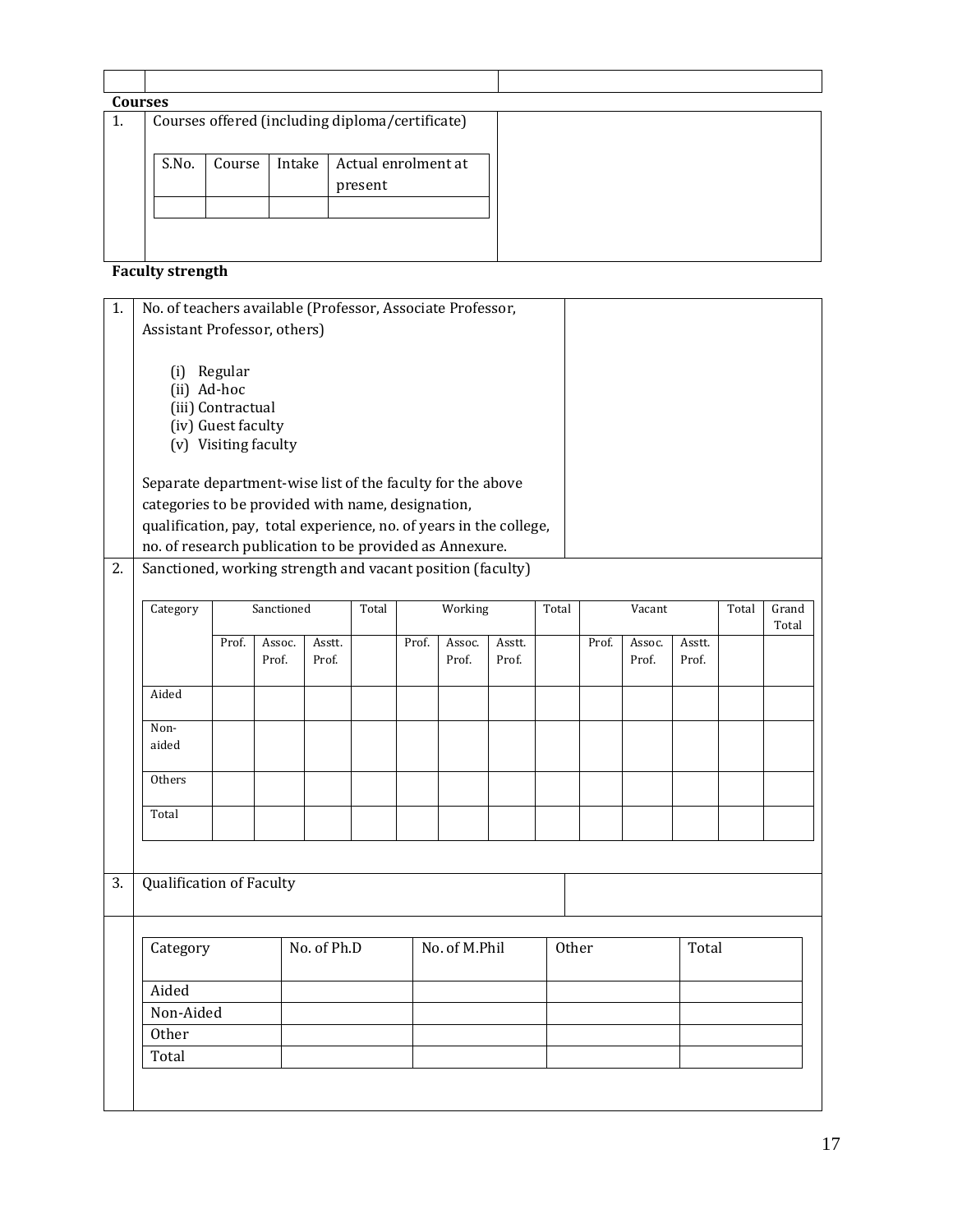| 4. | Non-teaching staff                                                                                                                                             |  |
|----|----------------------------------------------------------------------------------------------------------------------------------------------------------------|--|
|    | Sanctioned<br>Working<br>(ii)<br>(iii) Vacant<br>List of the non-teaching staff to be provided as annexure<br>indicating name, designation, qualification, pay |  |

# **Achievements of Students**

| 1. | Achievements of students in examination -<br>University Ranks, etc.                     |
|----|-----------------------------------------------------------------------------------------|
| 2. | Results during the last five years with % of Ist,<br>IInd division and overall passouts |
| 3. | Number of M.Phil and Ph.d. produced during the<br>last five years                       |
| 4. | Achievements in co-curricular activities                                                |
| 5. | Achievements in Extra-curricular activities                                             |
| 6. | Other                                                                                   |

# **Achievements of Teachers**

Bank Details (Mandate Form)

# **Signature of Registrar of Affiliating University (With Seal)**

 **Signature of Principal**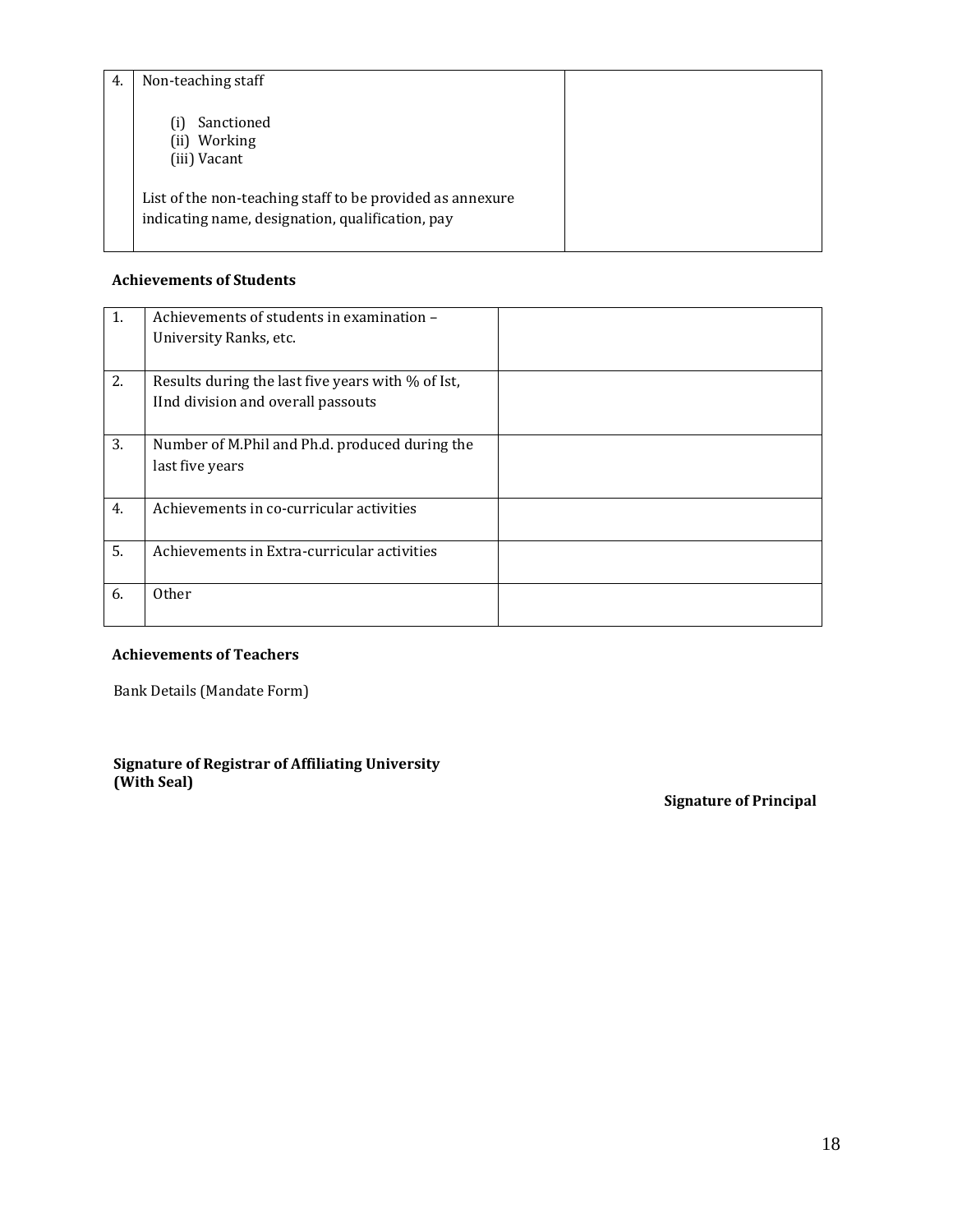# **PART IV: SUPPLY OF INFORMATION BASED ON CRITERIA**

| 1. | Academic reputation and previous performance in University<br>examinations                                           |  |
|----|----------------------------------------------------------------------------------------------------------------------|--|
| 2. | Co-curricular and extension activities                                                                               |  |
| 3. | Academic/extension/research achievements of the faculty                                                              |  |
| 4. | Quality and merit in the selection of students and teachers                                                          |  |
| 5. | Adequacy of infrastructure                                                                                           |  |
| 6. | Quality of institutional management                                                                                  |  |
| 7. | Financial resources provided by the Management/ State<br>Government for the development of the College/<br>Institute |  |
| 8. | Responsiveness of the administrative structure                                                                       |  |
| 9. | Motivation and involvement of faculty in the promotion of<br>innovative reforms                                      |  |

# **PART V: IMPLEMENTATION OF AUTONOMY**

| 1.  | Aims and objectives                                                                                                                                |  |
|-----|----------------------------------------------------------------------------------------------------------------------------------------------------|--|
| 2.  | Management of the College                                                                                                                          |  |
| 3.  | Governance plan indicating the proposed institutional<br>structure                                                                                 |  |
| 4.  | Student admissions policy and plan                                                                                                                 |  |
| 5.  | Curricular aspects                                                                                                                                 |  |
| 6.  | Student feedback system                                                                                                                            |  |
| 7.  | Internal assessment                                                                                                                                |  |
| 8.  | External assessment                                                                                                                                |  |
| 9.  | Financing plan, with details of the sources                                                                                                        |  |
| 10. | Academic plan showing the courses proposed and their<br>schedule of offering                                                                       |  |
| 11. | Faculty recruitment policy and plan to meet the academic plan<br>requirements                                                                      |  |
| 12. | In case of Science & Technology subjects, research plan<br>indicating the research laboratories and other facilities<br>proposed to be established |  |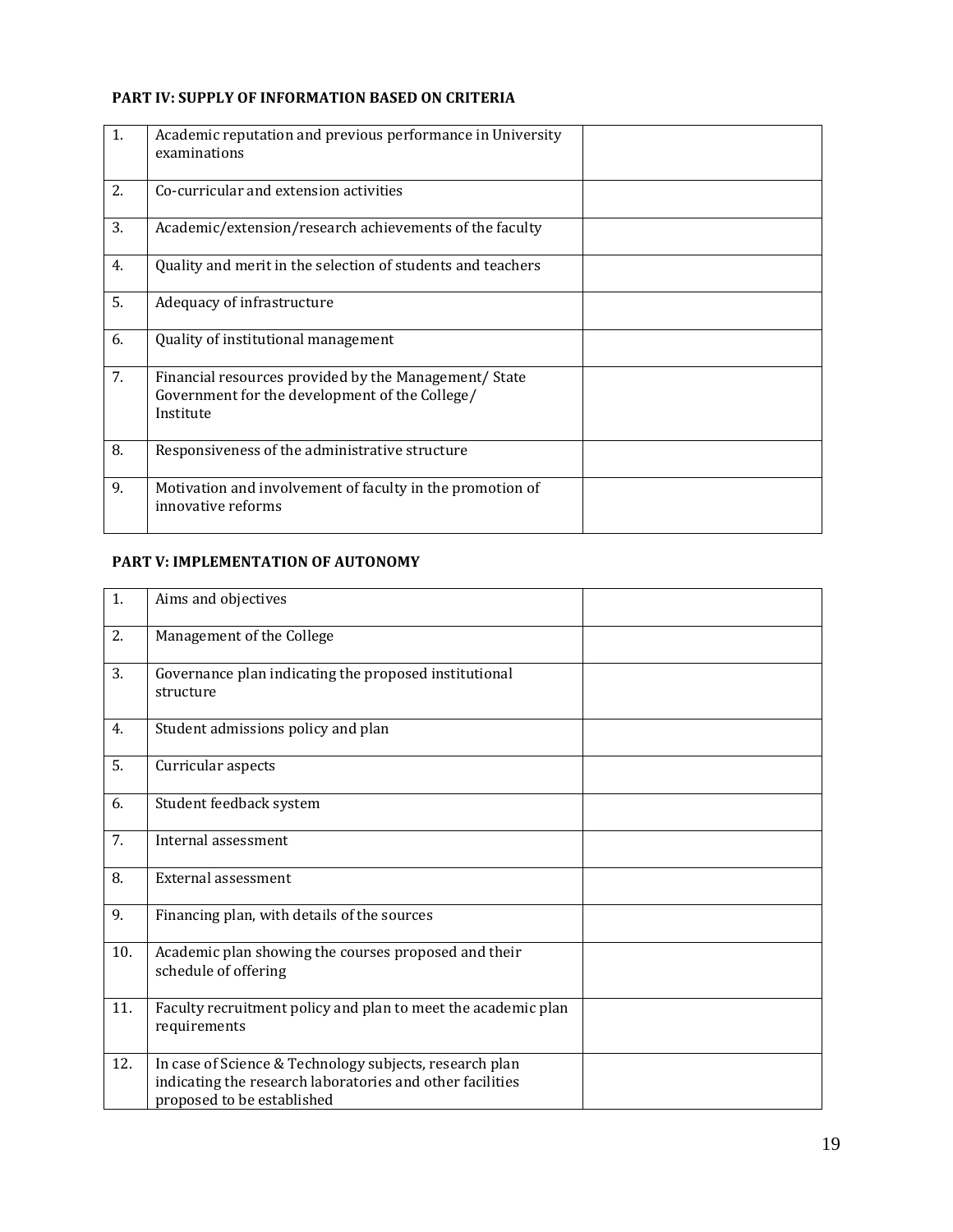| 13. | In case of Humanities and Social Science, research plan<br>indicating the broad areas and nature of field work and<br>research sought to be done |  |
|-----|--------------------------------------------------------------------------------------------------------------------------------------------------|--|
| 14. | Co-curricular and extra-curricular activities                                                                                                    |  |
| 15. | Networking plan outlining the teaching and research<br>collaborations and partnerships proposed                                                  |  |
| 16. | Infrastructure development plan that would meet the<br>proposed academic and admissions plan as well as all student<br>and other amenities       |  |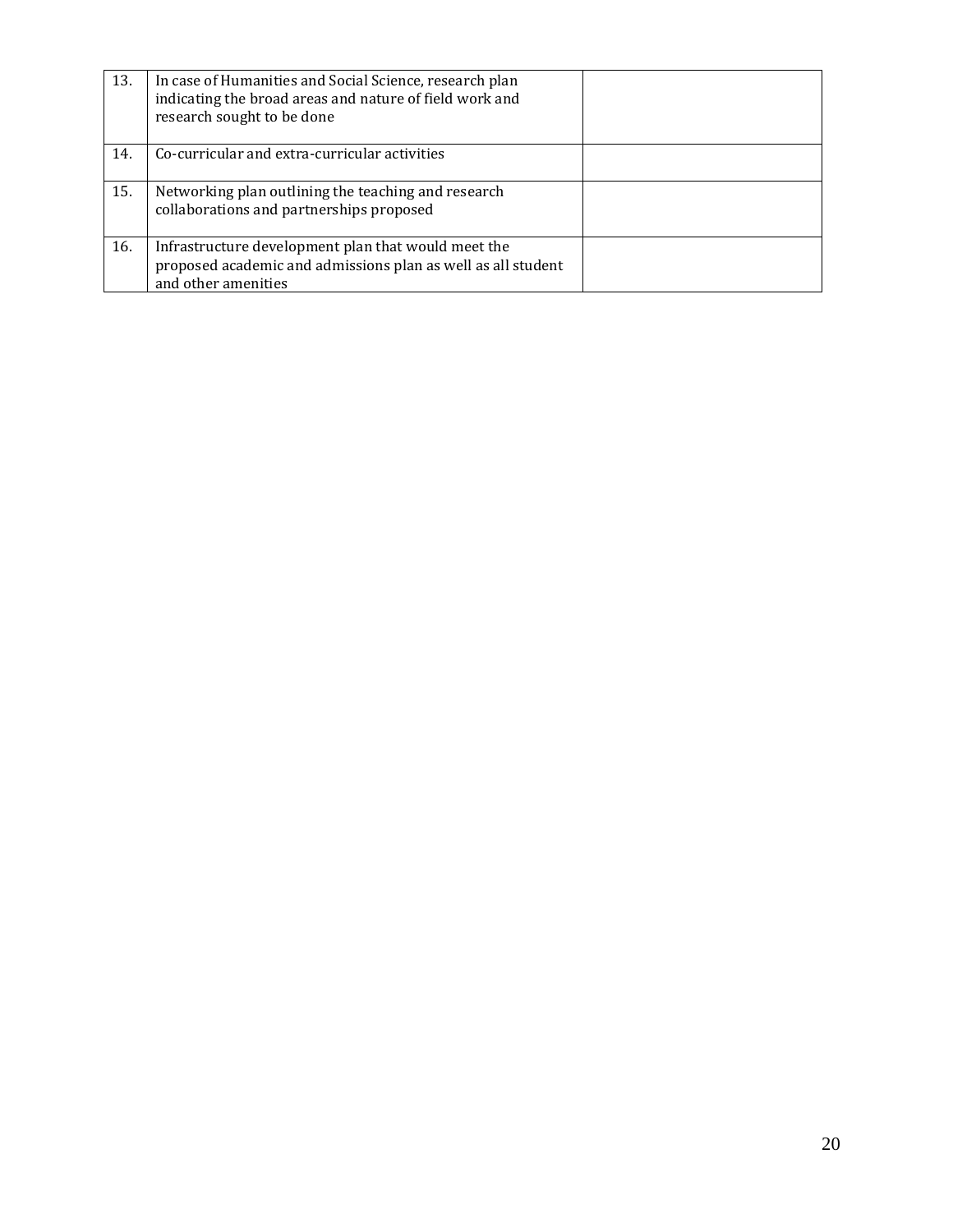# **PROFORMA FOR REVEIWING THE AUTONOMOUS STATUS**

| 1.             | Name and address of College                                      |                                                                                                                 |    |
|----------------|------------------------------------------------------------------|-----------------------------------------------------------------------------------------------------------------|----|
| 2.             | Contact details                                                  |                                                                                                                 |    |
| 3.             | <b>Affiliating University</b>                                    |                                                                                                                 |    |
| $\overline{4}$ | Included in Section 2(f)                                         | Yes                                                                                                             | No |
| 5.             | Included under 12 (B)                                            | Yes                                                                                                             | No |
| 6.             | Year of establishment of college                                 |                                                                                                                 |    |
| 7.             | Period of autonomy                                               |                                                                                                                 |    |
| 8.             | Period of further autonomy<br>requested                          |                                                                                                                 |    |
| 9.             | <b>NAAC</b> accreditation<br>(enclose copy)                      | Yes<br>Period of accreditation<br>Grade<br>If not, details of the<br>application submitted to<br><b>NAAC</b>    | No |
| 10.            | NBA accreditation<br>(enclose copy)                              | Courses<br>Period of accreditation<br>Grade<br>If not, details of the<br>application submitted to<br><b>NBA</b> |    |
| 11.            | Type of Institution/College<br>(Govt./Private/Aided etc.)        |                                                                                                                 |    |
| 12.            | Whether College is self financed                                 | Yes                                                                                                             |    |
| 13.            | Whether proposal forwarded by<br>affiliating university          |                                                                                                                 | No |
| 14.            | Courses run by the Institute at the<br>time of grant of autonomy |                                                                                                                 |    |
| 15.            | New Courses/programmes added<br>during the period of autonomy    |                                                                                                                 |    |
| 16.            | Students strength                                                |                                                                                                                 |    |
| 17.            | Intake of M.Phil/Ph.D. students<br>per years                     |                                                                                                                 |    |
| 18.            | <b>Teaching Learning methods</b><br>adopted by the College       |                                                                                                                 |    |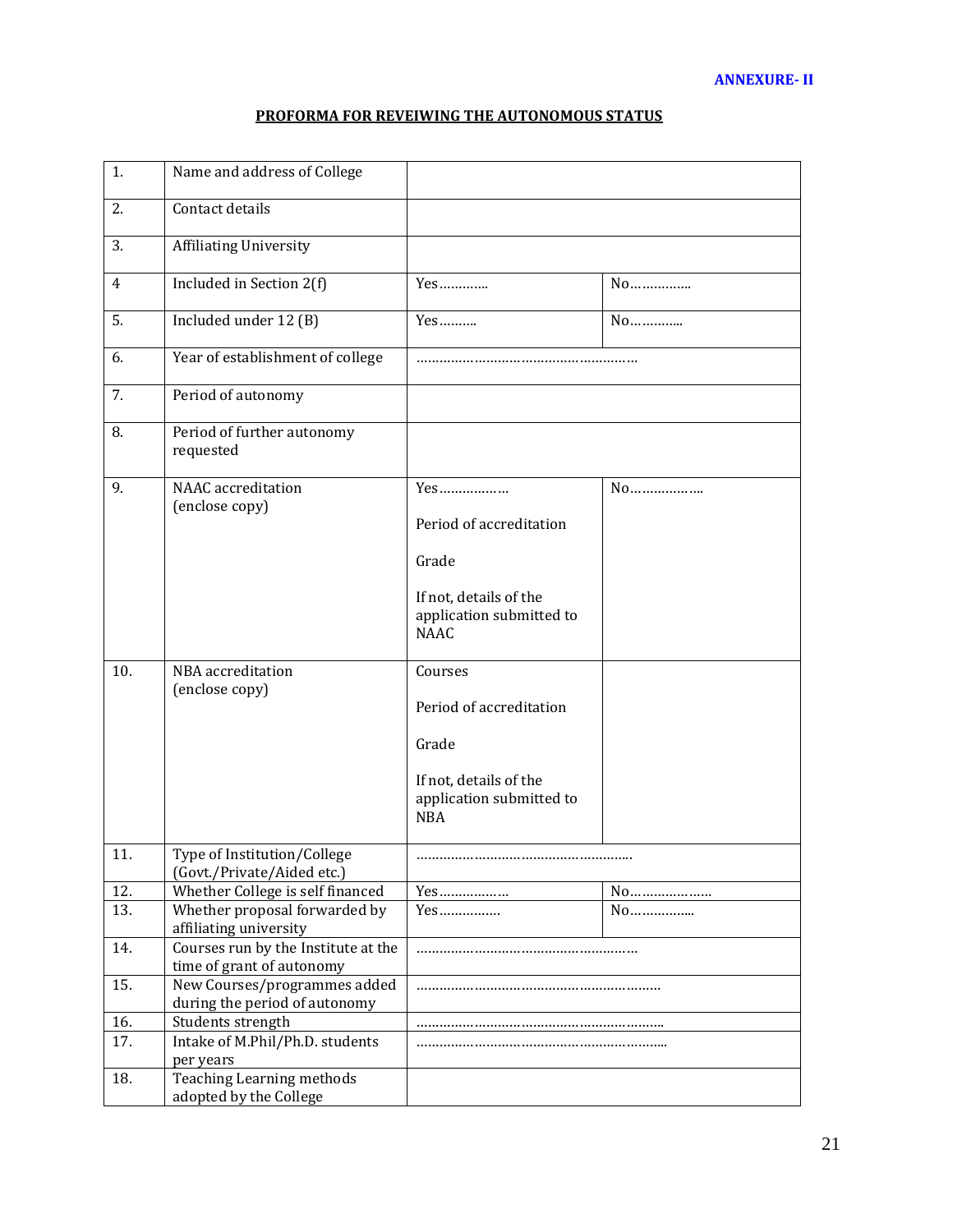| 19. | Examination reforms by the<br>College                                                                                                                                                                                       |  |
|-----|-----------------------------------------------------------------------------------------------------------------------------------------------------------------------------------------------------------------------------|--|
| 20. | Whether College website is<br>available and information about<br>courses, fee structure, faculty,<br>admission procedure,<br>infrastructure, research activities,<br>details of Ph.D. students available<br>on the website? |  |
| 21. | Status of utilization of grants                                                                                                                                                                                             |  |
| 18. | Full Bank Details (mandate form)                                                                                                                                                                                            |  |

Principal (Sign & Seal) **Registrar/Dean of the University (Sign & Seal)**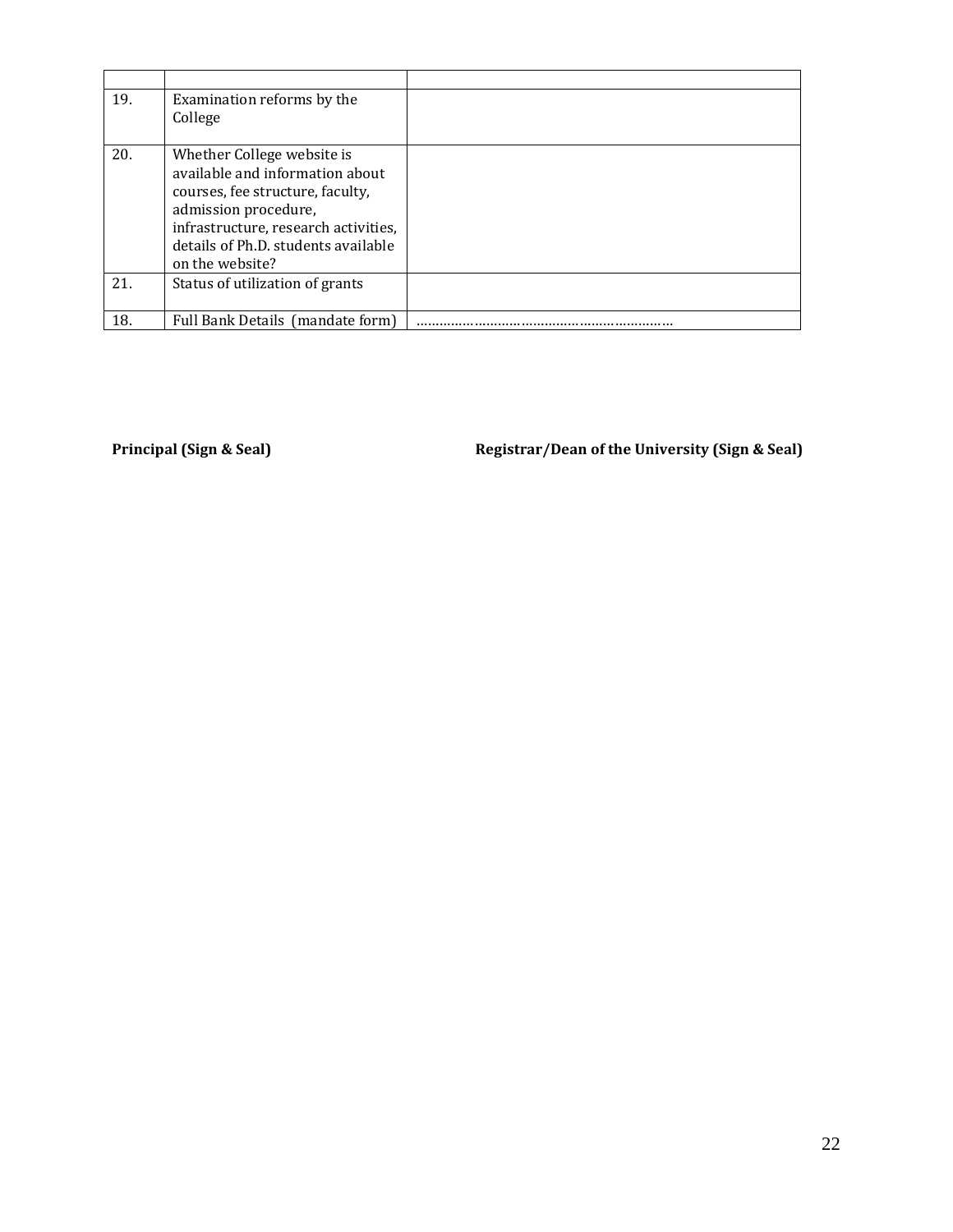# **PROGRESS REPORT OF COLLEGE (AUTONOMOUS)**

(To be furnished in duplicate by the principal of the college)

# **Progress Report for the Academic Year \_\_\_\_**

- 1. Date when autonomy was first given by UGC:
- 2. Year in which last external evaluation was done
	- a. By managing society:
	- b. By university
- 3. Annual evaluation done by the college during the year under review
- 4. Number of courses modified, stopped or started during the year (Give names of courses):
- 5. If external evaluation done during the year, attach report:
- 6. Progress of expenditure:

| Item                | <b>Unutilized</b> | <b>Grant received</b> | <b>Expenditure</b> | <b>Unspent</b> | <b>Remarks</b> |
|---------------------|-------------------|-----------------------|--------------------|----------------|----------------|
|                     | Grant             | from UGC              | during the year    | balance        |                |
|                     | available from    | during the year       |                    |                |                |
|                     | Previous year     |                       |                    |                |                |
| <b>Building</b>     |                   |                       |                    |                |                |
| Guest faculty       |                   |                       |                    |                |                |
| Orientation of      |                   |                       |                    |                |                |
| teachers            |                   |                       |                    |                |                |
| Redesigning of      |                   |                       |                    |                |                |
| courses             |                   |                       |                    |                |                |
| Workshops/seminars  |                   |                       |                    |                |                |
| <b>Others</b>       |                   |                       |                    |                |                |
| Office/teaching     |                   |                       |                    |                |                |
| Laboratory          |                   |                       |                    |                |                |
| equipment Furniture |                   |                       |                    |                |                |
| Library Meeting of  |                   |                       |                    |                |                |
|                     |                   |                       |                    |                |                |
|                     |                   |                       |                    |                |                |
|                     |                   |                       |                    |                |                |

Place

Date:

Signature:

Name:

Designation: (Principal)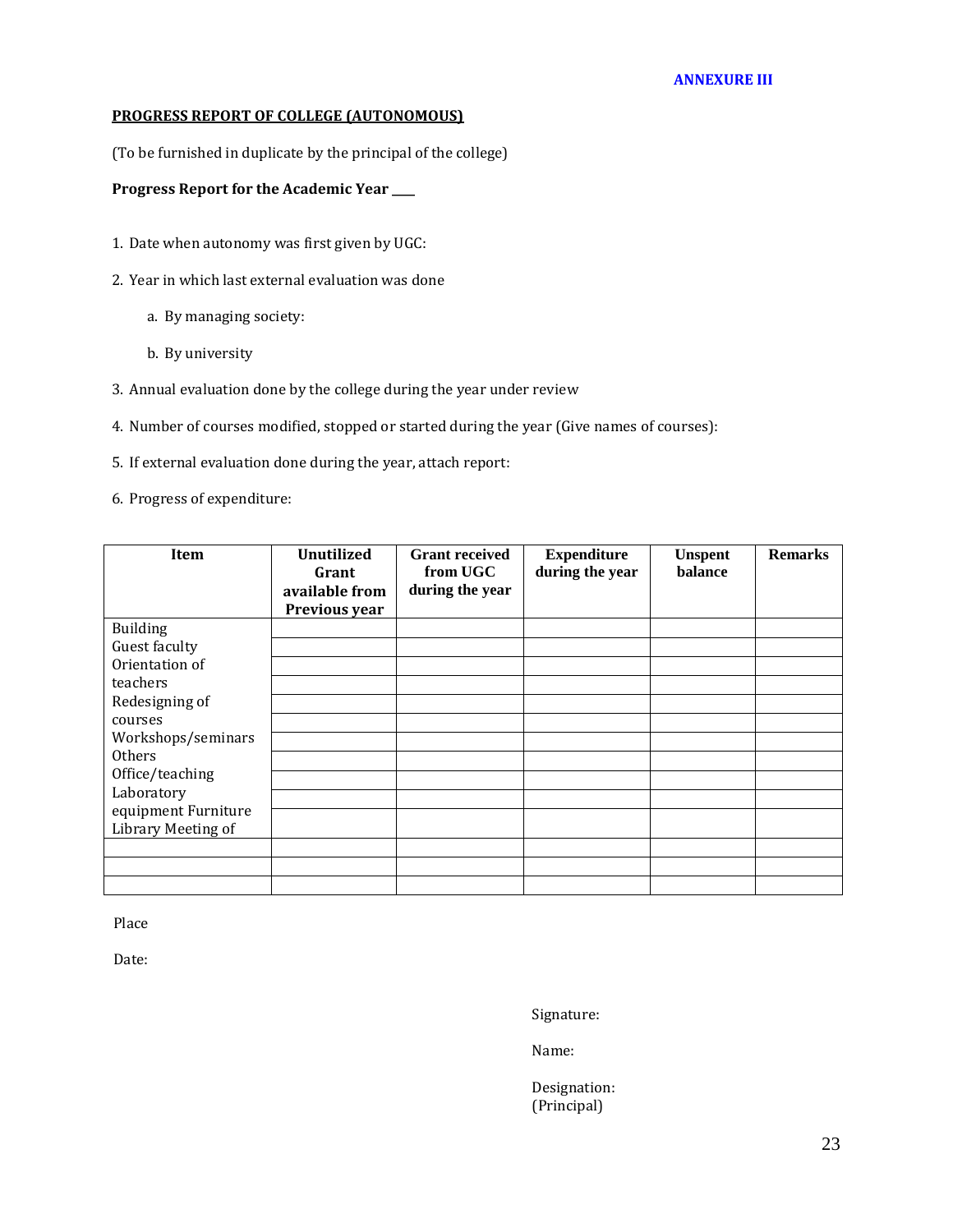#### **ANNEXURE IV**

#### **UTILISATION CERTIFICATE**

It is certified that the amount of Rs.\_\_\_\_\_\_ (Rupees \_\_\_\_\_\_\_\_\_\_\_\_\_\_\_\_) out of the total grant of Rs.\_\_\_\_\_ (Rupees\_\_\_\_\_\_\_\_\_\_\_\_\_\_\_\_\_\_\_\_\_) sanctioned to\_\_\_\_\_\_\_\_\_\_\_\_\_\_\_\_\_\_\_\_\_\_ by the University Grants Commission vide its letter number \_\_\_\_\_\_\_\_\_\_\_ dated \_\_\_\_\_\_\_ towards

\_\_\_\_\_\_\_\_\_\_\_\_\_\_ \_\_\_\_\_\_\_\_\_\_ under\_\_\_\_\_\_\_\_\_\_\_\_\_\_\_\_\_\_\_\_\_\_\_\_\_\_\_\_\_\_ scheme has been utilised for the purpose for which it was sanctioned and in accordance with the terms and conditions as laid down by the Commission.

**If, as a result of check or audit objection, some irregularities are noticed at a later stage, action will be taken to refund, adjust or regularize the objected amount.**

**Signature**

**Principal with seal**

**Signature Statutory Auditor of the College with seal/ Charted Accountant with seal and Registration No.**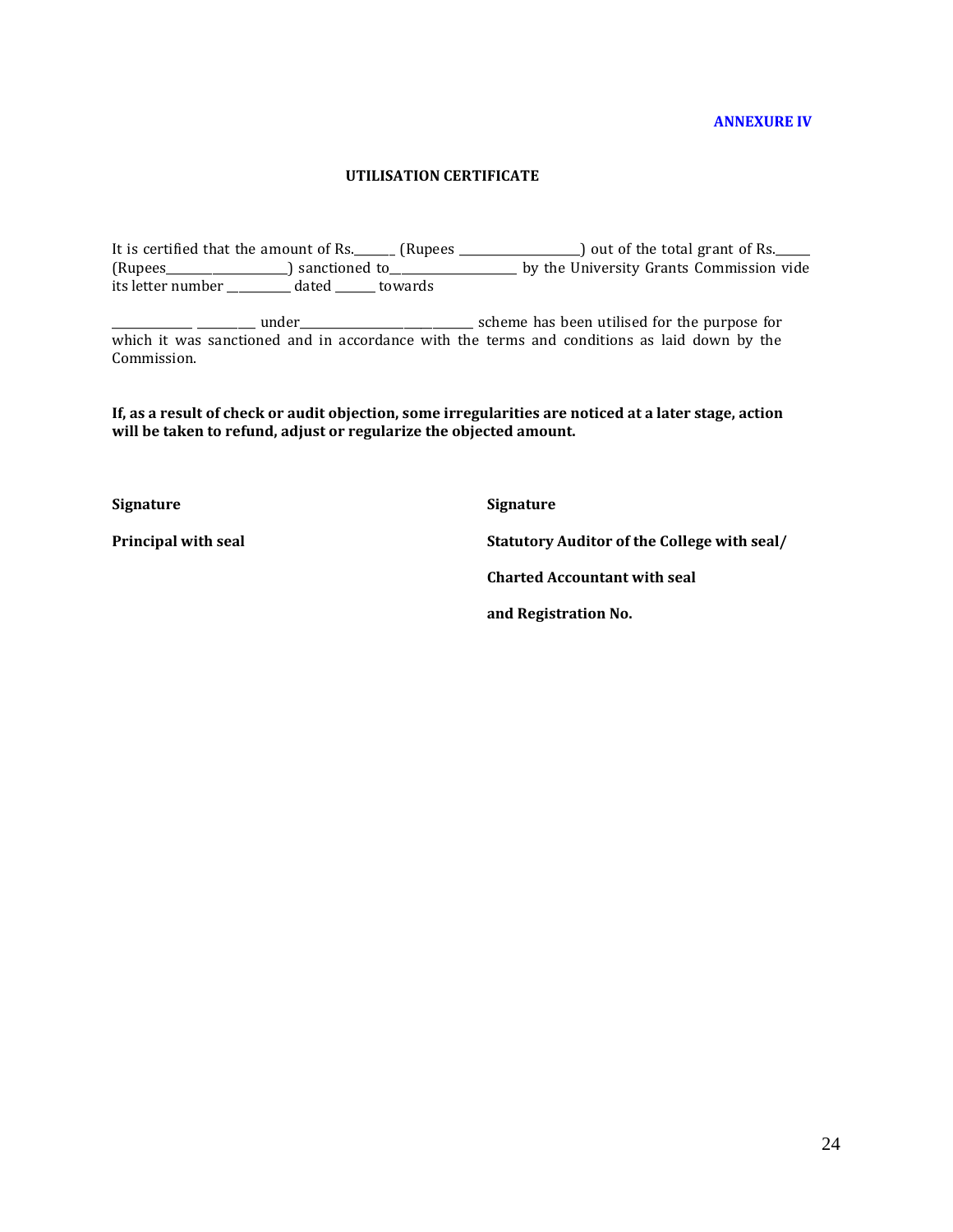**Annexure - V**

# **REPORT OF THE UGC PEER TEAM TO EVALUATE THE PERFORMANCE AND ACADEMIC ATTAINMENTS FOR FRESH AUTONOMOUS STATUS TO**

**AFFILIATED TO** 

**DATE OF VISIT** 



**UNIVERSITY GRANTS COMMISSION BAHADURSHAH ZAFAR MARG NEW DELHI-110002**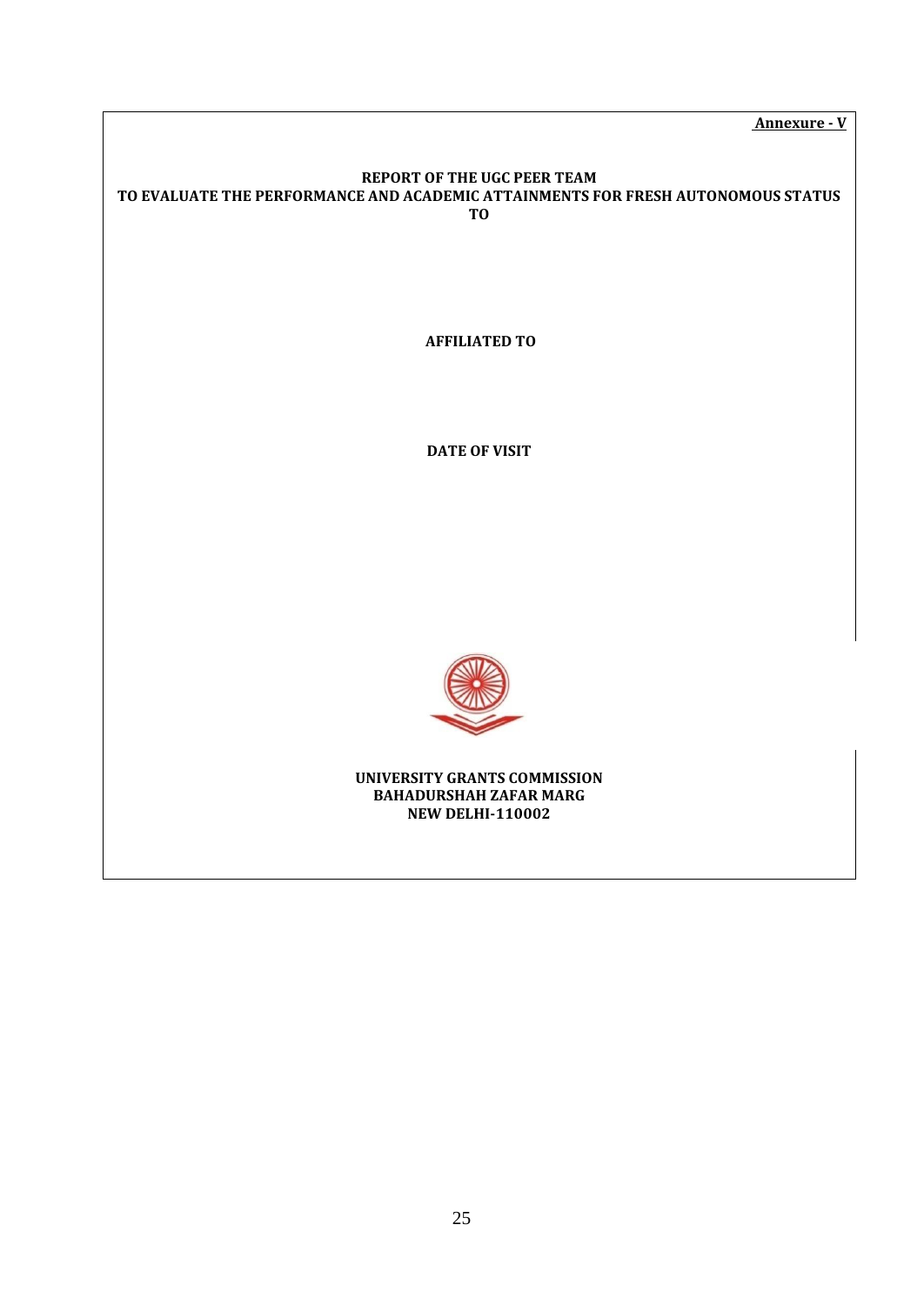

# **REPORT OF THE UGC PEER TEAM FOR FRESH AUTONOMOUS STATUS TO**

**\_\_\_\_\_\_\_\_\_\_\_\_\_\_\_\_\_\_\_\_\_\_\_\_\_\_\_\_\_\_\_\_\_\_\_\_\_\_\_\_\_\_\_\_\_\_\_\_\_\_\_\_\_\_\_\_\_\_\_\_\_\_\_\_\_\_\_\_\_\_\_\_\_\_\_\_\_\_\_\_\_\_\_\_\_\_\_\_\_** 

#### **DATE OF VISIT TO THE COLLEGE : \_\_\_\_\_\_\_\_\_\_\_\_\_\_\_\_\_\_\_\_\_\_\_\_\_\_\_\_\_\_\_\_\_\_\_\_\_\_\_\_\_\_\_\_\_\_\_\_\_\_\_\_\_\_**

| Name and Address of the<br>College with pin code, phone<br>no., fax, e-mail           | Date of the Visit | <b>Venue</b> | <b>Purpose of the visit</b>      |
|---------------------------------------------------------------------------------------|-------------------|--------------|----------------------------------|
|                                                                                       |                   |              | To consider<br>Autonomous Status |
| Name of the affiliating University to which the<br>College concerned is Affiliated to |                   |              |                                  |

# **I. Name of the Expert Visiting Committee Members and UGC Officer(s) Present:-**

| S.No. | Name and address | Designation | Phone/e-mail |
|-------|------------------|-------------|--------------|
|       |                  |             |              |

# **II. Background of the College with Vision, Mission and Objectives**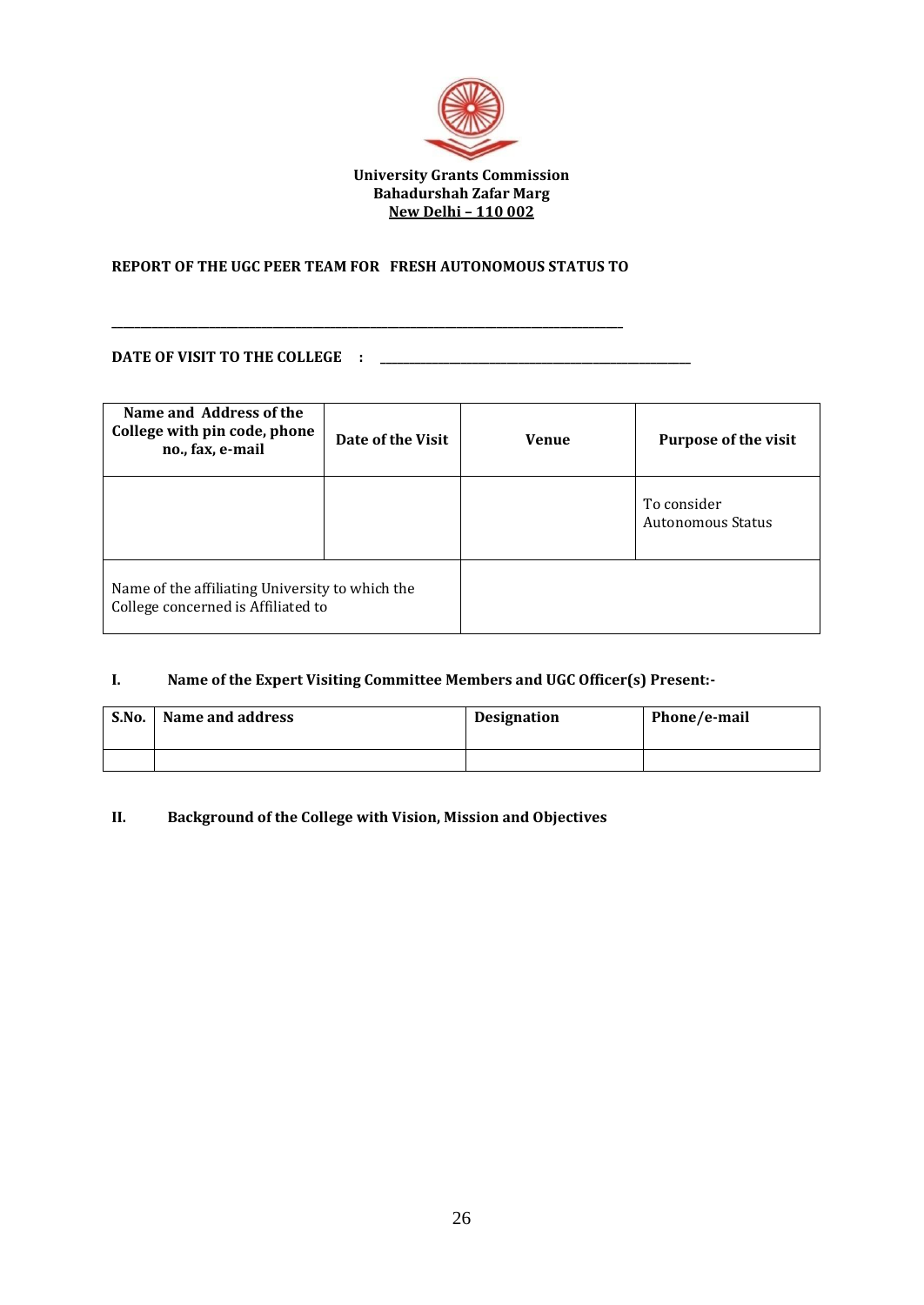# **III. Profile of the College**

| 1. |            | Name of the Principal                                                                                                                                         |  |
|----|------------|---------------------------------------------------------------------------------------------------------------------------------------------------------------|--|
|    |            | (phone, fax, e-mail)                                                                                                                                          |  |
| 2. | a.         | Year in Which the College<br>was Started<br>(supporting documents to be placed as<br>Annexure regarding establishment of<br>College)                          |  |
|    | $b$ .      | Date when the College was declared fit<br>under section 2(f) and 12 (B) of UGC Act<br>1956<br>(copy of UGC Letter to be placed as<br>Annexure)                |  |
| 3. |            | Period of autonomous status applied for                                                                                                                       |  |
| 4. |            | <b>Status of Accreditation</b><br>(supporting documents to be placed as Annexure)                                                                             |  |
|    | a.         | Whether accredited by NAAC? If yes the<br>period of accreditation and grade awarded                                                                           |  |
|    | b.         | Whether the courses are accredited by<br>NBA? If yes, give details<br>Period of<br>S.No.<br>Course<br>accreditation                                           |  |
| 5. | guidelines | Category under which the College falls as per UGC                                                                                                             |  |
|    | a.         | Men                                                                                                                                                           |  |
|    | b.         | Women                                                                                                                                                         |  |
|    | c.         | Co-Education                                                                                                                                                  |  |
|    | d.         | UG/PG/Both/                                                                                                                                                   |  |
|    | e.         | Single Faculty/ Multi faculty                                                                                                                                 |  |
|    | f.         | Whether Government/ Self Financing /<br>Aided/partially aided<br>In case of aided/partially aided, purpose<br>and % of grants received from the<br>Government |  |
| 6. |            | Type of College                                                                                                                                               |  |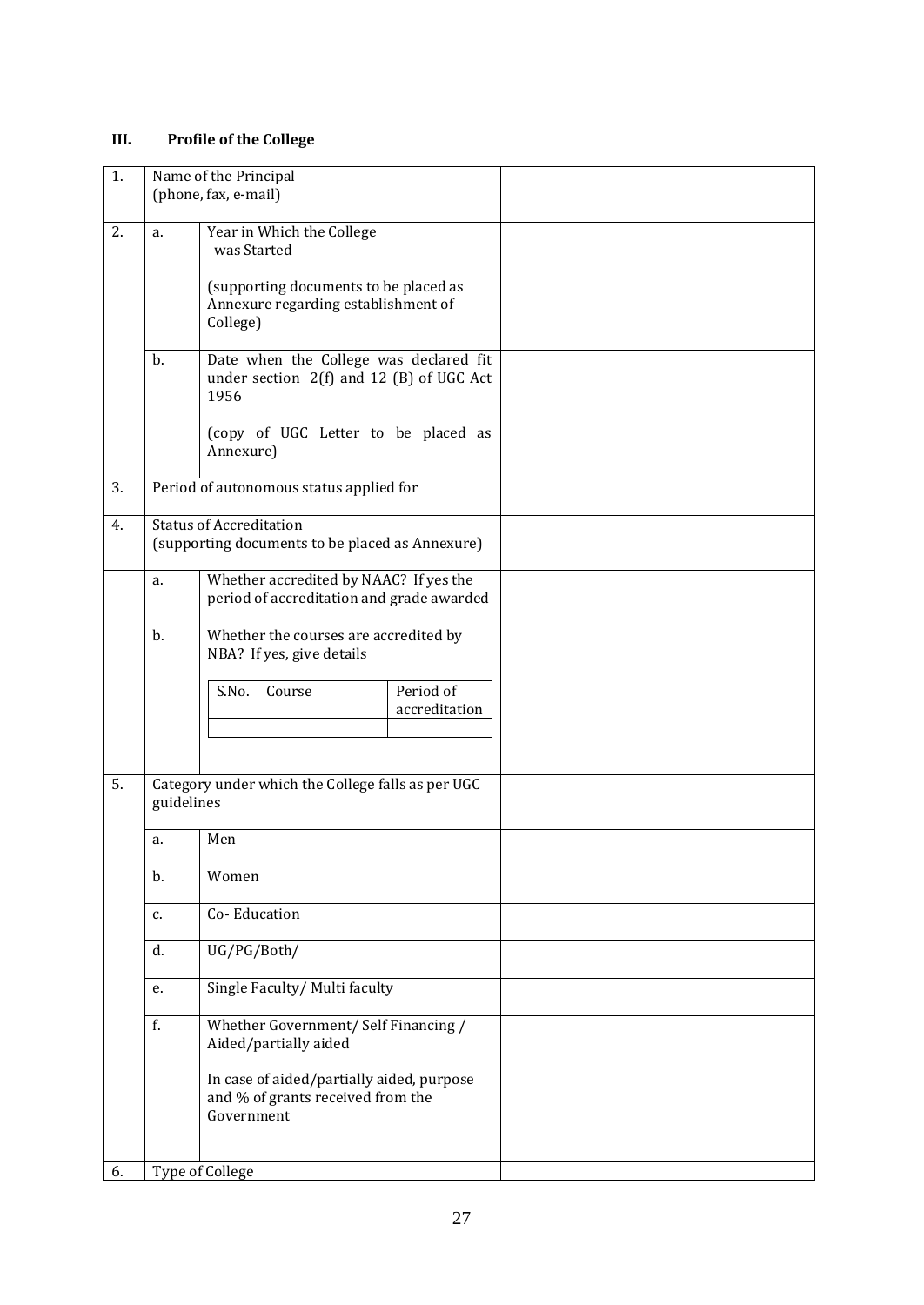| a. | Arts / Science / Commerce              |  |
|----|----------------------------------------|--|
| b. | Engineering                            |  |
| c. | Education                              |  |
| d. | Others (Law, Physical Education, etc.) |  |
| e. | Multi-faculty (give details)           |  |

# **IV. Infrastructure facilities**

| 1. | Total land available (in acres)                    |  |
|----|----------------------------------------------------|--|
|    | (copy of land documents to be placed as            |  |
|    | annexure)                                          |  |
|    |                                                    |  |
| 2. | Whether land is registered in the name of the      |  |
|    | College?                                           |  |
|    |                                                    |  |
|    |                                                    |  |
| 3. | Class Rooms (No. of class rooms and covered area   |  |
|    | in sq. Ft.)                                        |  |
|    |                                                    |  |
| 4. | Laboratories (No. of labs rooms and covered area   |  |
|    | in sq. Ft.)                                        |  |
|    | (list of labs alongwith equipments to be placed as |  |
|    |                                                    |  |
|    | annexure)                                          |  |
| 5. | Central Library                                    |  |
|    |                                                    |  |
|    | (iv) Total Area                                    |  |
|    | (v) Whether reading room available?                |  |
|    | (vi) Details about books, titles, Journals         |  |
|    | (National/International), CDs, e-                  |  |
|    | resources, e-journals, Theses, etc.)               |  |
|    |                                                    |  |
| 6. | Whether Departmental Libraries available? If yes,  |  |
|    | please give details.                               |  |
| 7. | Hostels (No. of rooms with students                |  |
|    | accommodated)                                      |  |
|    |                                                    |  |
|    |                                                    |  |
|    | (iii) Men                                          |  |
|    | (iv) Women                                         |  |
|    |                                                    |  |
| 8. | Information about                                  |  |
|    |                                                    |  |
|    | (xi) Administrative Block                          |  |
|    | (xii)<br>Principal Office                          |  |
|    | <b>Staff Room</b><br>(xiii)                        |  |
|    | (xiv)<br>Common Room                               |  |
|    | (xv)Canteen                                        |  |
|    | (xvi)<br>Auditorium                                |  |
|    | Internet facilities<br>(xvii)                      |  |
|    | (xviii) Medical facilities                         |  |
|    | Transport<br>(xix)                                 |  |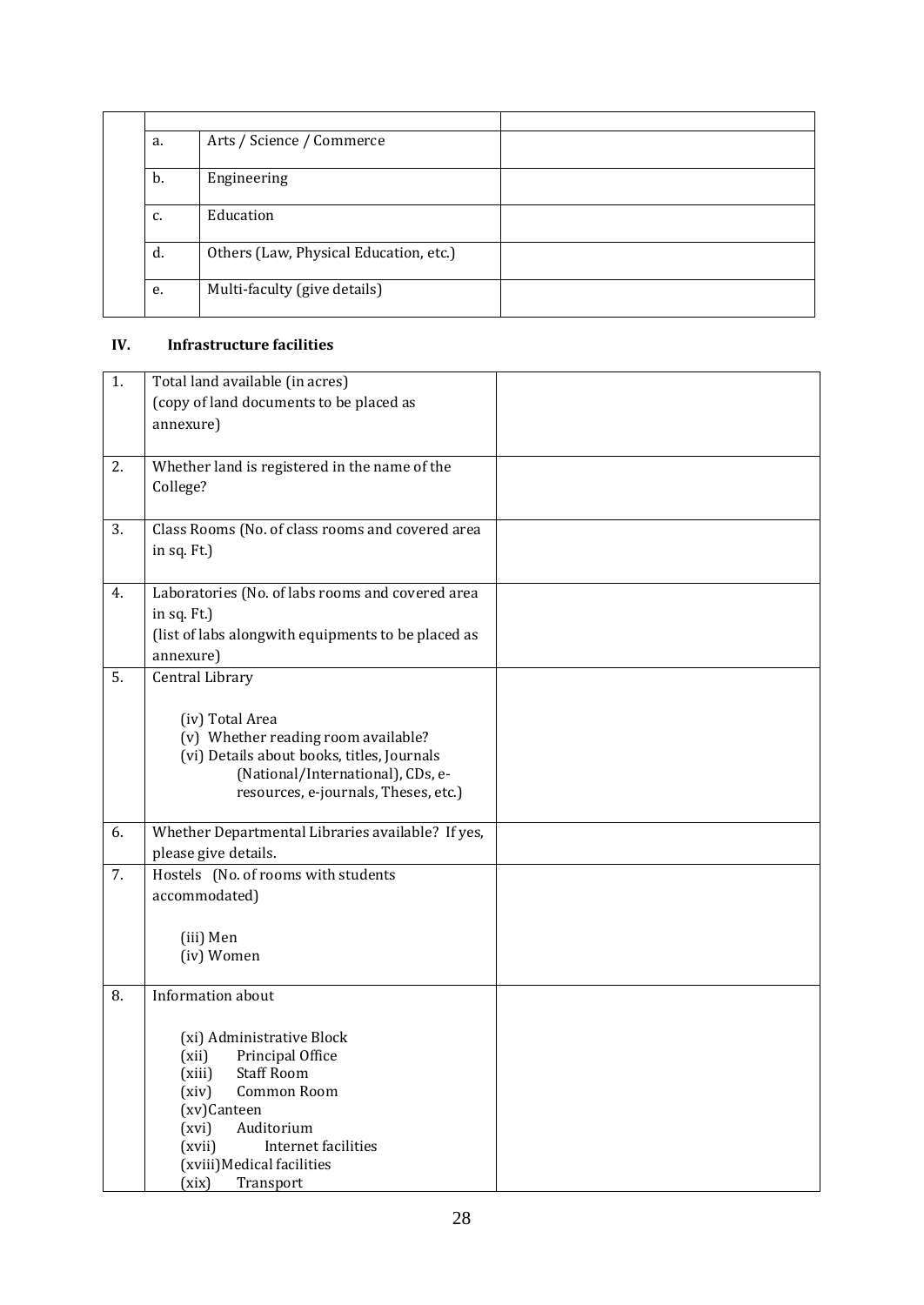|     | (xx)Other                                        |  |
|-----|--------------------------------------------------|--|
| 9.  | Sports Facilities in the College Camp            |  |
|     | (indoor/outdoor), Play grounds, Fitness          |  |
|     | equipment, sports coaches, etc.                  |  |
|     |                                                  |  |
| 10. | Total Buildings (covered area in sq. Ft.)        |  |
|     |                                                  |  |
| 11. | Whether College website is available and updated |  |
|     | regularly?                                       |  |
|     |                                                  |  |

# **V. Courses**

| 1. |         |                                      |        | Courses offered (including diploma/certificate)                                                                                            |  |
|----|---------|--------------------------------------|--------|--------------------------------------------------------------------------------------------------------------------------------------------|--|
|    | S.No.   | Course                               | Intake | Actual enrolment at<br>present                                                                                                             |  |
| 2. | letter. |                                      |        | Whether approval of the University and<br>concerned Statutory Council(s) obtained for<br>starting courses? If yes, please provide approval |  |
| 3. |         | College? If yes, list of the courses |        | Whether self-financing courses started by the                                                                                              |  |
| 4. |         | financing courses?                   |        | Whether the Committee is satisfied about the<br>courses offered by the College, especially self-                                           |  |

# **VI. Faculty strength**

| 1. | No. of teachers available (Professor, Associate Professor,                                                                                                                                                                                       |  |
|----|--------------------------------------------------------------------------------------------------------------------------------------------------------------------------------------------------------------------------------------------------|--|
|    | Assistant Professor, others)                                                                                                                                                                                                                     |  |
|    | (vi) Regular<br>Ad-hoc<br>(vii)<br>(viii)<br>Contractual<br>(ix) Guest faculty<br>(x) Visiting faculty                                                                                                                                           |  |
|    | Separate department-wise list of the faculty for the above<br>categories to be provided with name, designation,<br>qualification, pay, total experience, no. of years in the college,<br>no. of research publication to be provided as Annexure. |  |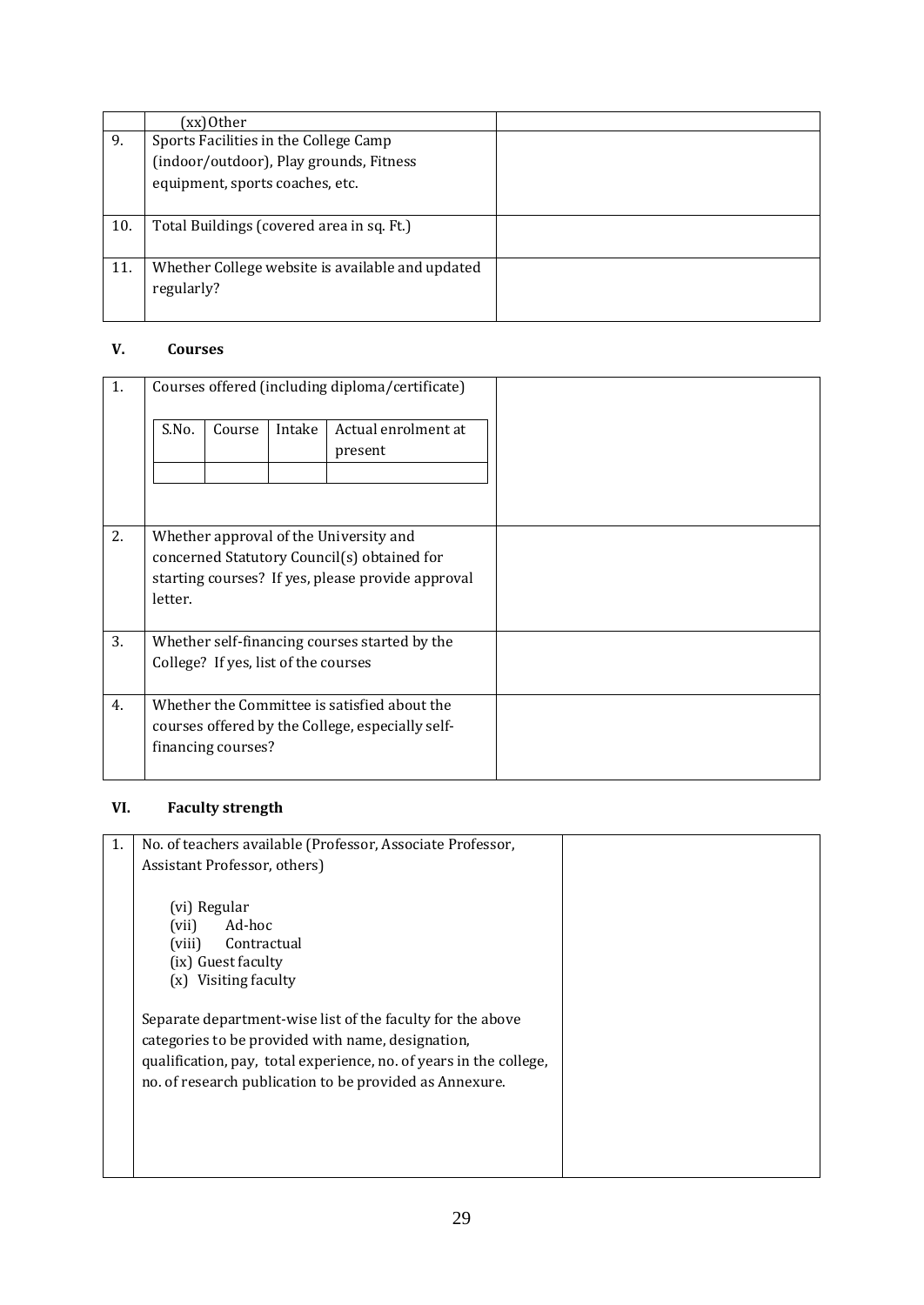| Category                          |       | Sanctioned      |                 | Total |       | Working         |                 | Total |       | Vacant          |                 | Total | Grand<br>Total |
|-----------------------------------|-------|-----------------|-----------------|-------|-------|-----------------|-----------------|-------|-------|-----------------|-----------------|-------|----------------|
|                                   | Prof. | Assoc.<br>Prof. | Asstt.<br>Prof. |       | Prof. | Assoc.<br>Prof. | Asstt.<br>Prof. |       | Prof. | Assoc.<br>Prof. | Asstt.<br>Prof. |       |                |
| Aided                             |       |                 |                 |       |       |                 |                 |       |       |                 |                 |       |                |
| Non-<br>aided                     |       |                 |                 |       |       |                 |                 |       |       |                 |                 |       |                |
| Others                            |       |                 |                 |       |       |                 |                 |       |       |                 |                 |       |                |
|                                   |       |                 |                 |       |       |                 |                 |       |       |                 |                 |       |                |
| Total<br>Qualification of Faculty |       |                 |                 |       |       |                 |                 |       |       |                 |                 |       |                |
| Category                          |       |                 | No. of Ph.D     |       |       | No. of M.Phil   |                 | Other |       |                 | Total           |       |                |
| Aided                             |       |                 |                 |       |       |                 |                 |       |       |                 |                 |       |                |
| Non-Aided<br>Other                |       |                 |                 |       |       |                 |                 |       |       |                 |                 |       |                |
| Total                             |       |                 |                 |       |       |                 |                 |       |       |                 |                 |       |                |
| Non-teaching staff                |       |                 |                 |       |       |                 |                 |       |       |                 |                 |       |                |

# **VII. Research Profile**

| 1. | No. of Research Publications during the last five    |  |
|----|------------------------------------------------------|--|
|    | years                                                |  |
|    | (Department-wise list to be placed as Annexure)      |  |
| 2. | Research Projects undertaken during the last five    |  |
|    | years                                                |  |
|    |                                                      |  |
|    | (Department-wise list to be placed as Annexure       |  |
|    | including name of the teacher, title of the project, |  |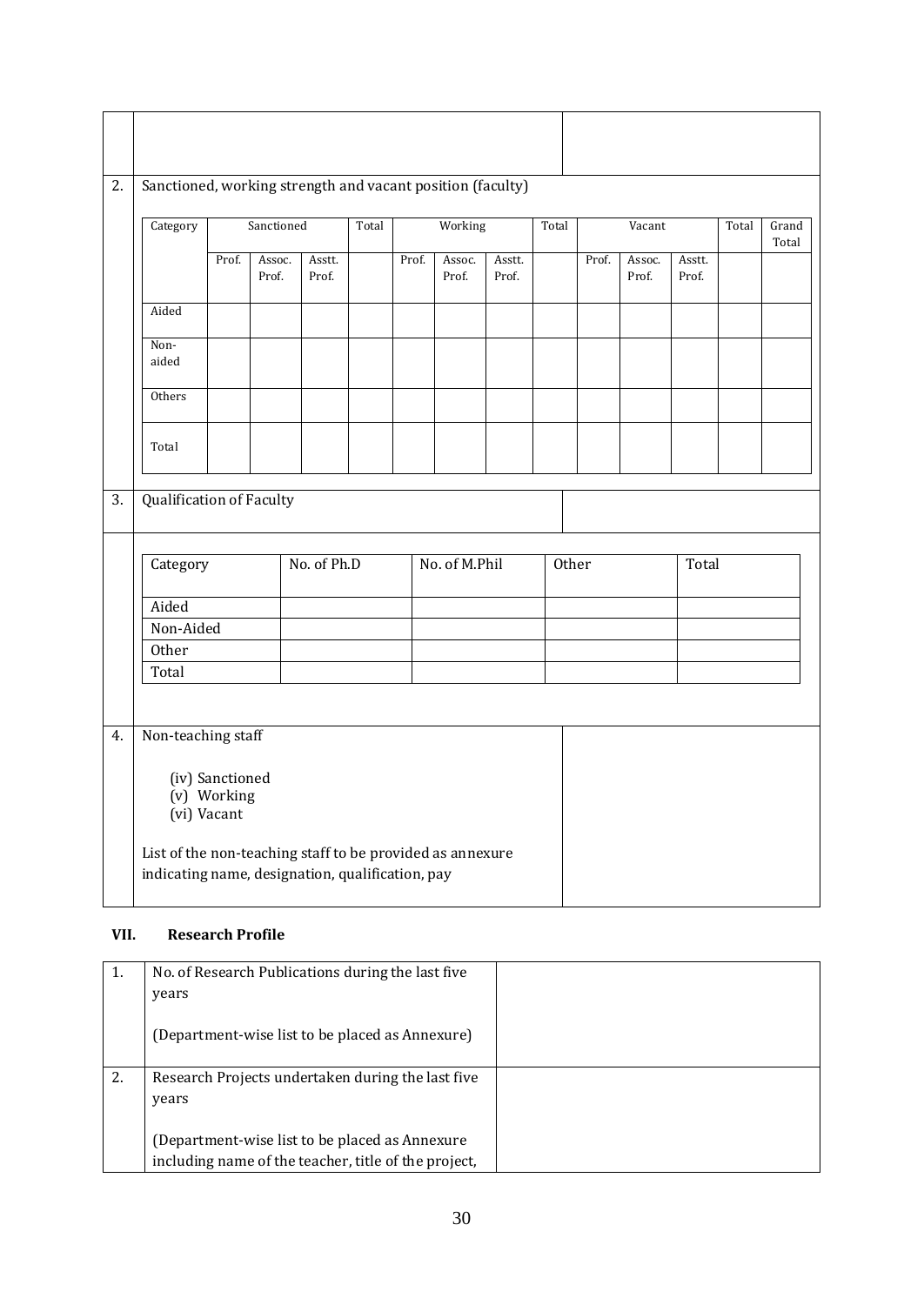|    | funding agency, etc.)                             |  |
|----|---------------------------------------------------|--|
| 3. | Seminars/Conferences/Workshop/ symposia           |  |
|    | organized during the last five years              |  |
|    | (Department-wise list to be placed as Annexure-   |  |
|    | separate for National/International)              |  |
|    |                                                   |  |
| 4. | Seminars/Conferences/Workshop/ symposia           |  |
|    | attended during the last five years               |  |
|    | (Department-wise list to be placed as Annexure -  |  |
|    | separate for National/International)              |  |
|    |                                                   |  |
| 5. | Other research and consultancy related activities |  |
|    |                                                   |  |

| VII. | <b>Admission Policy &amp; Process</b> |  |
|------|---------------------------------------|--|
|      |                                       |  |

| VIII. | Course-wise Fee Structure and its basis. |  |
|-------|------------------------------------------|--|
|       | Comments of the Committee on the fee     |  |
|       | structure                                |  |
|       |                                          |  |

| IX. | <b>Teaching Learning Methods adopted by the</b><br>College. Whether the Committee is satisfied<br>with the present methods? |  |
|-----|-----------------------------------------------------------------------------------------------------------------------------|--|
|     | <b>Whether CBCS adopted?</b>                                                                                                |  |

| Х. | <b>Examination and Evaluation</b>                                                          |  |
|----|--------------------------------------------------------------------------------------------|--|
|    | <b>Examination reforms by the College</b>                                                  |  |
|    | Whether the Committee is satisfied with the<br>present mode of examination and evaluation? |  |

# **XI. Achievements of Students**

|    | Achievements of students in examination -   |  |
|----|---------------------------------------------|--|
|    | University Ranks, etc.                      |  |
|    |                                             |  |
|    | Achievements in co-curricular activities    |  |
|    |                                             |  |
| 3. | Achievements in Extra-curricular activities |  |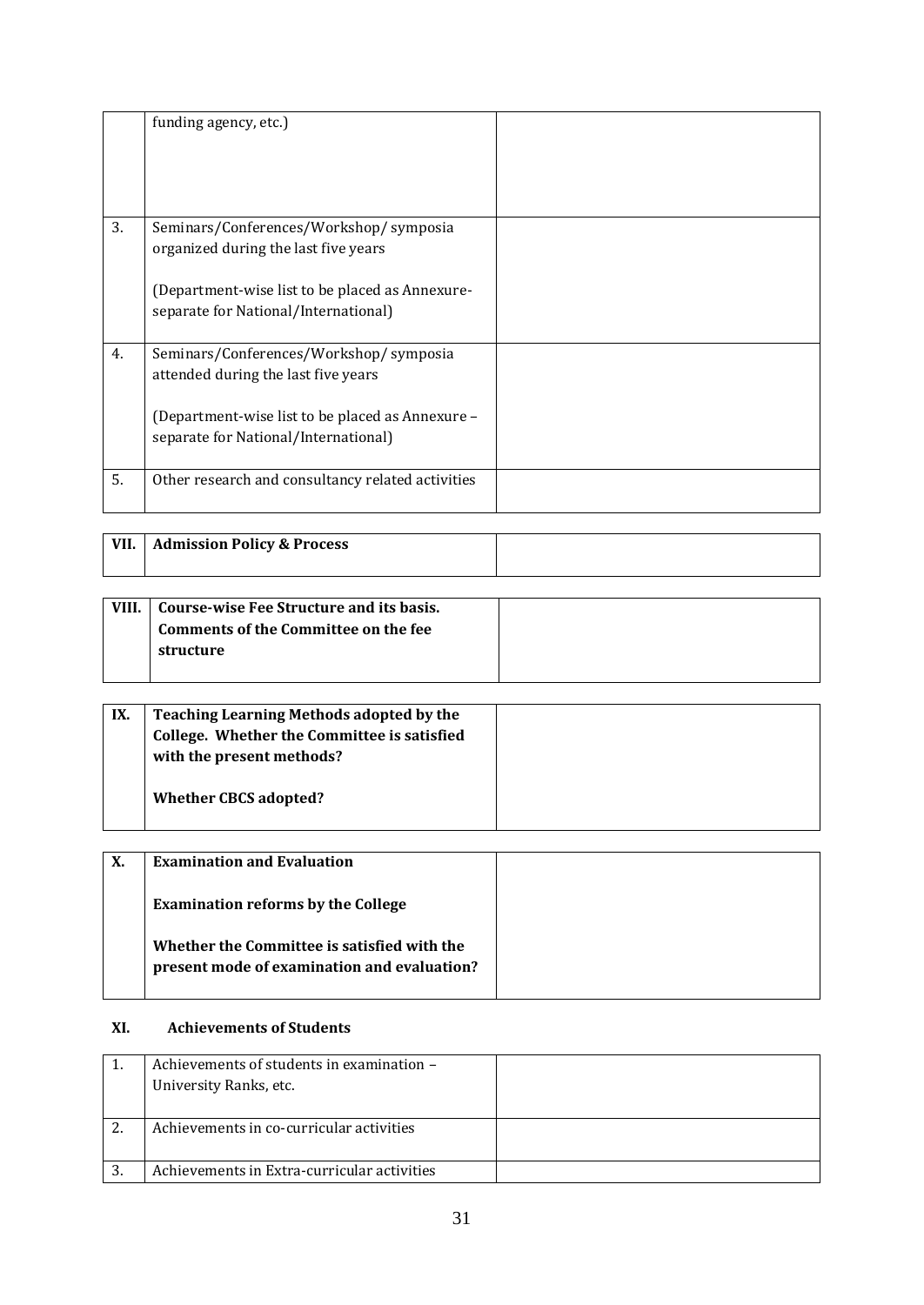| $\Lambda$<br>т. | Other |  |
|-----------------|-------|--|
|                 |       |  |

| XII.  | <b>Achievement of Teachers</b>                                         |  |
|-------|------------------------------------------------------------------------|--|
| XIII. | Administrative arrangements made by the<br><b>College for autonomy</b> |  |

# **XIV. Interaction with Stakeholders**

|     | Interaction with faculty                            |  |
|-----|-----------------------------------------------------|--|
|     | Whether all the teachers are in favour of extension |  |
|     | of autonomy to the College?                         |  |
| 3.  | Interaction with Students                           |  |
| -4. | Interaction with Non-teaching staff                 |  |

# **XV. Utilization of UGC funds**

(i) Specific comments be given (Details of grant, if any received by the college for the last five years separately)

| S.No. | Scheme                          | Amount          | Grant      | Amount   |
|-------|---------------------------------|-----------------|------------|----------|
|       |                                 | allocated<br>by | sanctioned | utilised |
|       |                                 | UGC.            |            |          |
| 1.    | Gen. Development<br>Assistance  |                 |            |          |
|       | during X Plan period            |                 |            |          |
| 2.    | Gen. Development Assistance     |                 |            |          |
|       | during XI Plan period           |                 |            |          |
| 3.    | 14 merged schemes during XI     |                 |            |          |
|       | Plan period                     |                 |            |          |
| 4.    | College<br>for Potential<br>for |                 |            |          |
|       | Excellence (CPE)                |                 |            |          |
| 5.    | Jubilee Grant                   |                 |            |          |
| 6.    | Any other scheme                |                 |            |          |

- (ii) Whether X & XI Plan accounts of the college have already been settled. Copies of the UGC letters may be enclosed as Annexure.
- (iii) Income-expenditure statement during the last five years. Copy of the audited Statement of Expenditure of the College during the last five years to be placed as Annexure.

# **XVI. Observations of the Committee**

# **XVII. Suggestions of the Committee**

# **XVIII. Recommendations of the Committee**

Place: Date:

#### **Name & Signature of Expert Visiting Committee Members**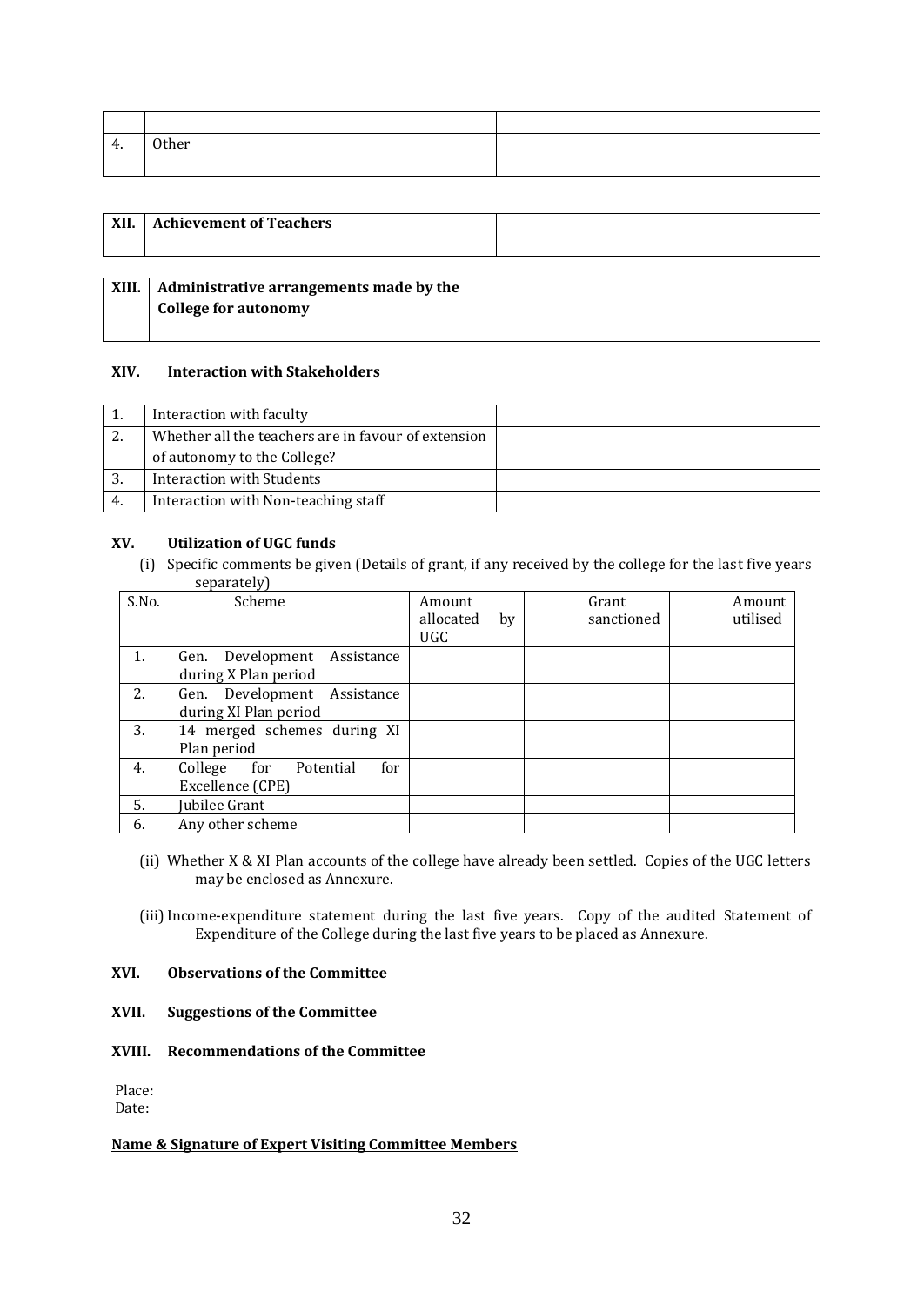**Annexure - VI**

#### **REPORT OF THE UGC PEER TEAM TO EVALUATE THE PERFORMANCE AND ACADEMIC ATTAINMENTS FOR EXTENSION OF AUTONOMOUS STATUS TO**

**AFFILIATED TO** 

**DATE OF VISIT** 



**UNIVERSITY GRANTS COMMISSION BAHADURSHAH ZAFAR MARG NEW DELHI-110002.**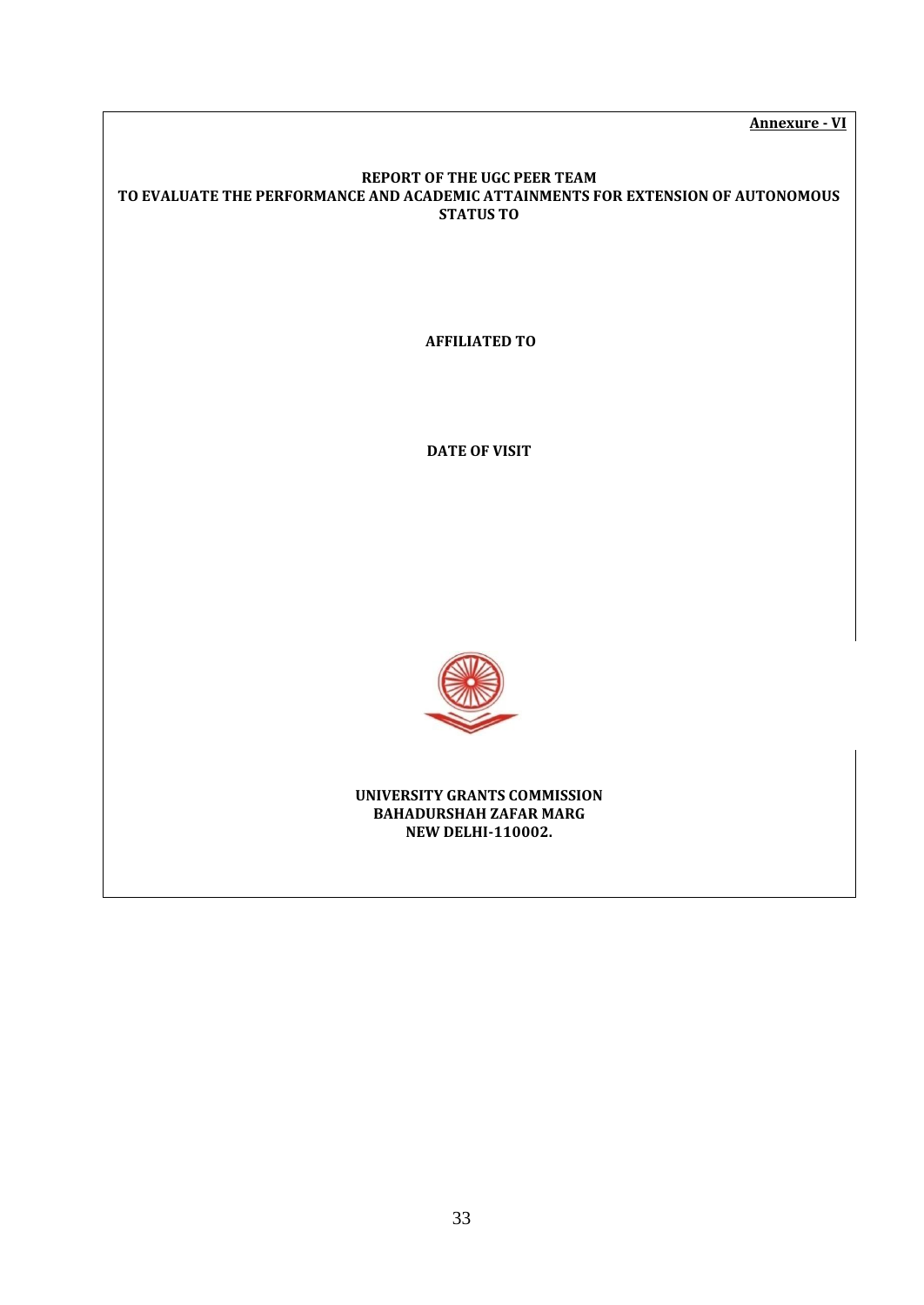

# **REPORT OF THE UGC PEER TEAM FOR EXTENSION OF AUTONOMOUS STATUS TO**

**\_\_\_\_\_\_\_\_\_\_\_\_\_\_\_\_\_\_\_\_\_\_\_\_\_\_\_\_\_\_\_\_\_\_\_\_\_\_\_\_\_\_\_\_\_\_\_\_\_\_\_\_\_\_\_\_\_\_\_\_\_\_\_\_\_\_\_\_\_\_\_\_\_\_\_\_\_\_\_\_\_\_\_\_\_\_\_\_\_** 

#### **DATE OF VISIT TO THE COLLEGE : \_\_\_\_\_\_\_\_\_\_\_\_\_\_\_\_\_\_\_\_\_\_\_\_\_\_\_\_\_\_\_\_\_\_\_\_\_\_\_\_\_\_\_\_\_\_\_\_\_\_\_\_\_\_**

| Name and Address of the<br>College with pin code, phone<br>no., fax, e-mail           | Date of the Visit | <b>Venue</b> | <b>Purpose of the visit</b>       |
|---------------------------------------------------------------------------------------|-------------------|--------------|-----------------------------------|
|                                                                                       |                   |              | Extension of<br>Autonomous Status |
| Name of the affiliating University to which the<br>College concerned is Affiliated to |                   |              |                                   |

# **I. Name of the Expert Visiting Committee Members and UGC Officer(s) Present:-**

| S.No. | Name and address | Designation | Phone/e-mail |
|-------|------------------|-------------|--------------|
|       |                  |             |              |

# **II. Background of the College with Vision, Mission and Objectives**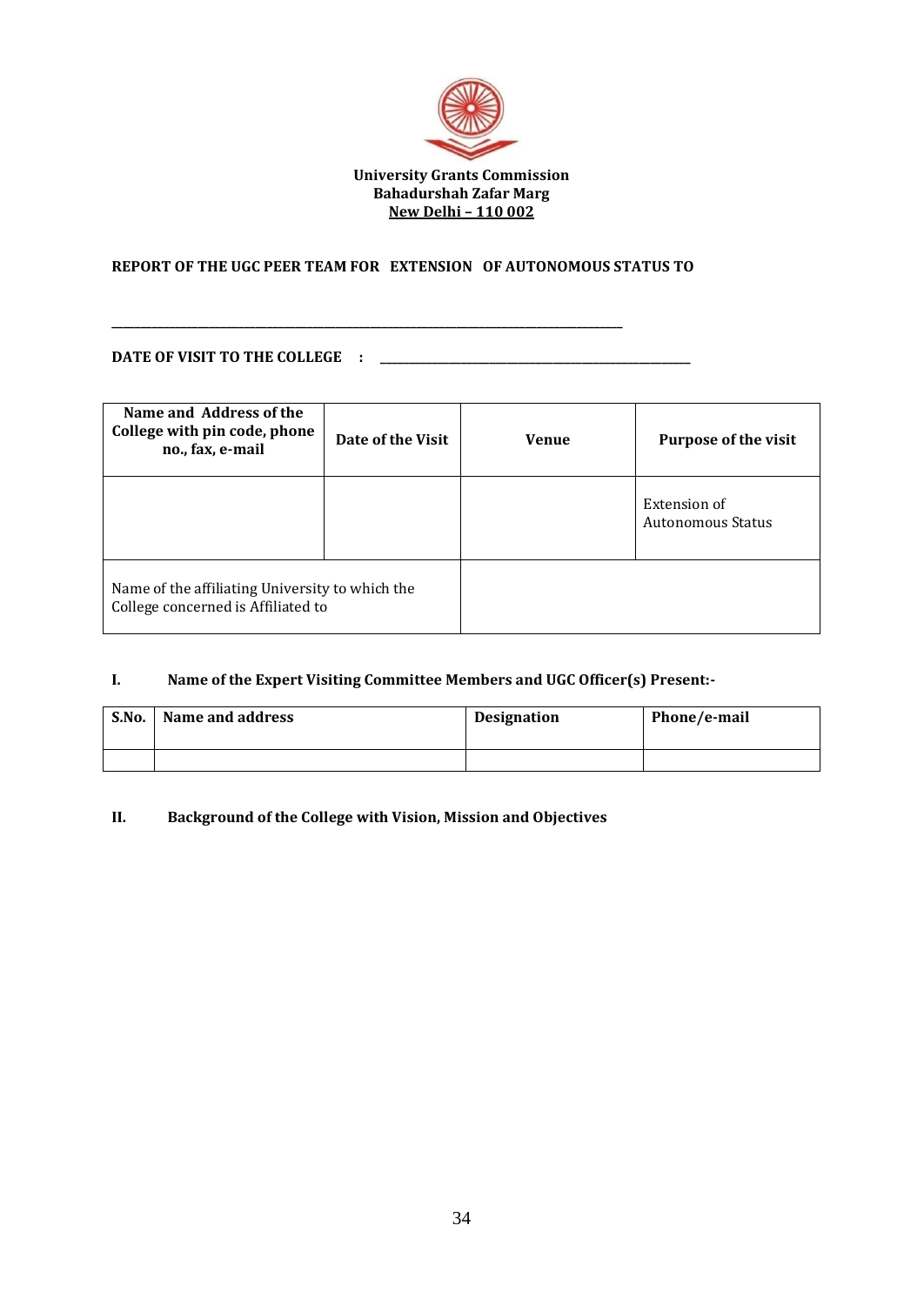# **III. Profile of the College**

| 1. |            | Name of the Principal<br>(phone, fax, e-mail)                                       |
|----|------------|-------------------------------------------------------------------------------------|
| 2. |            |                                                                                     |
|    | a.         | Year in Which the College<br>was Started                                            |
|    |            | (supporting documents to be placed as<br>Annexure)                                  |
|    | $b$ .      | Date when the College was declared fit                                              |
|    |            | under section $2(f)$ and 12 (B) of UGC Act<br>1956                                  |
|    |            | (copy of UGC Letter to be placed as<br>Annexure)                                    |
| 3. |            | Autonomous Status details                                                           |
|    |            | (copy of UGC letter to be placed as Annexure)                                       |
|    | a.         | Period of Autonomous status                                                         |
|    | b.         | Extension of autonomy granted for the<br>period                                     |
|    | c.         | Extension of autonomy now required for<br>the period                                |
| 4. |            | <b>Status of Accreditation</b><br>(supporting documents to be placed as Annexure)   |
|    | a.         | Whether accredited by NAAC? If yes the<br>period of accreditation and grade awarded |
|    | b.         | Whether the courses are accredited by<br>NBA? If yes, give details                  |
|    |            | S.No. Course<br>Period of                                                           |
|    |            | accreditation                                                                       |
|    |            |                                                                                     |
| 5. |            | Category under which the College falls as per UGC                                   |
|    | guidelines |                                                                                     |
|    | a.         | Men                                                                                 |
|    | b.         | Women                                                                               |
|    | c.         | Co-Education                                                                        |
|    | d.         | UG/PG/Both/                                                                         |
|    | e.         | Single Faculty/ Multi faculty                                                       |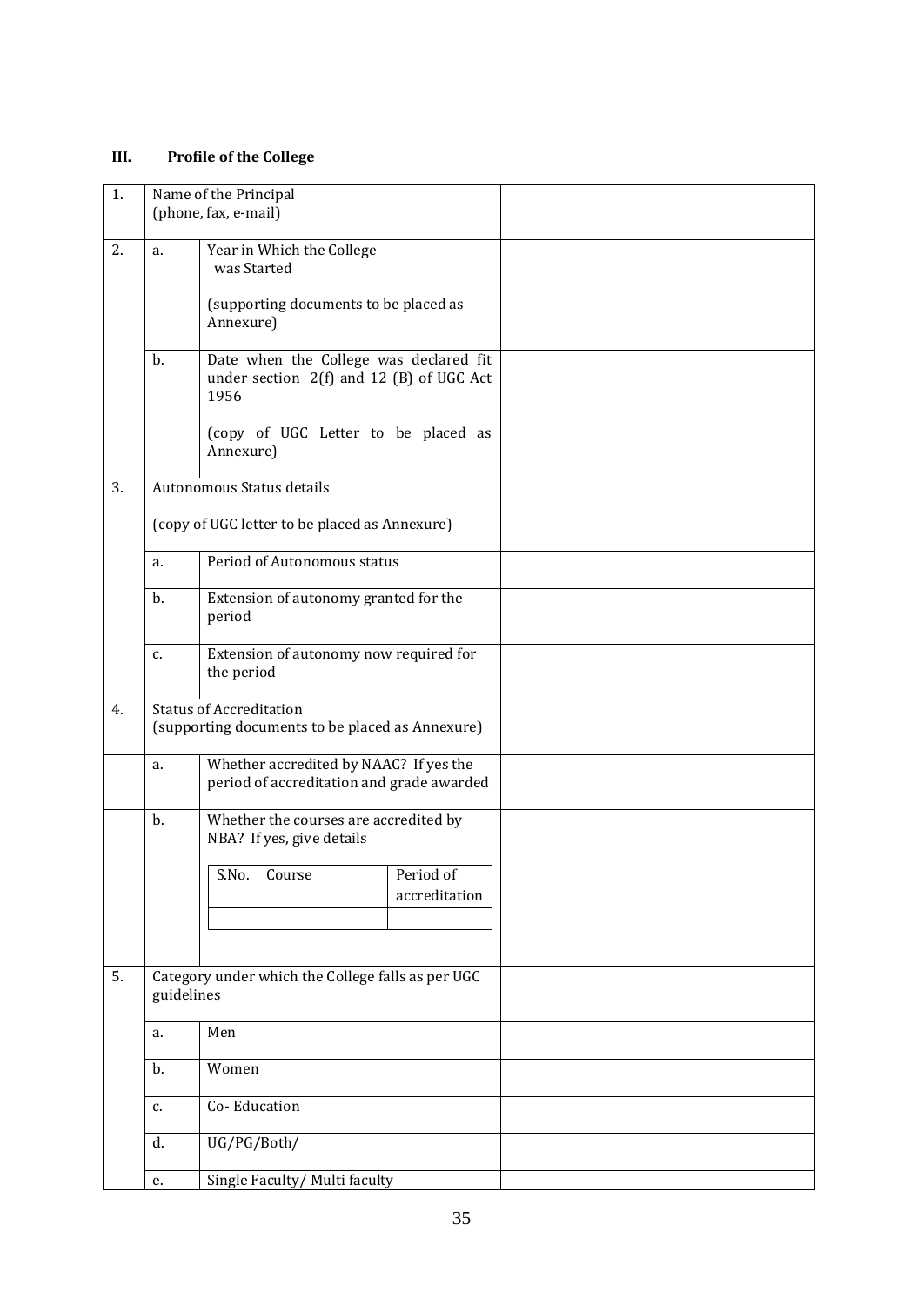|                                      | f.              | Whether Government/Self Financing /<br>Aided/partially aided?<br>In case of aided/partially aided, purpose<br>and % of grants received from the<br>Government |  |
|--------------------------------------|-----------------|---------------------------------------------------------------------------------------------------------------------------------------------------------------|--|
|                                      |                 |                                                                                                                                                               |  |
| 6.                                   | Type of College |                                                                                                                                                               |  |
|                                      | a.              | Arts / Science / Commerce                                                                                                                                     |  |
| b.<br>Engineering<br>Education<br>C. |                 |                                                                                                                                                               |  |
|                                      |                 |                                                                                                                                                               |  |
|                                      | d.              | Others (Law, Physical Education, etc.)                                                                                                                        |  |
| Multi-faculty (give details)<br>e.   |                 |                                                                                                                                                               |  |

# **IV. Infrastructure facilities**

| 1.               | Total land available (in acres)                    |  |  |  |  |
|------------------|----------------------------------------------------|--|--|--|--|
|                  | (copy of land documents to be placed as            |  |  |  |  |
|                  | annexure)                                          |  |  |  |  |
|                  |                                                    |  |  |  |  |
| 2.               | Whether land is registered in the name of the      |  |  |  |  |
|                  | College?                                           |  |  |  |  |
|                  |                                                    |  |  |  |  |
| 3.               | Class Rooms (No. of class rooms and covered area   |  |  |  |  |
|                  | in sq. Ft.)                                        |  |  |  |  |
|                  |                                                    |  |  |  |  |
| 4.               | Laboratories (No. of labs rooms and covered area   |  |  |  |  |
|                  | in sq. Ft.)                                        |  |  |  |  |
|                  | (list of labs alongwith equipments to be placed as |  |  |  |  |
|                  | annexure)                                          |  |  |  |  |
|                  |                                                    |  |  |  |  |
| $\overline{5}$ . | Central Library                                    |  |  |  |  |
|                  |                                                    |  |  |  |  |
|                  | Total Area<br>(vii)                                |  |  |  |  |
|                  | Whether reading room available?<br>(viii)          |  |  |  |  |
|                  | (ix) Details about books, titles, Journals         |  |  |  |  |
|                  | (National/International), CDs, e-                  |  |  |  |  |
|                  | resources, e-journals, Theses, etc.)               |  |  |  |  |
| 6.               | Whether Departmental Libraries available? If yes,  |  |  |  |  |
|                  | please give details.                               |  |  |  |  |
|                  |                                                    |  |  |  |  |
| 7.               | Hostels (No. of rooms with students                |  |  |  |  |
|                  | accommodated)                                      |  |  |  |  |
|                  |                                                    |  |  |  |  |
|                  | (v) Men                                            |  |  |  |  |
|                  | (vi) Women                                         |  |  |  |  |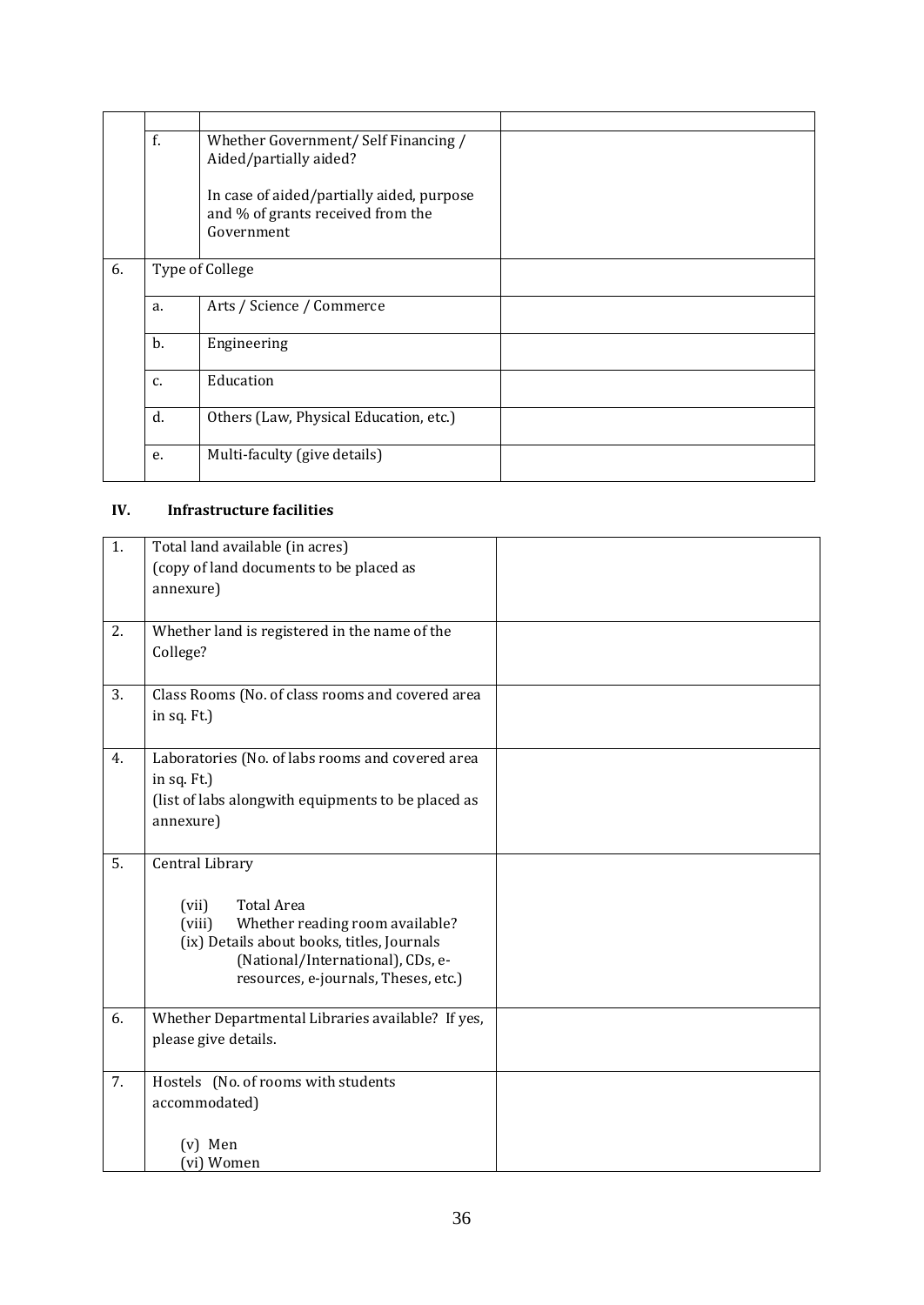| 8.  | Information about                                                                                                                                                                                                                                                                                    |  |  |  |
|-----|------------------------------------------------------------------------------------------------------------------------------------------------------------------------------------------------------------------------------------------------------------------------------------------------------|--|--|--|
|     | Administrative Block<br>(xxi)<br>Principal Office<br>(xxii)<br><b>Staff Room</b><br>(xxiii)<br><b>Common Room</b><br>(xxiv)<br>(xxy)<br>Canteen<br>Auditorium<br>(xxvi)<br>(xxvii)<br>Internet facilities<br>(xxviii) Medical facilities<br><b>Transport facilities</b><br>(xxix)<br>Others<br>(xxx) |  |  |  |
| 9.  | Sports facilities (indoor/outdoor), Play grounds,<br>Fitness equipment, sports coaches, etc.                                                                                                                                                                                                         |  |  |  |
| 10. | Total Buildings (covered area in sq. Ft.)                                                                                                                                                                                                                                                            |  |  |  |
| 11. | Whether College is website is available and<br>updated regularly?                                                                                                                                                                                                                                    |  |  |  |

# **V. Courses**

| 1. |                                                                                                                                                           | Courses offered (including diploma/certificate) |        |                                         |  |
|----|-----------------------------------------------------------------------------------------------------------------------------------------------------------|-------------------------------------------------|--------|-----------------------------------------|--|
|    | S.No.                                                                                                                                                     | Course                                          | Intake | Actual enrolment at<br>present          |  |
| 2. |                                                                                                                                                           | (including diploma/certificate)                 |        | Courses started after grant of autonomy |  |
| 3. | Whether approval of the University and<br>concerned Statutory Council(s) obtained for<br>starting new courses? If yes, please provide<br>approval letter. |                                                 |        |                                         |  |
| 4. | Whether self-financing courses started by the<br>College? If yes, list of the courses                                                                     |                                                 |        |                                         |  |
| 5. | Whether the Committee is satisfied about the<br>courses offered by the College, especially self-<br>financing courses?                                    |                                                 |        |                                         |  |

# **VI. Faculty strength**

| .   No. of teachers available (Professor, Associate Professor, ) |  |  |
|------------------------------------------------------------------|--|--|
|                                                                  |  |  |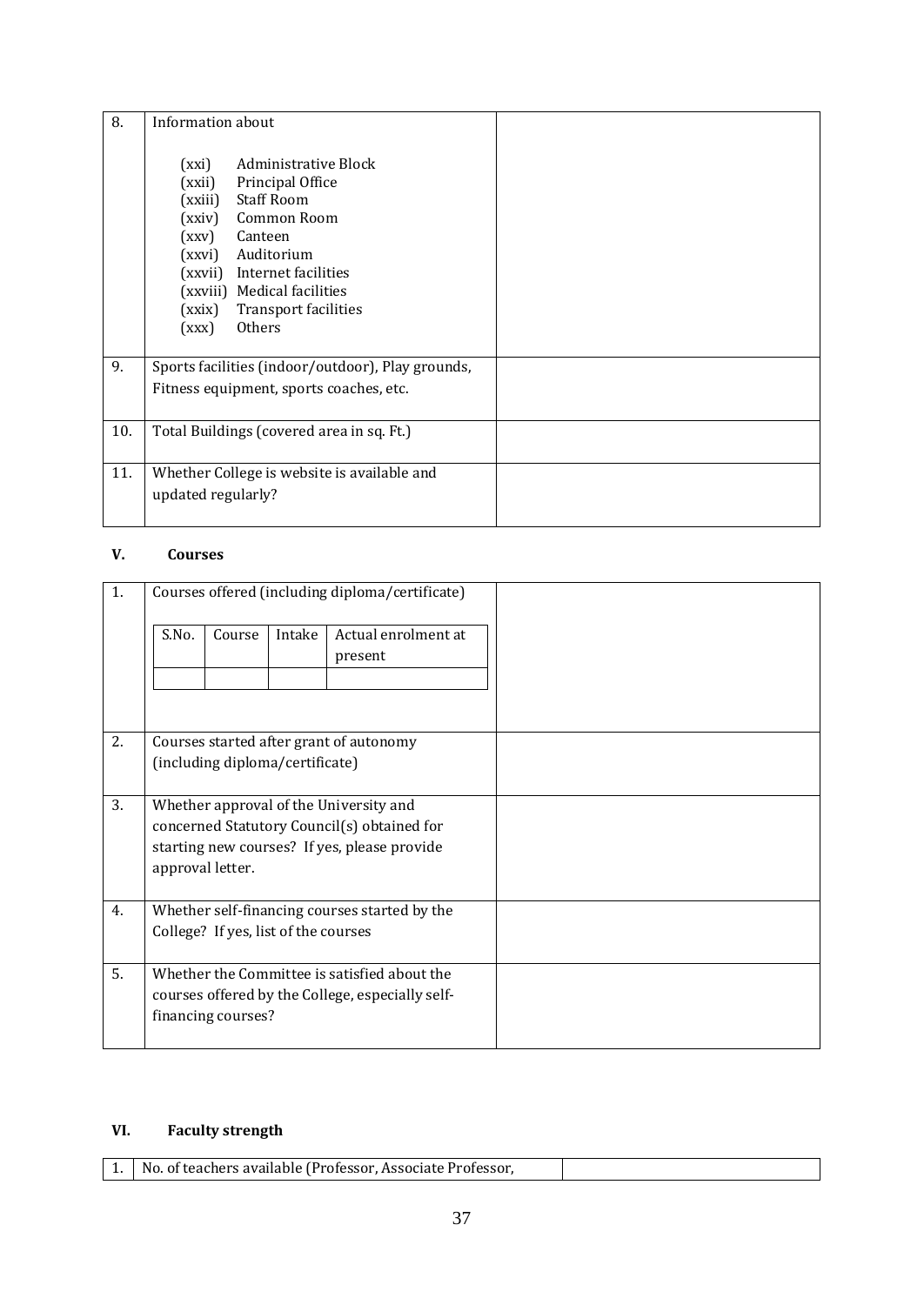|      | Assistant Professor, others)                                                                                                                                                                                                                                                                                                                                    |                         |                 |                 |       |       |                 |                 |       |       |                 |                 |       |       |
|------|-----------------------------------------------------------------------------------------------------------------------------------------------------------------------------------------------------------------------------------------------------------------------------------------------------------------------------------------------------------------|-------------------------|-----------------|-----------------|-------|-------|-----------------|-----------------|-------|-------|-----------------|-----------------|-------|-------|
|      | (xi) Regular<br>(xii)<br>Ad-hoc<br>Contractual<br>(xiii)<br>Guest faculty<br>(xiv)<br>(xv) Visiting faculty<br>Separate department-wise list of the faculty for the above<br>categories to be provided with name, designation,<br>qualification, pay, total experience, no. of years in the college,<br>no. of research publication to be provided as Annexure. |                         |                 |                 |       |       |                 |                 |       |       |                 |                 |       |       |
| 2.   | Sanctioned, working strength and vacant position (faculty)                                                                                                                                                                                                                                                                                                      |                         |                 |                 |       |       |                 |                 |       |       |                 |                 |       |       |
|      | Category                                                                                                                                                                                                                                                                                                                                                        |                         | Sanctioned      |                 | Total |       | Working         |                 | Total |       | Vacant          |                 | Total | Grand |
|      |                                                                                                                                                                                                                                                                                                                                                                 | Prof.                   | Assoc.<br>Prof. | Asstt.<br>Prof. |       | Prof. | Assoc.<br>Prof. | Asstt.<br>Prof. |       | Prof. | Assoc.<br>Prof. | Asstt.<br>Prof. |       | Total |
|      | Aided                                                                                                                                                                                                                                                                                                                                                           |                         |                 |                 |       |       |                 |                 |       |       |                 |                 |       |       |
|      | Non-                                                                                                                                                                                                                                                                                                                                                            |                         |                 |                 |       |       |                 |                 |       |       |                 |                 |       |       |
|      | aided                                                                                                                                                                                                                                                                                                                                                           |                         |                 |                 |       |       |                 |                 |       |       |                 |                 |       |       |
|      | Others                                                                                                                                                                                                                                                                                                                                                          |                         |                 |                 |       |       |                 |                 |       |       |                 |                 |       |       |
|      | Total                                                                                                                                                                                                                                                                                                                                                           |                         |                 |                 |       |       |                 |                 |       |       |                 |                 |       |       |
| 3.   | Qualification of Faculty                                                                                                                                                                                                                                                                                                                                        |                         |                 |                 |       |       |                 |                 |       |       |                 |                 |       |       |
|      |                                                                                                                                                                                                                                                                                                                                                                 |                         |                 |                 |       |       |                 |                 |       |       |                 |                 |       |       |
|      | No. of Ph.D<br>No. of M.Phil<br>Category                                                                                                                                                                                                                                                                                                                        |                         |                 |                 | Other |       | Total           |                 |       |       |                 |                 |       |       |
|      | Aided                                                                                                                                                                                                                                                                                                                                                           |                         |                 |                 |       |       |                 |                 |       |       |                 |                 |       |       |
|      | Non-Aided<br>Other                                                                                                                                                                                                                                                                                                                                              |                         |                 |                 |       |       |                 |                 |       |       |                 |                 |       |       |
|      | Total                                                                                                                                                                                                                                                                                                                                                           |                         |                 |                 |       |       |                 |                 |       |       |                 |                 |       |       |
|      |                                                                                                                                                                                                                                                                                                                                                                 |                         |                 |                 |       |       |                 |                 |       |       |                 |                 |       |       |
| 4.   | Non-teaching staff                                                                                                                                                                                                                                                                                                                                              |                         |                 |                 |       |       |                 |                 |       |       |                 |                 |       |       |
|      | Sanctioned<br>(vii)                                                                                                                                                                                                                                                                                                                                             |                         |                 |                 |       |       |                 |                 |       |       |                 |                 |       |       |
|      | (viii)                                                                                                                                                                                                                                                                                                                                                          | (ix) Vacant             | Working         |                 |       |       |                 |                 |       |       |                 |                 |       |       |
|      | List of the non-teaching staff to be provided as annexure                                                                                                                                                                                                                                                                                                       |                         |                 |                 |       |       |                 |                 |       |       |                 |                 |       |       |
|      | indicating name, designation, qualification, pay                                                                                                                                                                                                                                                                                                                |                         |                 |                 |       |       |                 |                 |       |       |                 |                 |       |       |
| VII. |                                                                                                                                                                                                                                                                                                                                                                 | <b>Research Profile</b> |                 |                 |       |       |                 |                 |       |       |                 |                 |       |       |

|  | No. of Research Publications during the last five |  |
|--|---------------------------------------------------|--|
|--|---------------------------------------------------|--|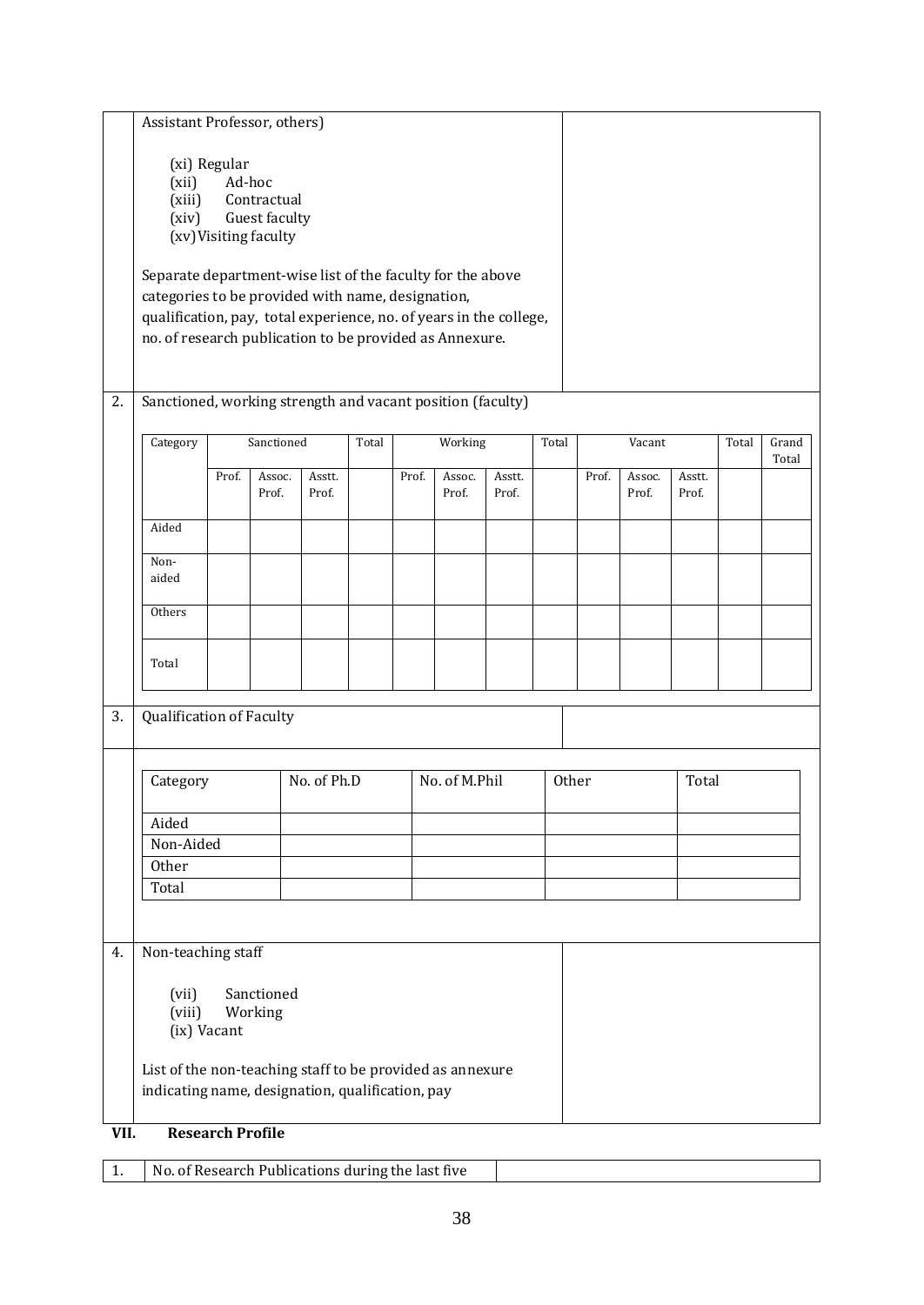|    | years                                                                                                                           |  |
|----|---------------------------------------------------------------------------------------------------------------------------------|--|
|    | (Department-wise list to be placed as Annexure)                                                                                 |  |
| 2. | Research Projects undertaken during the last five<br>years                                                                      |  |
|    | (Department-wise list to be placed as Annexure<br>including name of the teacher, title of the project,<br>funding agency, etc.) |  |
| 3. | Seminars/Conferences/Workshop/ symposia<br>organized during the last five years                                                 |  |
|    | (Department-wise list to be placed as Annexure-<br>separate for National/International)                                         |  |
| 4. | Seminars/Conferences/Workshop/ symposia<br>attended during the last five years                                                  |  |
|    | (Department-wise list to be placed as Annexure -<br>separate for National/International)                                        |  |
| 5. | Other research and consultancy related activities                                                                               |  |

| VII. | <b>Admission Policy &amp; Process</b> |  |
|------|---------------------------------------|--|
|      |                                       |  |

| VIII. | Course-wise Fee Structure and its basis. |  |
|-------|------------------------------------------|--|
|       | Comments of the Committee on the fee     |  |
|       | structure                                |  |
|       |                                          |  |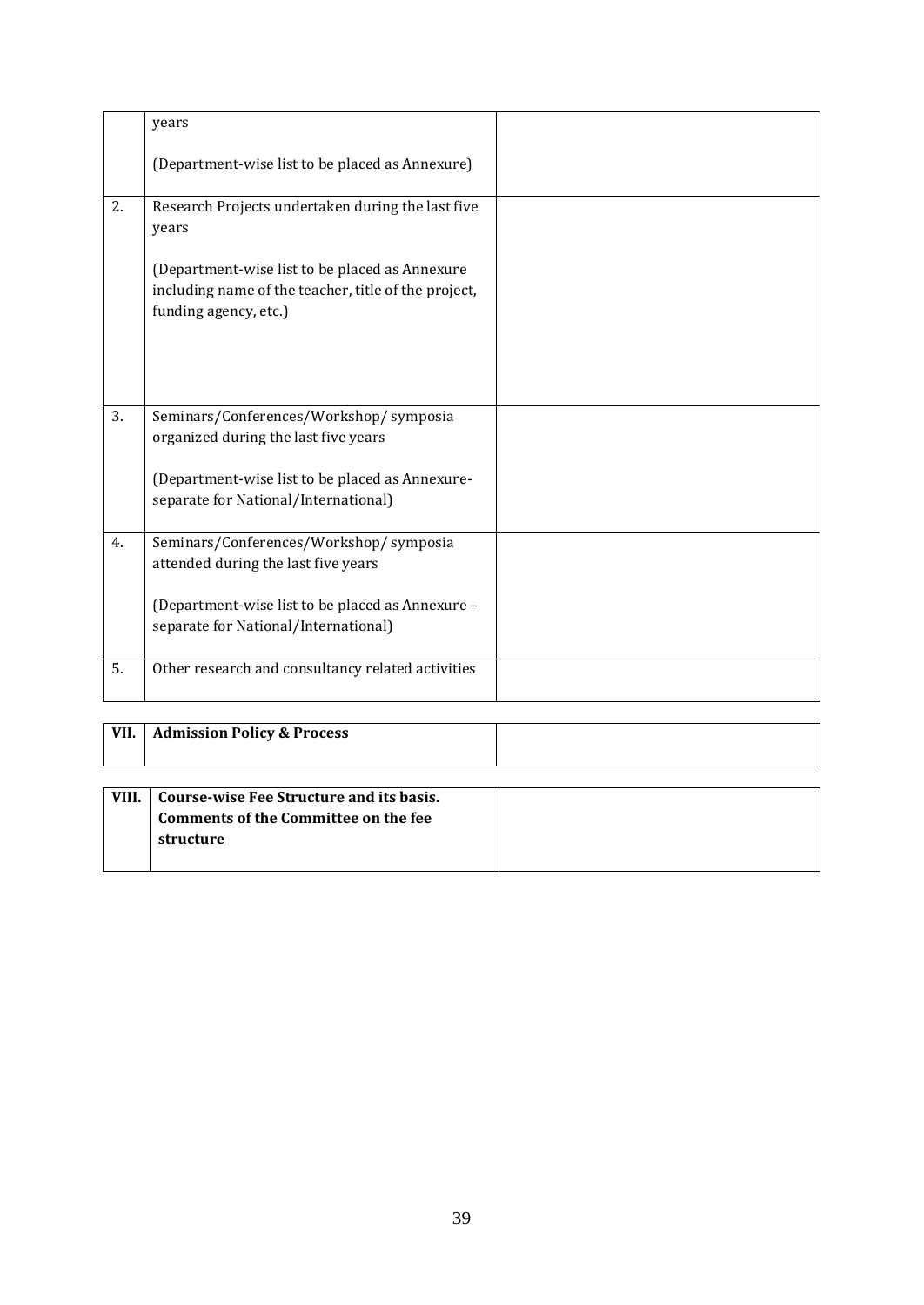| IX. | Teaching Learning Methods adopted by the<br>College. Whether the Committee is satisfied<br>with the present methods? |  |
|-----|----------------------------------------------------------------------------------------------------------------------|--|
|     | <b>Whether CBCS adopted?</b>                                                                                         |  |

| Х. | <b>Examination and Evaluation</b>                                                          |  |
|----|--------------------------------------------------------------------------------------------|--|
|    | <b>Examination reforms by the College</b>                                                  |  |
|    | Whether the Committee is satisfied with the<br>present mode of examination and evaluation? |  |

| XI. | Achievements of Students in examinations and<br>other activities                                      |  |
|-----|-------------------------------------------------------------------------------------------------------|--|
|     | (please provide details separately for<br>examinations, co-curricular, extracurricular<br>activities) |  |

| <b>XII</b> | <b>Achievement of Teachers</b> |  |
|------------|--------------------------------|--|
|            |                                |  |

# **XIII. Administrative activities**

| 1. | Whether the Governing Body, Academic Council,<br>Finance Committee and Board of Studies are<br>constituted? If yes, give constitution of these<br>bodies.                  |  |
|----|----------------------------------------------------------------------------------------------------------------------------------------------------------------------------|--|
| 2. | Whether meetings of these bodies are conducted<br>as per UGC guidelines for autonomous colleges? If<br>yes, give dates of the meetings held during the last<br>five years. |  |
| 3. | Comments of the Committee on the resolutions<br>passed by the above bodies in recent times                                                                                 |  |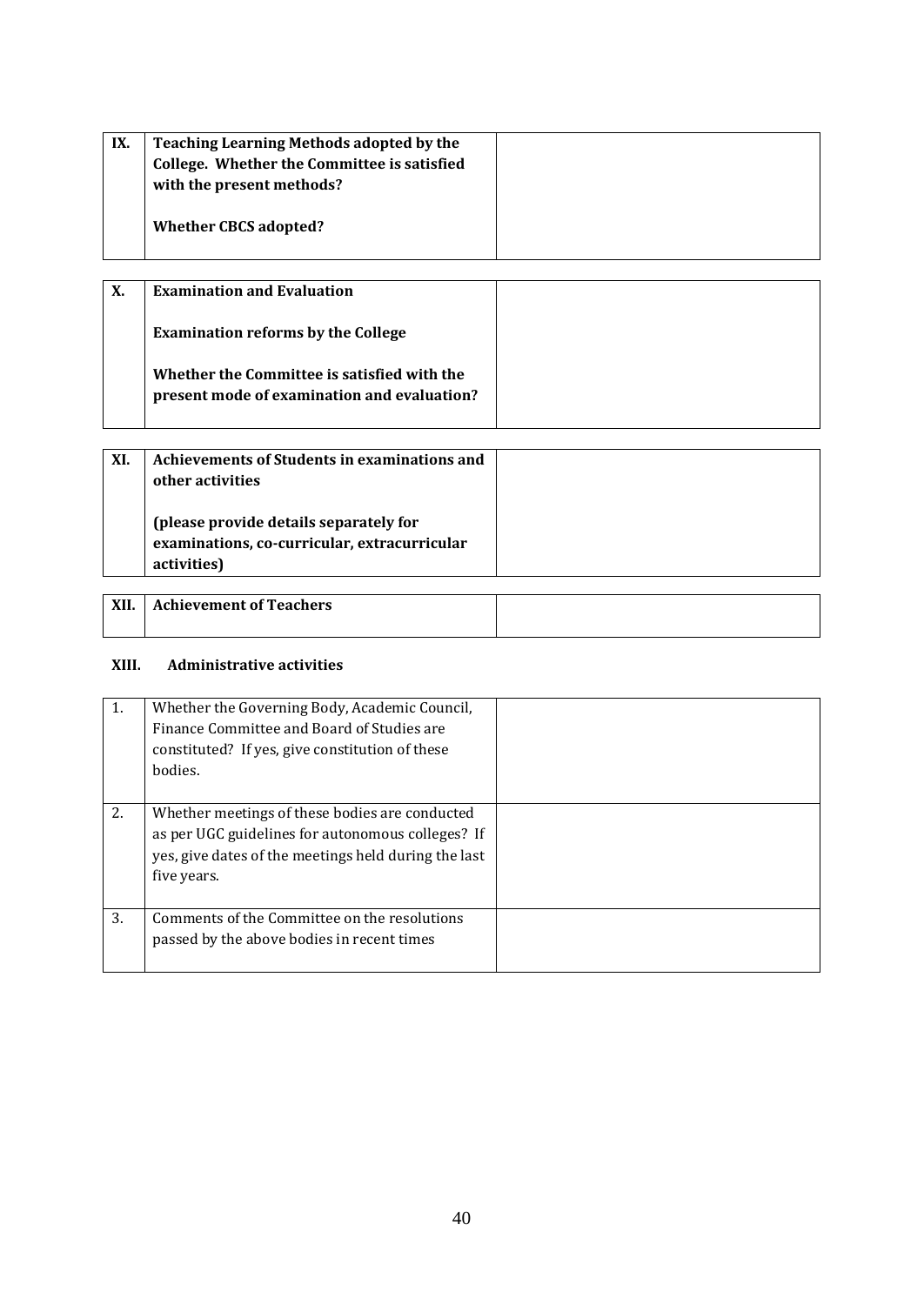# **XIV. Mandatory Disclosure**

| 1. | Whether College website is available and updated<br>regularly?                                                                                                                                                                                                                                                                                              |  |
|----|-------------------------------------------------------------------------------------------------------------------------------------------------------------------------------------------------------------------------------------------------------------------------------------------------------------------------------------------------------------|--|
| 2. | Whether the information is available on the                                                                                                                                                                                                                                                                                                                 |  |
|    | College website:-                                                                                                                                                                                                                                                                                                                                           |  |
|    | Courses offered<br>(i)<br>(ii) Fee structure<br>(iii) Faculty details such as qualification,<br>unique ID<br>(iv) Admission procedure<br>(v) Infrastructure available<br>(vi) Research activities<br>Details of Ph.D. students enrolled<br>(vii)<br>with enrolment no., date of<br>enrolment, topic, name of supervisor,<br>likely date of completion, etc. |  |
| 3. | Whether undertaking from the College is available                                                                                                                                                                                                                                                                                                           |  |
|    | on its website to the effect that the College will                                                                                                                                                                                                                                                                                                          |  |
|    | abide by all the Regulations of UGC notified from                                                                                                                                                                                                                                                                                                           |  |
|    | time to time?                                                                                                                                                                                                                                                                                                                                               |  |
|    |                                                                                                                                                                                                                                                                                                                                                             |  |

# **XV. Interaction with Stakeholders**

| 1. | Interaction with faculty                                                           |  |
|----|------------------------------------------------------------------------------------|--|
| 2. | Whether all the teachers are in favour of extension<br>of autonomy to the College? |  |
| 3. | Interaction with Students                                                          |  |
| 4. | Interaction with Non-teaching staff                                                |  |

# **XVI. Utilization of UGC funds**

(iv) Specific comments be given (Give details of Autonomy Grant /General Development grant, if any received by the college for the last five years separately)

| S.No | <b>Name of the Scheme</b>     | <b>Grant Allocated</b> | <b>Grant Released</b> | <b>Grant Utilised</b> |
|------|-------------------------------|------------------------|-----------------------|-----------------------|
| A)   | X Plan Development            |                        |                       |                       |
|      | <b>Assistance</b>             |                        |                       |                       |
|      | (i) UG Development Assistance |                        |                       |                       |
|      | (ii) PGDevelopment Assistance |                        |                       |                       |
|      | (iii)Womens Hostel            |                        |                       |                       |
|      | Total                         |                        |                       |                       |
| B)   | <b>XI Plan Development</b>    |                        |                       |                       |
|      | <b>Assistance</b>             |                        |                       |                       |
|      | (i) UG Development Assistance |                        |                       |                       |
|      | (ii) PGDevelopment Assistance |                        |                       |                       |
|      | (iii)14 merged Scheme         |                        |                       |                       |
|      | (iv) Special Assistance for   |                        |                       |                       |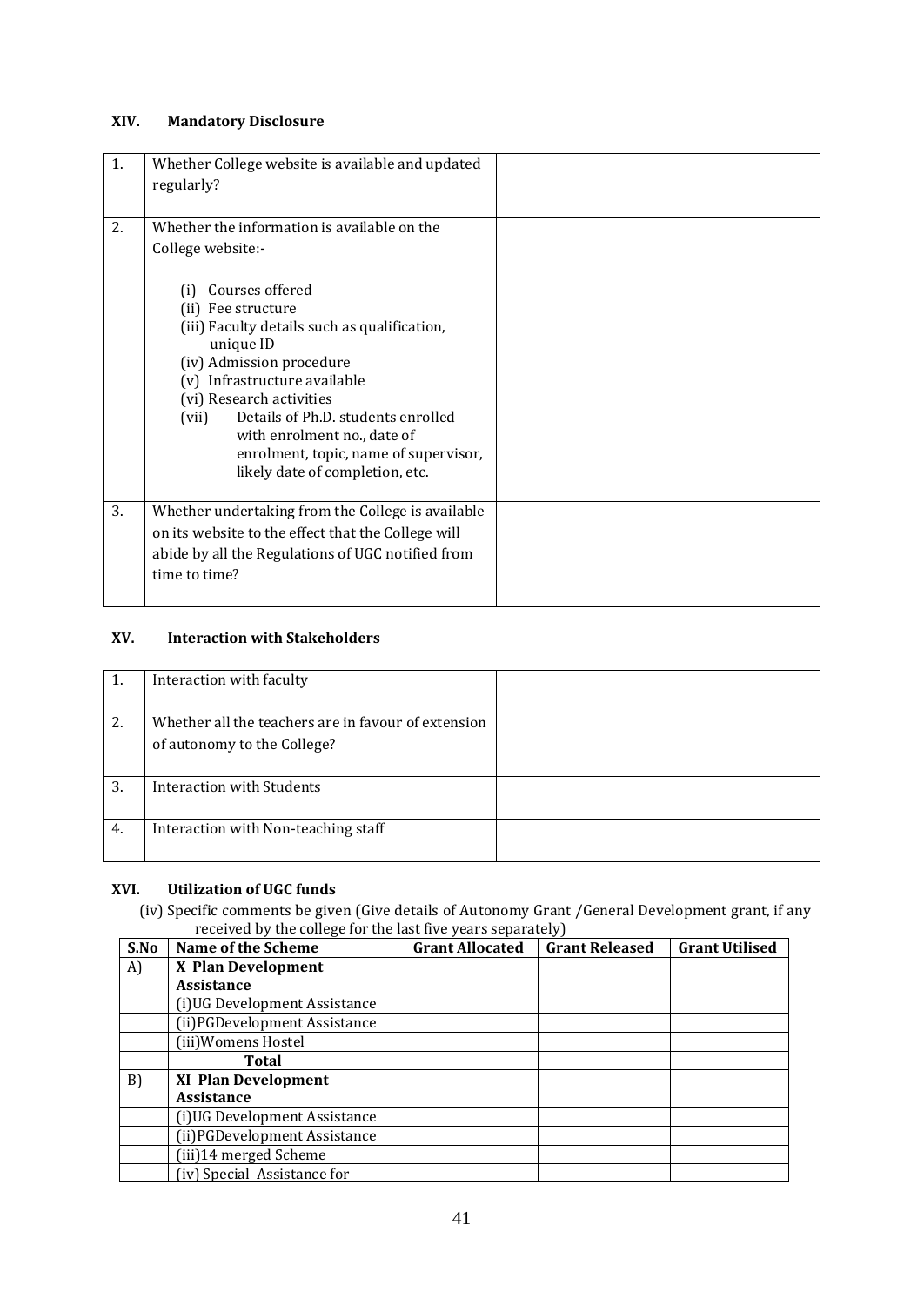|               | requirements                          |  |  |
|---------------|---------------------------------------|--|--|
|               | <b>Total</b>                          |  |  |
| $\mathcal{C}$ | <b>Grant Received during XII plan</b> |  |  |
| D'            | <b>Autonomous Grant</b>               |  |  |
|               | 2007-08                               |  |  |
|               | 2008-09                               |  |  |
|               | 2009-10                               |  |  |
|               | 2010-11                               |  |  |
|               | 2011-12                               |  |  |
|               | 2012-13                               |  |  |
|               | 2013-14                               |  |  |
|               | <b>Total</b>                          |  |  |

- (v) Whether X & XI Plan accounts of the college have already been settled. Copies of the UGC letters may be enclosed as Annexure.
- (vi) Income-expenditure statement during the last five years. Copy of the audited Statement of Expenditure of the College during the last five years to be placed as Annexure.

#### **XVII. Achievements of the College after UGC autonomy**

| 1. | Experience of the College as an 'Autonomous Institution' in     |                              |               |           |  |
|----|-----------------------------------------------------------------|------------------------------|---------------|-----------|--|
|    | curriculum development, teaching and learning, examination,     |                              |               |           |  |
|    | credit system, grading system, infrastructure, governance, etc. |                              |               |           |  |
|    |                                                                 |                              |               |           |  |
| 2. | Achievements                                                    |                              |               |           |  |
|    |                                                                 |                              |               |           |  |
|    | S.No.                                                           | Items                        | <b>Status</b> | Status at |  |
|    |                                                                 |                              | before        | present   |  |
|    |                                                                 |                              | autonomy      |           |  |
|    | 1.                                                              | UG intake                    |               |           |  |
|    | 2.                                                              | PG intake                    |               |           |  |
|    | 3.                                                              | UG programmes                |               |           |  |
|    | 4.                                                              | PG programmes                |               |           |  |
|    | 5.                                                              | M.Phil/Ph.D.                 |               |           |  |
|    | 6.                                                              | <b>Research Centres</b>      |               |           |  |
|    | 7.                                                              | <b>Research Publications</b> |               |           |  |
|    | 8.                                                              | <b>Research Projects</b>     |               |           |  |
|    | 9.                                                              | Organising Seminar,          |               |           |  |
|    |                                                                 | conference, etc.             |               |           |  |
|    | 10.                                                             | Attending Seminar,           |               |           |  |
|    |                                                                 | conference, etc.             |               |           |  |
|    | 11.                                                             | <b>Extension activities</b>  |               |           |  |
|    | 12.                                                             | Consultancy                  |               |           |  |
|    | 13.                                                             | Faculty                      |               |           |  |
|    | 14.                                                             | Faculty with Ph.D.           |               |           |  |
|    | 15.                                                             | Infrastructure               |               |           |  |
|    | 16.                                                             | Library                      |               |           |  |
|    | 17.                                                             | Result analysis              |               |           |  |
|    | 18.                                                             | Placement                    |               |           |  |
|    | 19.                                                             | Any other                    |               |           |  |